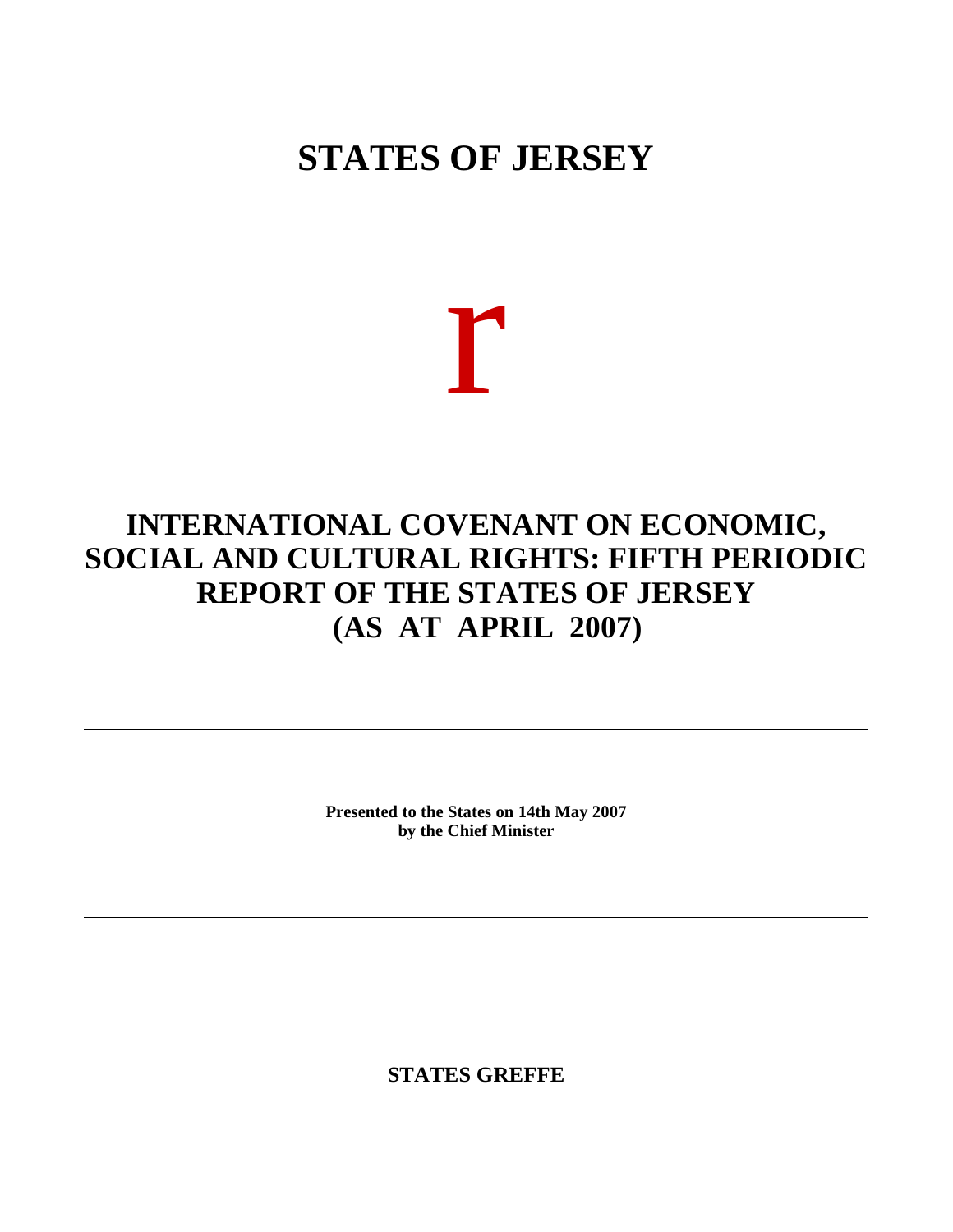# **REPORT**

# **Introduction**

This is the Fifth Report submitted by the States of Jersey. A number of new measures have been introduced in the Island which support implementation of the principles of the Covenant and reference is made to these in the answers provided below.

# **Part I**

# **1. Statistics**

Statistics (includes the sections "land and people" and "economic, social and cultural characteristics") $\boxed{1}$ 

| <i>opulation</i>                                                                             | 88,200 (Bailiwick of Jersey – in 2005).                                                                             |
|----------------------------------------------------------------------------------------------|---------------------------------------------------------------------------------------------------------------------|
| Vumber of men per 100 women                                                                  | 95 (Bailiwick of Jersey - in 2001).<br>$\bullet$                                                                    |
| thnic Groups                                                                                 | 51% Jersey, 35 % U.K.,<br>$\bullet$<br>6% Portuguese/Madeiran,<br>3% Irish (Bailiwick of Jersey – in 2001).         |
| Percentage of population under 15                                                            | 17% (revised)<br>$\bullet$<br>(Bailiwick of Jersey – in 2001)                                                       |
| Percentage of population over 65                                                             | 14.1% (revised)<br>٠<br>(Bailiwick of Jersey - in 2001).<br>٠                                                       |
| Percentage of population in urban areas                                                      | 50% approx. (Bailiwick of Jersey –<br>$\bullet$<br>in 2005).                                                        |
| <b>Religion</b>                                                                              | $\bullet$<br>Christian (majority)                                                                                   |
| <b>FNI</b>                                                                                   | £3.2 billion (Bailiwick of Jersey-<br>$\bullet$<br>in 2005).                                                        |
| <b>FNI</b> per head                                                                          | £36,000 (Bailiwick of Jersey – in 2005).<br>$\bullet$                                                               |
| nflation                                                                                     | 3.1% (Bailiwick of Jersey – in 2006).<br>$\bullet$                                                                  |
| Jovernment (deficit)/surplus                                                                 | £51.8 million surplus (Bailiwick of<br>٠<br>Jersey – in $2006$ – to be finally<br>confirmed).                       |
| Jovernment debt                                                                              | £111.8 million (Bailiwick of Jersey- in<br>٠<br>2006 – to be finally confirmed: pre-1987<br>pension scheme deficit) |
| conomic activity rate                                                                        | 84% (Bailiwick of Jersey – in 2006).<br>$\bullet$                                                                   |
| <b>Adult literacy</b>                                                                        | see Education section                                                                                               |
| anguages                                                                                     | English, French (Bailiwick of Jersey).<br>$\bullet$                                                                 |
| <i>i</i> fe expectancy                                                                       | $77 - M$ ; 82 – F (Bailiwick of Jersey –<br>$\bullet$<br>in 2004).                                                  |
| nfant mortality – number of deaths of<br>hildren aged under one year per<br>,000 live births | 2.4 (Bailiwick of Jersey – in 2005).<br>$\bullet$                                                                   |
| <sup>3</sup> ertility rate <sup>[2]</sup>                                                    | 52.4 (Bailiwick of Jersey $-$ in 2005).                                                                             |

# **2. General political structure**

Since the last Report submitted in January 2000 the structure of the Island's Government has undergone major change. The Machinery of Government review has resulted in a ministerial system of government being established in place of the former committee system. The new system commenced in December 2005. The governing and legislative body, the States, has retained its rôle and there are still 53 elected members comprising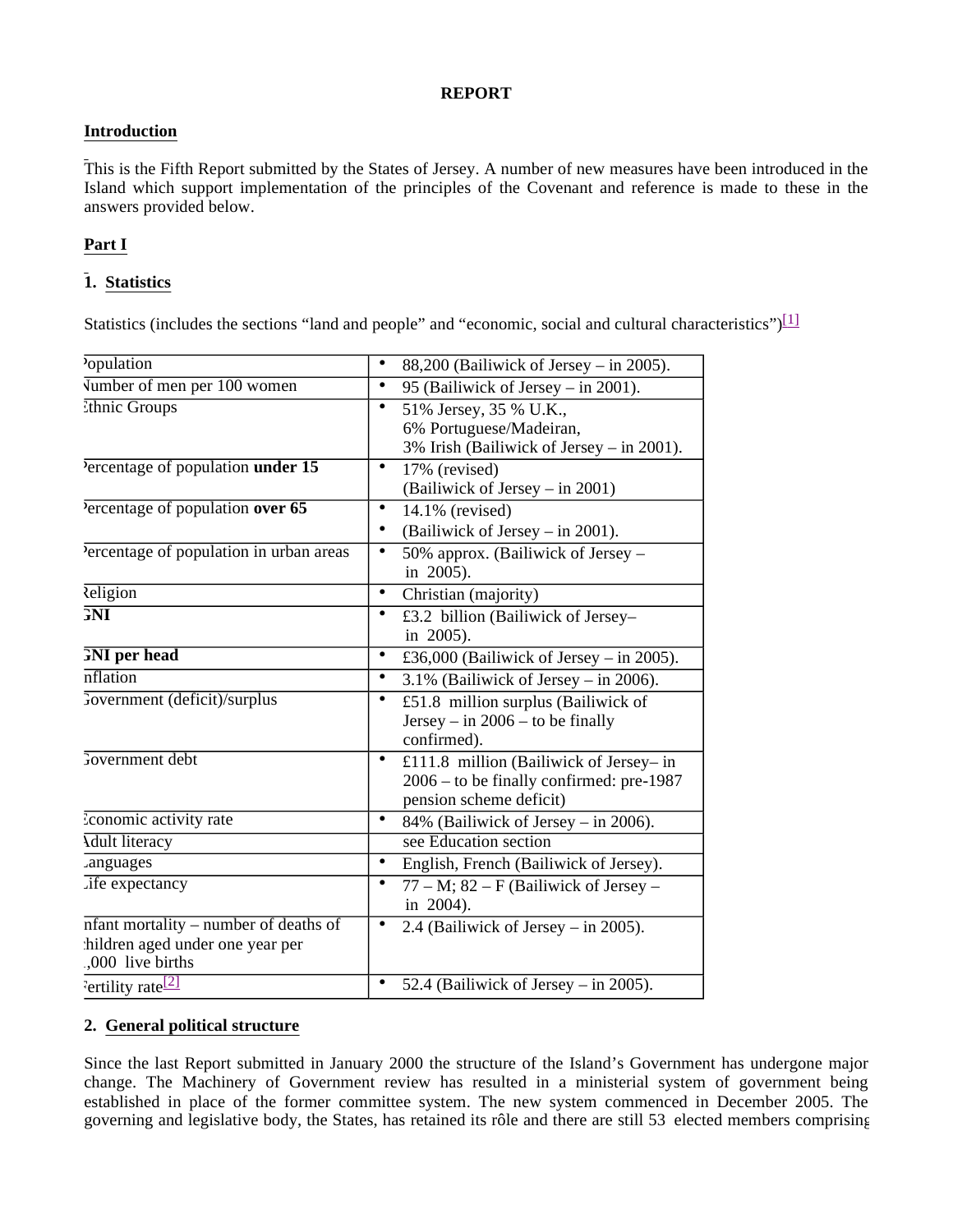- 12 Senators, 29 Deputies and 12 Connétables.
- (i) New ministerial structure:

However there are currently 10 Ministers and 13 Assistant Ministers appointed from the elected States members. All the Ministers, including the Chief Minister, are appointed by the States. These Ministers make up the Executive and they are responsible for proposing and developing policy.

The 10 Ministers are headed by a Chief Minister and all meet on a fortnightly basis at the Council of Ministers.

(ii) New Scrutiny Panels:

The remaining 30 non-executive members are available to sit on the newly formed Scrutiny Panels. Scrutiny Panels are responsible for examining policy and holding the Council of Ministers to account. The 6 Scrutiny Panels are: Corporate Services; Economic Affairs; Education and Home Affairs; Environment, Health, Social Security and Housing Scrutiny Panel and the Public Accounts Committee.

# (iii) Departmental structure:

Several departments have been re-aligned and each is now headed by a Minister. Ministers have authority to make decisions on a number of matters within the framework of the States Strategic Plan that has been approved by the States Assembly. Such decisions are recorded as Ministerial Decisions and come into effect once signed. Decisions are placed on the States Internet site in accordance with the Code on Public Access to Official Information.

The new departments are:

| <b>Transport and Technical Services</b> |
|-----------------------------------------|
| Social Security                         |
| Education, Sport and Culture            |
| <b>Treasury and Resources</b>           |
| Economic Development                    |
|                                         |

The judicial structure remains as previously.

(iv) States Strategic Plan:

The Council of Ministers produced a visionary States Strategic Plan in 2006. <http://www.gov.je/NR/rdonlyres/7D462750-EFD8-446E-A0E6-> E024EEA59DE5/0/StatesStrategicPlan2006to2011.pdf

The Plan covers the period 2006 – 2011 and was agreed by the States. It is a road map that sets out the direction that the Government of Jersey wishes to follow. It includes six commitments that the Government has committed to work towards achieving. The work of all departments is both set and measured against the Strategic Plan.

# (v) The six commitments are:

- One: We will maintain and enhance a strong, successful and environmentally sustainable economy.
- Two: We will create an environment in which everyone in Jersey has the opportunity to enjoy a good quality of life.
- Three: We will promote a safe, just and equitable society.
- Four: We will maintain and enhance the natural and built environment.
- Five: We will create a strong, recognised identity for Jersey and promote a real sense of belonging.
- Six: We will ensure that States services are necessary, efficient and of good quality.

This Plan evolved from a major consultation exercise engaging the community and particularly young people. Consultation and engagement with the community is seen to be a key element of its future success. To this end a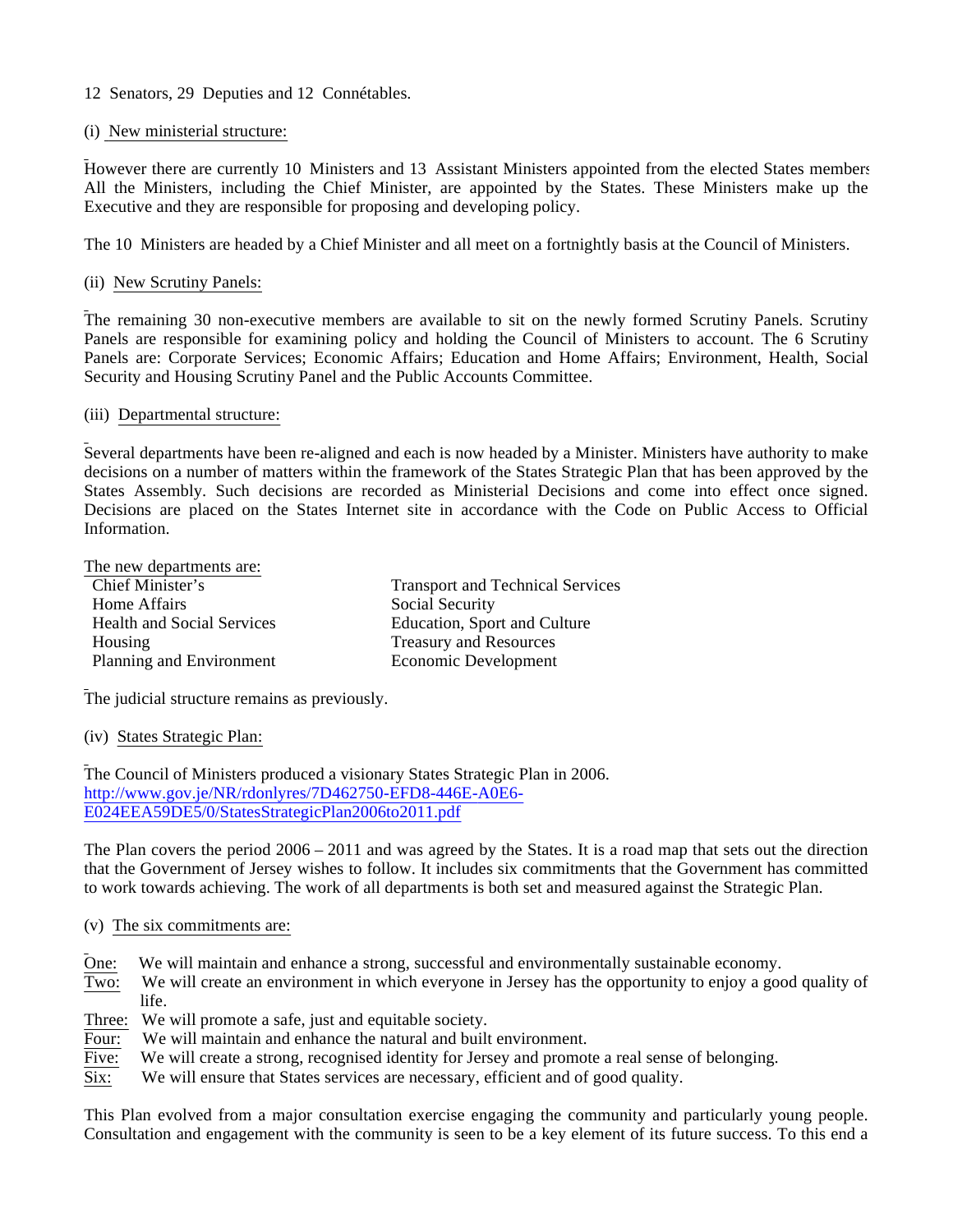Communications Unit has been established in the Chief Minister's Department. Departments are formulating new policies such as the Cultural Policy and the Income Support policy to ensure that the commitments in the Plan are met. Others, including a Health and Social Care Strategy, a Social Inclusion Strategy and an Energy Strategy, are being worked on at present. Great emphasis is also being placed on the need for Government to adopt "joined up, coherent working" practices.

The Government of Jersey believes that the new style of ministerial government and the commitment to the States Strategic Plan are important achievements that support the spirit of the Covenant on Economic, Social and Cultural Rights and the implementation of the rights into Island life.

# **3. General legal framework within which human rights are protected**

The 2000 Report referred to the Human Rights (Jersey) Law 2000, which incorporated the European Convention on Human Rights in the Island's domestic law. This Law came into force on 10th December 2006. Human rights are also protected under the common or customary law of the Island, and by the international conventions on the protection of human rights to which the Island is a party through the United Kingdom.

# **4. Information and publicity concerning the Covenant on Economic, Social and Cultural Rights and the reports to the Committee**

Under the provisions of the new ministerial government system this Report will be submitted for the Chief Minister's approval by a Ministerial Decision. As a result it will then be placed in the public domain on the States website. Public access to the Internet, for those who do not have private access, is available free of charge in the public library.

# **5. Legal status and specific implementation of the Covenant on Economic, Social and Cultural Rights**

The International Covenant is not part of the domestic law of the Island, but as an international obligation undertaken on the Island's behalf by the United Kingdom with the Island's consent, it will be taken into account by the courts of the Island in the application of domestic law – see Benest -v- Le Maistre, Jersey Law Reports 1998 at page 213, a decision of the Jersey Court of Appeal confirming, in relation to the International Covenant on Civil and Political Rights, that the Convention was relevant to assist the Court in resolving ambiguities in legislation, in considering the principles on which the Court could exercise a discretion and when the common law is uncertain. In addition, the States of Jersey will not enact Laws which would put the Island in breach of its international obligations.

# **6. Response to the concluding observations:**

*Paragraph 24: Affirming the principle of the interdependence and indivisibility of all human rights, and that all economic, social and cultural rights are justiciable, the Committee reiterates its previous recommendation (see paragraph 21 of its 1997 concluding observations) and strongly recommends that the State party reexamine the matter of incorporation of the International Covenant on Economic, Social and Cultural Rights in domestic law. The Committee points out that, irrespective of the system through which international law is incorporated in the domestic legal order (monism or dualism), following ratification of an international instrument, the State party is under an obligation to comply with it and to give it full effect in the domestic legal order. In this respect, the Committee draws the attention of the State party to its General Comment No. 9 on the domestic application of the Covenant.*

The Government of Jersey has the utmost respect for the views expressed by the Committee; nevertheless it considers it would not be appropriate at this time to incorporate the Covenant into the domestic law of the Island. This position will naturally be kept under review.

*Paragraph 25: The Committee further recommends, recalling its previous recommendation (see paragraph 33 of its 1997 concluding observations), that the State party review and strengthen its institutional arrangements, within the government administration, which are designed to ensure that its obligations under the Covenant are taken into account, at an early stage, in the Government's formulation of national legislation and policy on*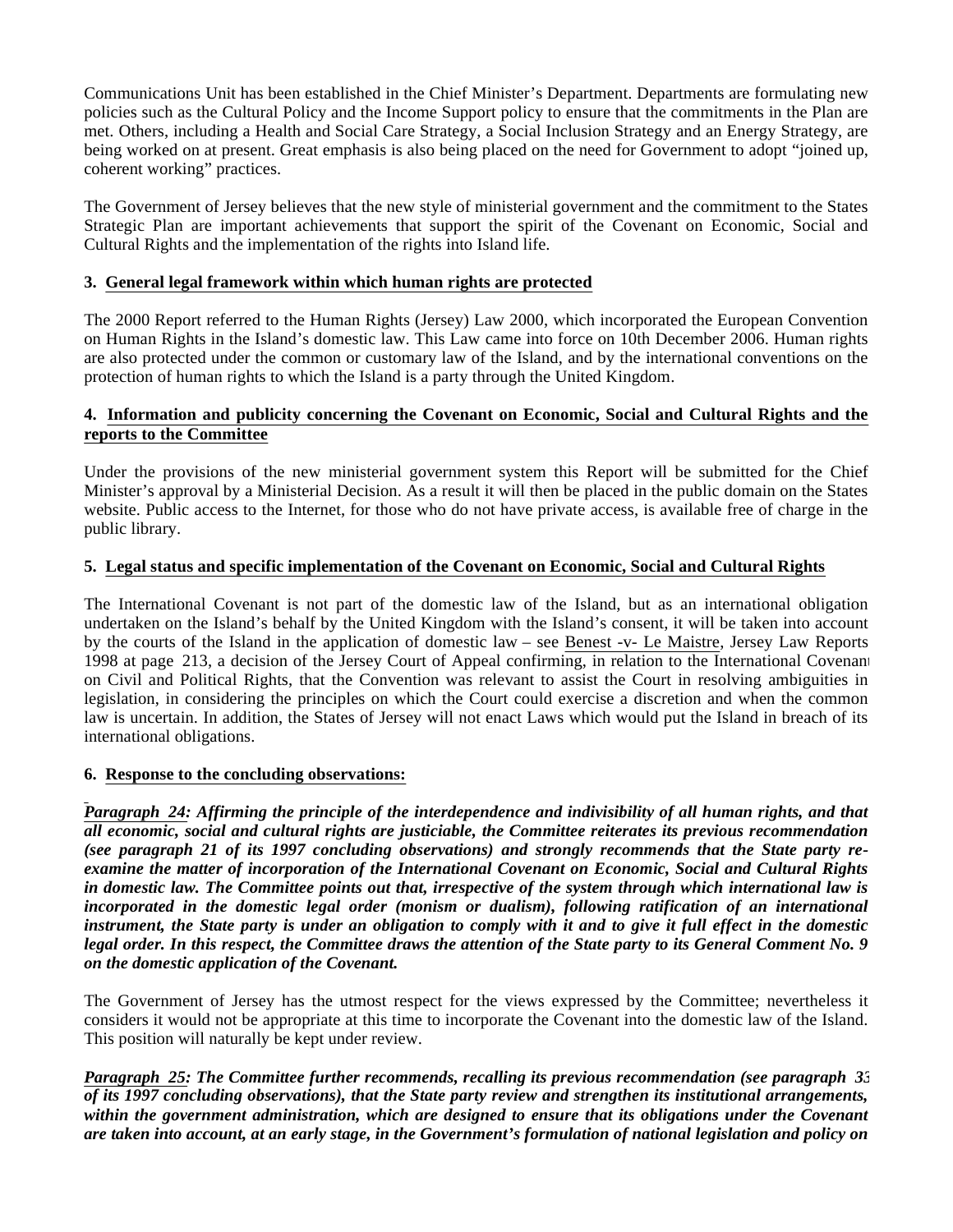*issues such as poverty reduction, social welfare, housing, health and education. Given that its general comments are based upon experience gained over many years, including the examination of numerous States parties' reports, the Committee urges the State party to give careful consideration to its general comments and statements when formulating policies that bear upon economic, social and cultural rights.*

Ministers of the Jersey Government are required, when promoting legislation to have regard to all the Island's international obligations on human rights, and in particular to issue a certificate confirming that in their opinion the Law is compliant with the European Convention on Human Rights. Whilst there is no statutory requirement to issue a certificate of compliance with the ICESCR, this International Covenant is nonetheless taken into account in the formulation of legislation and policies that bear upon economic, social and cultural rights.

*Paragraph 30: The Committee urges the State party to ensure that human rights education curricula and training programmes for schoolchildren and for the judiciary, prosecutors, government officials, civil servants and other actors responsible for the implementation of the Covenant give adequate attention to economic, social and cultural rights.*

The issue of human rights training in schools is covered in the response to Articles 13 and 14. Prior to the implementation of the Human Rights (Jersey) Law 2000 in December 2006 a further training programme for Government officials was run by the Chief Minister's Department assisted by members of the legal profession.

*Paragraphs 33/34: The Committee urges the State party to ensure that the level of the national minimum wage is determined with due regard to the requirements of an adequate standard of living. Moreover, the Committee recommends that minimum wage protection be extended to workers under 18 years of age and that the scheme be applied in a non-discriminatory manner to persons between 18 and 22 years of age.*

*The Committee reiterates its previous recommendations (see paragraph 23 of the Committee's 1997 concluding observations) that the right to strike be incorporated in legislation and that strike action no longer entail the loss of employment.*

So far as Jersey is concerned these issues are referred to in the Responses to Articles 7 and 8 below.

*Paragraph 35: The Committee recommends that the State party continue its efforts to combat domestic violence and, in particular, to ensure that there are sufficient refuge places to meet the needs of victims of domestic violence. The Committee requests that the State party provide information in its next periodic report on further measures taken by the State party in relation to domestic violence, as well as on the results and effectiveness of such measures.*

The States of Jersey Police Domestic Violence Unit has been restructured and was placed under the direction of a new Public Protection Detective Inspector in mid-2006. Her remit was initially focused on child protection issues but significant research has also gone into the introduction of innovative practices aimed at tackling domestic violence. In the meantime, States of Jersey Police continues to pursue a positive enforcement policy.

In June 2006, States of Jersey Police, the Women's Refuge and other partner agencies launched a Domestic Violence campaign with a theme of *'Is Your Home A Prison Without Bars?' t*o coincide with International Human Rights Day and the World Cup.

A number of measures are being introduced or promoted in the year ahead to support better protection for the victims of domestic violence and facilitate better intervention against the perpetrators of these offences –

- The Jersey Domestic Violence Forum, of which States of Jersey Police is a member, is exploring the benefits of a Specialist Domestic Violence Court (SDVC). In England and Wales, the SDVC programme aims to ensure that the courts recognise the difficulties and special concerns faced by victims of domestic violence when using the system.
- A new Domestic Violence Perpetrators Programme starts in January 2007. Many domestic violence victims support the concept as a means of changing the abusers' behaviour. Offenders can self-refer to the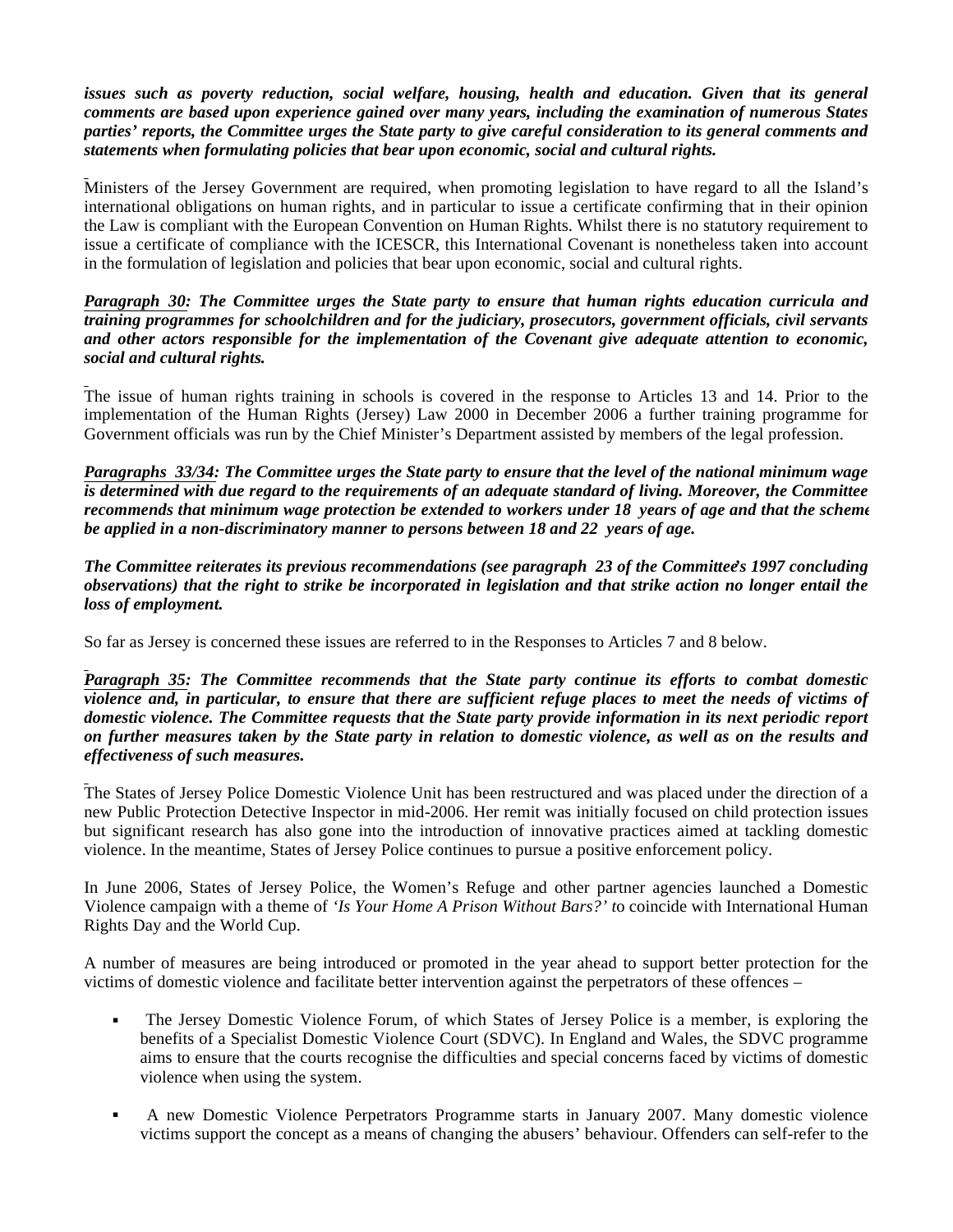programme but referrals can also be court-mandated.

 One of the key policing priorities in 2007 is to protect vulnerable victims by targeting dangerous offenders. Prolific domestic violence offenders will be identified and targeted in 2007 in order to improve the safety of their victims.

*Paragraph 36: Given the principle of the dignity of the individual, which provides the foundation for international human rights law (see paragraph 41 of the Committee's General Comment No. 13) and in the light of article 10.1 and 10.3 of the Covenant, the Committee recommends that the physical punishment of children in families be prohibited, in line with the recommendation of the Committee on the Rights of the Child (see paragraph 31 of the 1995 concluding observations of that Committee (CRC/C/15/Add.34)).*

The Island's government respects the views of the Committee; nevertheless it considers the existing legal position whereby a parent has a defence to a charge of assault if the physical punishment amounted to reasonable correction, creates a fair balance of all the different human rights involved. However, the government will keep this matter under review.

*Paragraphs 38/39: The Committee recommends that the State party focus its efforts to combat homelessness on those groups in society which are disproportionately affected, such as ethnic minorities. The Committee further recommends that the State party take the necessary measures to ensure that homeless persons suffering from serious health problems receive adequate health care.*

*The Committee recommends that the State party take immediate measures to improve the situation of the large number of families and individuals who live in poor housing conditions and to relieve the situation of those who are "fuel poor".*

So far as the Island is concerned these observations are referred to in the response for Article 11.

*Paragraph 41: The Committee urges the State party to take effective measures to ensure that the introduction of tuition fees and student loans does not have a negative impact upon students from less privileged backgrounds, in accordance with paragraphs 14, 20 and 45 of the Committee's General Comment No. 13 on the right to education. The Committee requests the State party to provide, in its next periodic report, detailed information on the impact of tuition fees and student loans on lower socio-economic groups.*

The Education, Sport and Culture Department is currently undertaking a review of the way in which Government support is provided to assist with payment of tuition fees and funding for those pursuing further education. A consultation process has been followed in which the community has been engaged. The results of the review are yet to be finalised.

*Paragraph 44: The Committee requests the State party to disseminate the present concluding observations widely at all levels of society, in particular among State officials and the judiciary. It also encourages the State party to involve non-governmental organisations and other members of civil society in the preparation of its fifth periodic report.*

This Report will be placed in the public domain on the States website (see paragraph 4 above).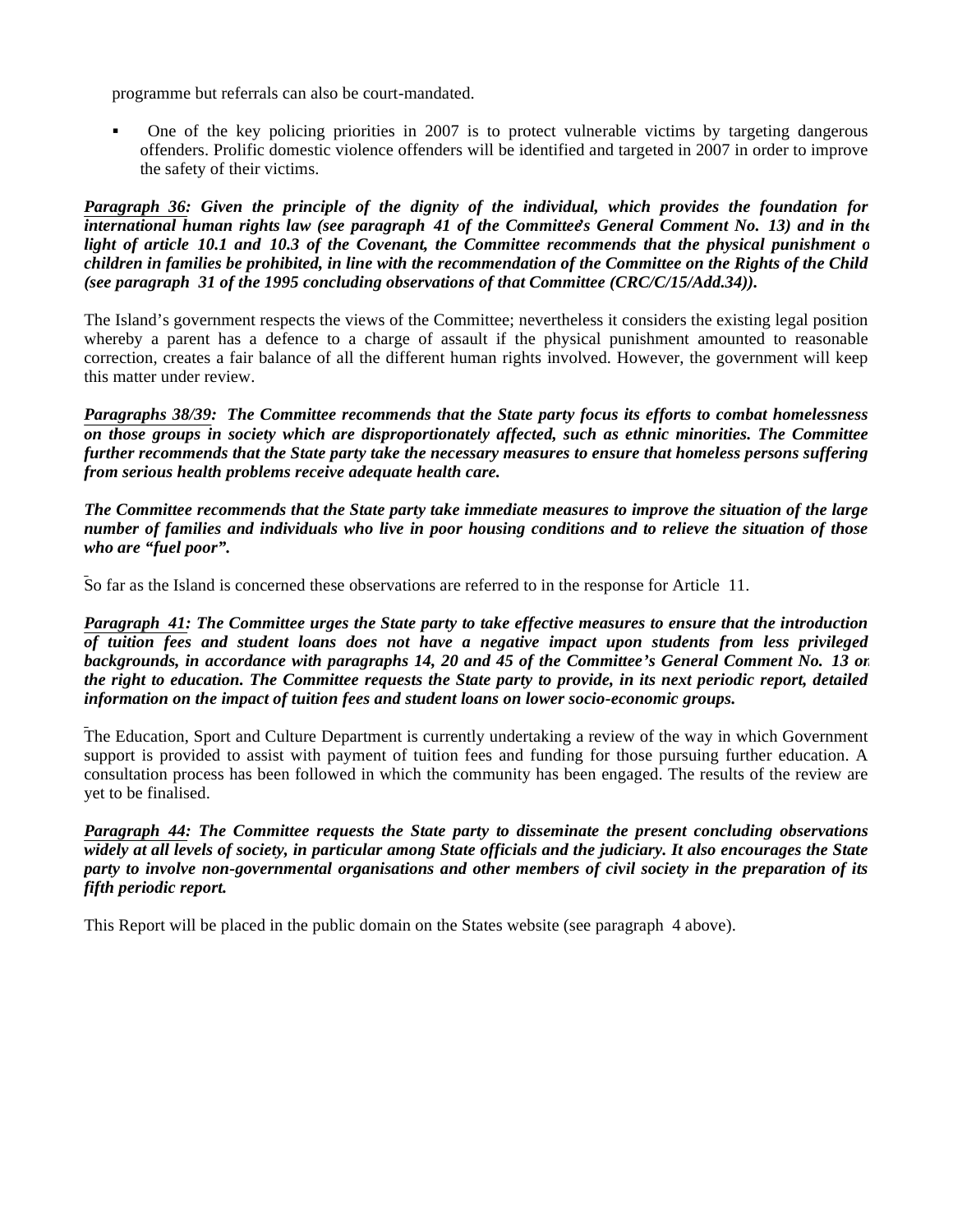# **Part II**

# **Article 1 – Self-determination**

Jersey is a small Island with its own independent government and legislature, the United Kingdom remaining ultimately responsible for its defence and international relations. The Island is globally recognised as a politically stable community.

## **Article 2 – Realisation of the Rights contained in the Covenant**

Since the Second World War the Bailiwick has developed into a modern and forward-thinking society in which there are few restraints upon individuals wishing to freely pursue their political, economic, social or cultural development. Although Jersey has been a party to the European Convention on Human Rights since the U.K.'s ratification in 1951, the implementation of the Human Rights (Jersey) Law 2000 in 2006 has further secured the rights of the individual in accordance with the terms of the Convention.

## **Article 3 – Gender Equality**

At present none of the rights of the covenant are specifically subject to non-discrimination provisions in the Island's legislation.

A public consultation paper on the Island's proposed Discrimination (Jersey) Law 200- was published in July 2006. The paper promoted the idea of an over-arching enabling law with subordinate Regulations to be phased in over a period of time to provide protection from discrimination on the grounds of, as a minimum, race (to include colour, race, nationality, ethnic origin or national origin), sex, gender, sexual orientation, trans-sexuality; disability and age. However it is recognised that it is important to keep in perspective the need for legislation versus the size of the Island and the impact that legislation will have on resources.

The consultation closed in October 2006 with strong support received for the proposals. Work is currently being carried out on the final drafting of the Law and it is hoped to present it to the States for debate in the latter half of 2007.

The Discrimination Law is also intended to protect anyone who suffers a detriment as a result of discrimination or a range of prohibited acts such as victimisation, unlawful advertising, harassment and other discriminatory practices in certain conditions, and will provide an enforcement mechanism for complaints brought under the Law.

It is proposed that the scope of the Law should extend to employment, including selection for employment, treatment of employees, contract workers, partnerships, professional or trade organisations, professional bodies and vocational training, and also discrimination in education, provision of goods, facilities and services, access to and use of public premises, disposal or management of premises and membership of clubs.

### **Article 6 – Right to work**

• *Please supply information on the situation, level and trends of employment, unemployment and underemployment in your country, in respect of both the aggregate and particular categories of workers such as women, young persons, older workers and disabled workers. Please compare the respective situation 10 years ago and 5 years ago. Which persons, groups, regions or areas do you consider particularly vulnerable or disadvantaged with regard to employment?*

There is little change in the situation since the 2000 Report. The Island has a workforce of approximately 52,000 (51,780 as at December 2006) which is increased by approximately 8,000 in the summer months. The Island has a relatively low unemployment rate and, by most economic measurements, would be deemed as having full employment. The average rate is around 0.5% and has not risen above 3% in the past 10 years. As a rule unemployment levels fluctuate throughout the year in Jersey, reducing when seasonable work is available in the spring/summer and increasing during the winter. On average, unemployment levels are recorded at 400-450 unemployed people per month. Generally, those who find themselves out of work find new employment within 6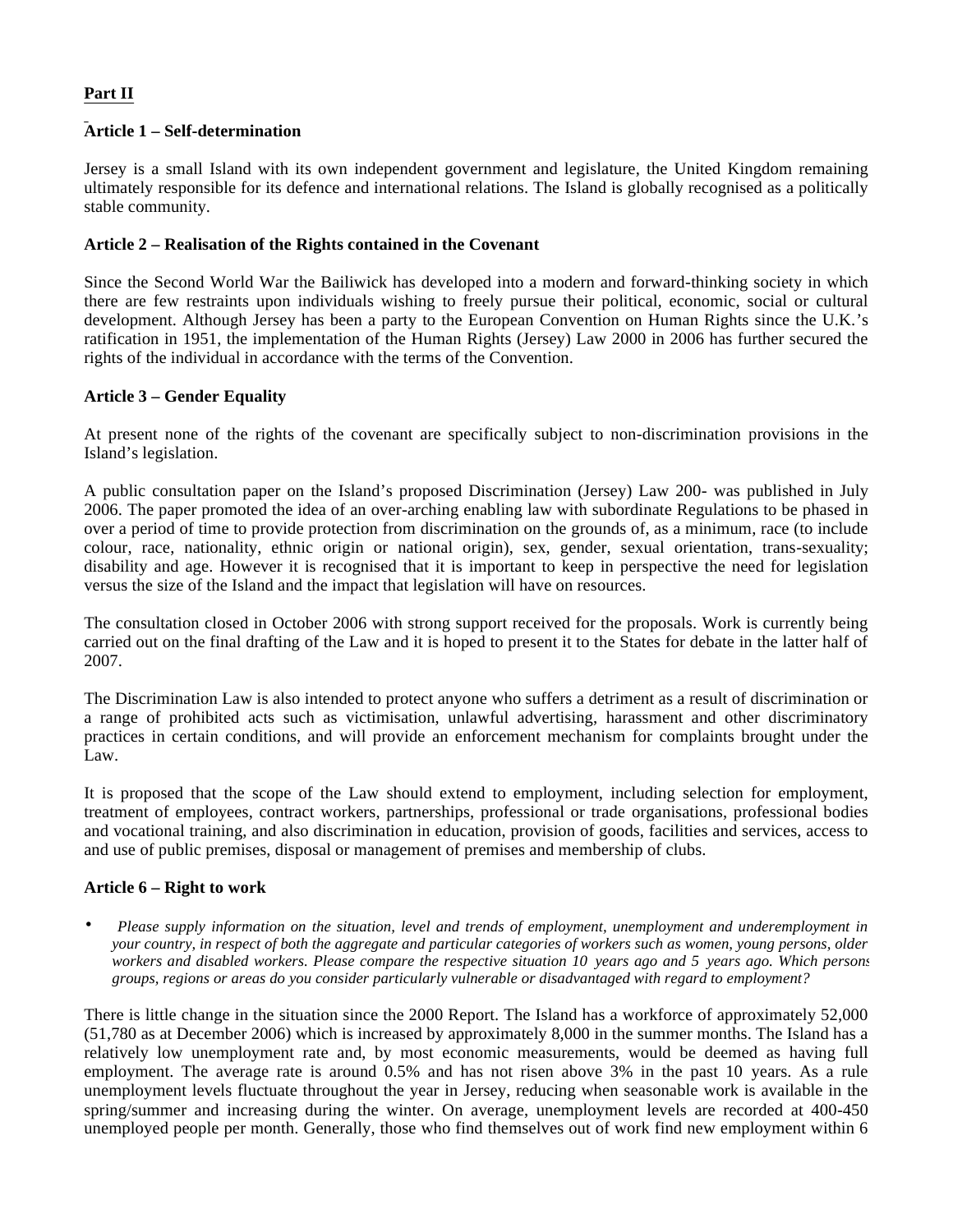### to 8 weeks.

• *Please describe the principal policies pursued and measures taken with a view to ensuring that there is work for all who are available for and seeking work.*

Employment agencies in the Island and various larger businesses advertise and manage a variety of recruitment programmes throughout the year. The media are also involved in promoting awareness of job opportunities in the Island.

The Job Centre managed by the Social Security Department continues to provide a comprehensive and professional service on all matters relating to employment and vacancies in the Island. The services provided by the Job Centre to both employers and those seeking work are free and are separate to those provided by private employment agencies.

The States also continues to take an active rôle in ensuring that work opportunities exist for persons with special needs. The Social Security Department allocates financial resources to support a range of sheltered, therapeutic and other work programmes for people with special needs. The budget for 2007 for the Workwise programme, referred to in the 2000 Report, and the Jersey Employment Trust totals £1,324,700. Support continues to be given by the public sector in providing placements for people with special needs.

• *Please indicate what measures have been adopted to ensure that work is as productive as possible.*

No measures have been considered necessary to adopt to ensure that work is as productive as possible.

• *Please indicate what provisions ensure that there is freedom of choice of employment and that conditions of employment do not infringe upon fundamental political and economic freedoms of the individual.*

Every person has the right to gain a living by work which they freely choose or accept.

• *Please describe the technical and vocational training programmes that exist in your country, their effective mode of operation and their practical availability.*

The 2000 Report referred to the work of the Training and Employment Partnership ("TEP"). This work continues but since the establishment of the new system of ministerial government responsibility for it has passed to the newly created Enterprise and Business Development (E&BD) section of the Economic Development Department. The aim of this new service is to stimulate business start-ups, support growth within new and existing organisations and encourage diversification across all sectors of the economy.

A new Island Skills Strategy was jointly developed and published by the Education Sport and Culture and Economic Development Departments in 2005. The Strategy covers all areas of non-compulsory education.

In order to prioritise training needs, the Island continues to commission Employers' Surveys to examine the size and structure of the Island's workforce, recruitment activity and difficulties, training and business development activities, and other challenges facing businesses. The results of the 2004 survey helped develop the 2005 Skills Strategy.

In response to these findings, E&BD has worked with employers and training providers to develop programmes and initiatives aimed at improving workforce skills. The approach was to concentrate on business development rather than selling training per se, in the belief that if employers are managing their business well, they will automatically see the relevance and value of training and developing staff. Recognising that there are specific skills deficiencies in the trades sectors, the Jersey Apprenticeship Scheme continues, aimed at the achievement of NVQ Level 3, a nationally recognised standard for skilled craftspeople.

In addition, specific training programmers have been delivered for seasonal workers who predominantly work in the tourism sectors but also work in retail and other sectors of the economy. The initiative, *Beinv'nue*, has provided customer care training for over 1,000 individuals. Other sector-specific training schemes include a local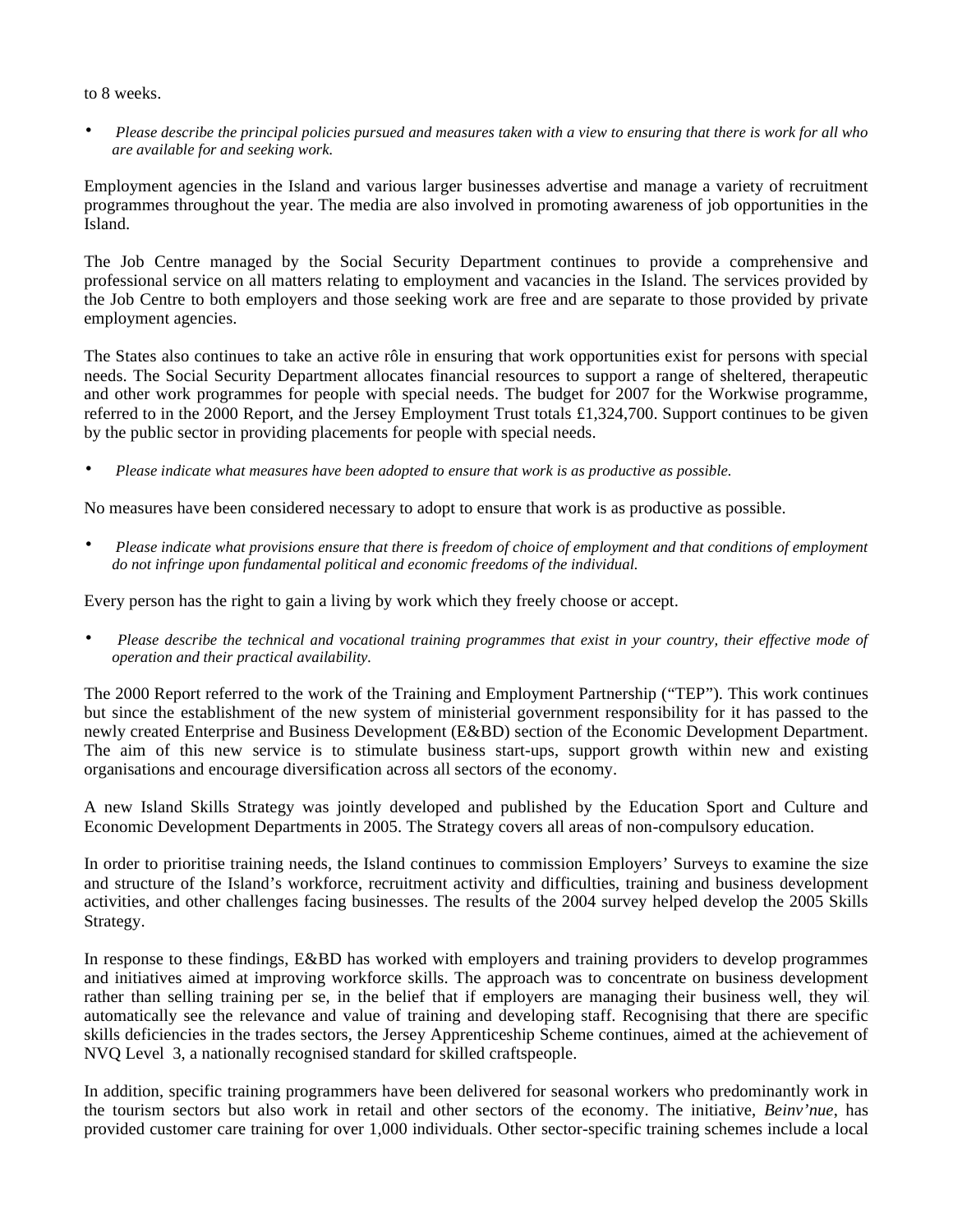Nurse Training Cadet Scheme, Health and Safety training in the construction sectors and a large investment in the achievement of the European Computer Driving License qualification.

The major provider of vocational training is Highlands College which is supported by its governing body under the aegis of the Education Department.

Take-up on training initiatives has increased since the 2000 Report. Between 2001 and 2006 the Island has supported –

- 500 businesses through management development training;
- 1,500 businesses, translating into 10,000 people, in the achievement of qualifications, the majority of which are nationally recognised;
- 300 businesses, translating into 2000 people, in the achievement of National Vocational Qualifications (NVQs);
- 1,000 individuals to achieve the ECDL qualification;
- 450 businesses on business planning seminars;
- 100 companies work towards Investors in People;
- enrolled over 400 onto the Jersey Apprentice Scheme, which provides structured, work-based training in construction, the motor trade and electrical installation. This has helped to develop local residents to a skilled craft level, supplemented with basic business and management skills;
- improved communication lines with employers which has resulted in the successful promotion of the job-matching service, the increased use of interview rooms for employers to use for recruitment purposes, and more open day initiatives allowing employers to conduct recruitment drives from within the centre;
- the Jersey Undergraduate Internship programme to help university students find and secure work placements;
- invested in an e-learning environment for prisoners in custody at the Island's prison.
- *Please state whether particular difficulties have been encountered in attaining the objectives of full, productive and freely chosen employment, and indicate how far these difficulties have been overcome.*

Non-applicable – see above.

• *Please indicate whether there exist in your country any distinctions, exclusions, restrictions or preferences, be it in law or in administrative practices or in practical relationships, between persons or groups of persons, made on the basis of race, colour, sex, religion, political opinion, nationality or social origin, which have the effect of nullifying or impairing the recognition, enjoyment or exercise of equality of opportunity or treatment in employment or occupation. What steps are taken to eliminate such discrimination?*

There are no distinctions, exclusions or restrictions on any of these grounds in the protections offered to employees by the existing (or planned) employment legislation. Additional protection against any such eventuality will also be provided when the Discrimination (Jersey) Law 200- and supporting Regulations affording protection from discrimination on the grounds of race (to include colour, race, nationality, ethnic origin or national origin); sex, gender, sexual orientation, trans-sexuality; disability and age are introduced (see Article 3 above).

• *Please supply information on the actual situation in your country regarding vocational guidance and training, employment and occupation of persons according to their race, colour, sex, religion, and national origin.*

No information is available regarding vocational guidance and training, employment and occupation of persons according to their race, colour, sex, religion, and national origin.

• *Please indicate the main cases in which a distinction, exclusion or preference based on any of the above-named conditions is not considered in your country as discrimination, owing to the inherent requirements of a particular job. Please indicate any difficulties in application, disputes or controversies which have arisen in relation to such conditions.*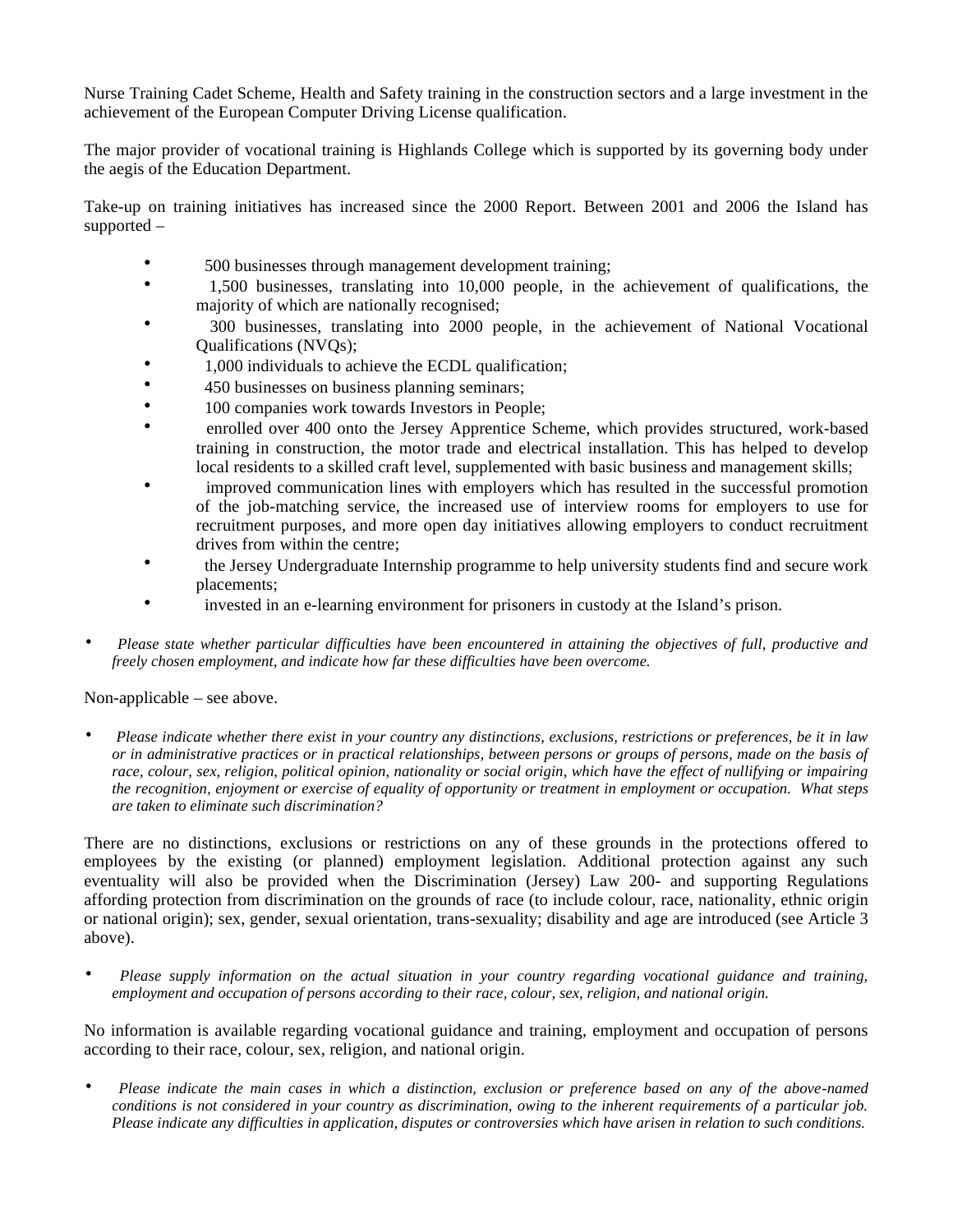There is currently no discrimination legislation in the Island but see Article 3 above for details of current proposals.

• *Please indicate what proportion of the working population of your country holds more than one full-time job in order to secure an adequate standard of living for themselves and their families. Describe this development over time.*

There is no available data to know what part of the working population holds more than one fulltime job.

• *In case of subsequent reports, give a short review of changes, if any, in national legislation, court decisions, as well as administrative rules, procedures and practices during the reporting period affecting the right to work.*

See responses on the developments in the new employment legislation in Article 7 below.

• *Please indicate the role of international assistance in the full realisation of the right enshrined in article 6*

The rôle of international assistance is not relevant.

## **Article 7 – Right to fair conditions of employment**

• *Please supply information on the principal methods used for fixing wages.*

Please see answer below.

• *Please indicate whether a system of minimum wages has been established, and specify the groups of wage earners to which it applies, the number of persons covered by each group as well as the competent authority for determining these groups.*

A minimum wage system is established under the Employment (Jersey) Law 2003, and came into force on 1st July 2005. It introduced a minimum wage and trainee rate which apply to all employees over compulsory school leaving age.

The Employment Law provides that certain "special classes of person" may not be covered by the minimum wage provisions, as in the U.K. Those not covered include: mariners employed wholly outside the Island or not ordinarily resident in the Island; share fishermen; charities, voluntary organisations or statutory bodies; prisoners (except those undertaking work outside the prison under a rehabilitation programme, who must be paid the minimum wage); and residential members of religious and other communities.

• *Are there any wage earners remaining outside the protection of the system of minimum wages in law or in fact?*

Young people under age 16 and special classes of person as detailed above remain outside the system of protection.

• *Do these minimum wages have the force of law and in which ways are they secured against erosion?*

The minimum wage is established by the Employment Law and employees may enforce their right to receive the correct minimum wage via the Jersey Employment Tribunal. Fines may also be levied against employers who wilfully neglect or refuse to pay an eligible employee the minimum wage, or who fail to keep the required records.

The minimum wage is protected against erosion by the Employment Law which established the Employment Forum; an independent, non-political consultation body, set up for the purpose of consulting upon and making recommendations to the Social Security Minister on minimum wage rates, having taken into account the economic implications for the Island. The Employment Forum is made up of nine members of the community, 3 employer, 3 employee and 3 independent. The Social Security Minister must consult the Employment Forum before setting new minimum wage rates.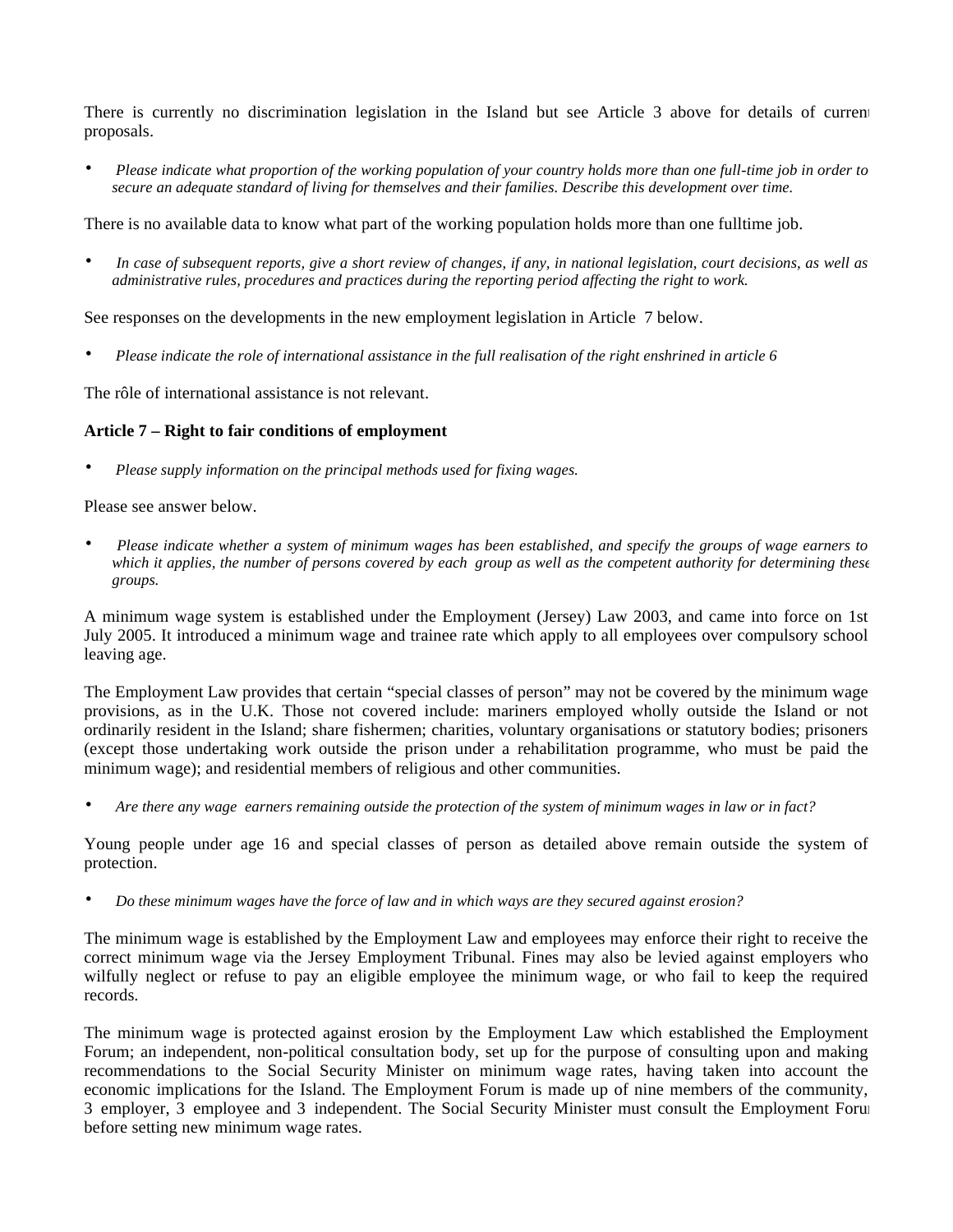• *To what extent and by which methods are the needs of workers and their families as well as economic factors taken into consideration and reconciled with each other in determining the level of minimum wages? What standards, goals and benchmarks are relevant in this respect?*

The Employment Law requires the Employment Forum to take economic factors into account in the preparation of its recommendations. The Forum takes into account all evidence and responses presented to it during the consultation process.

The Forum considers all statistics available at the time of review, including the household expenditure survey, average earnings figures and retail price index, plus any other labour statistics available. It also must consider the aims set out in the States of Jersey strategic plans for the Island, advice from the States Economic Adviser, minimum wage rates in other jurisdictions (particularly the U.K. and Isle of Man), but also other jurisdictions worldwide and how their minimum wages compare to median earnings.

It has always been essential in the Employment Forum's deliberations to achieve the correct balance between the desire to make a real difference to employees' pay packets, against the sustainability of the 2 most affected industries; agriculture and hospitality. These 2 industries tend to employ seasonal employees and are the industries that have the most employees who are paid at (or close to) the minimum wage. They are mainly exportdriven and therefore face competition with other jurisdictions with low (or no) minimum wage. The Forum is aware that it is vital that the needs of local employees generally, are balanced against the competitiveness of these 2 industries (and therefore the security of work opportunities within those industries).

• *Please describe briefly the machinery set up for fixing, monitoring and adjusting minimum wages;*

The Forum currently reviews the minimum wage system annually, at the direction of the Minister for Social Security. The Forum conducts a wide-ranging public consultation with its database of approximately 150 interested and affected parties, including unions, staff associations, employers, employers associations, employees, independent people, and advisory bodies. The Forum considers all representations received and will meet with relevant parties for detailed discussion.

After completing its consultation, the Forum produces a recommendation to the Minister for the new rates that should apply the following 1st April, along with any other issues that have either been raised during the consultation, or that the Minister has specifically asked the Forum to consult upon.

The Minister then issues a response to the recommendations, including the reasons for the rejection of any of those recommendations (if any). The Minister then requests the preparation of the required legislative changes for any proposed changes to the minimum wage system or rates.

Please supply information on the development of average and minimum wages 10 years ago, 5 years ago and a *present, set against the respective development of the cost of living;*

There was no minimum wage 5 or 10 years ago. However, the chart below demonstrates the way in which average earnings have increased against the retail price index over the last 10 years.

# **Index of Average Earnings and RPI**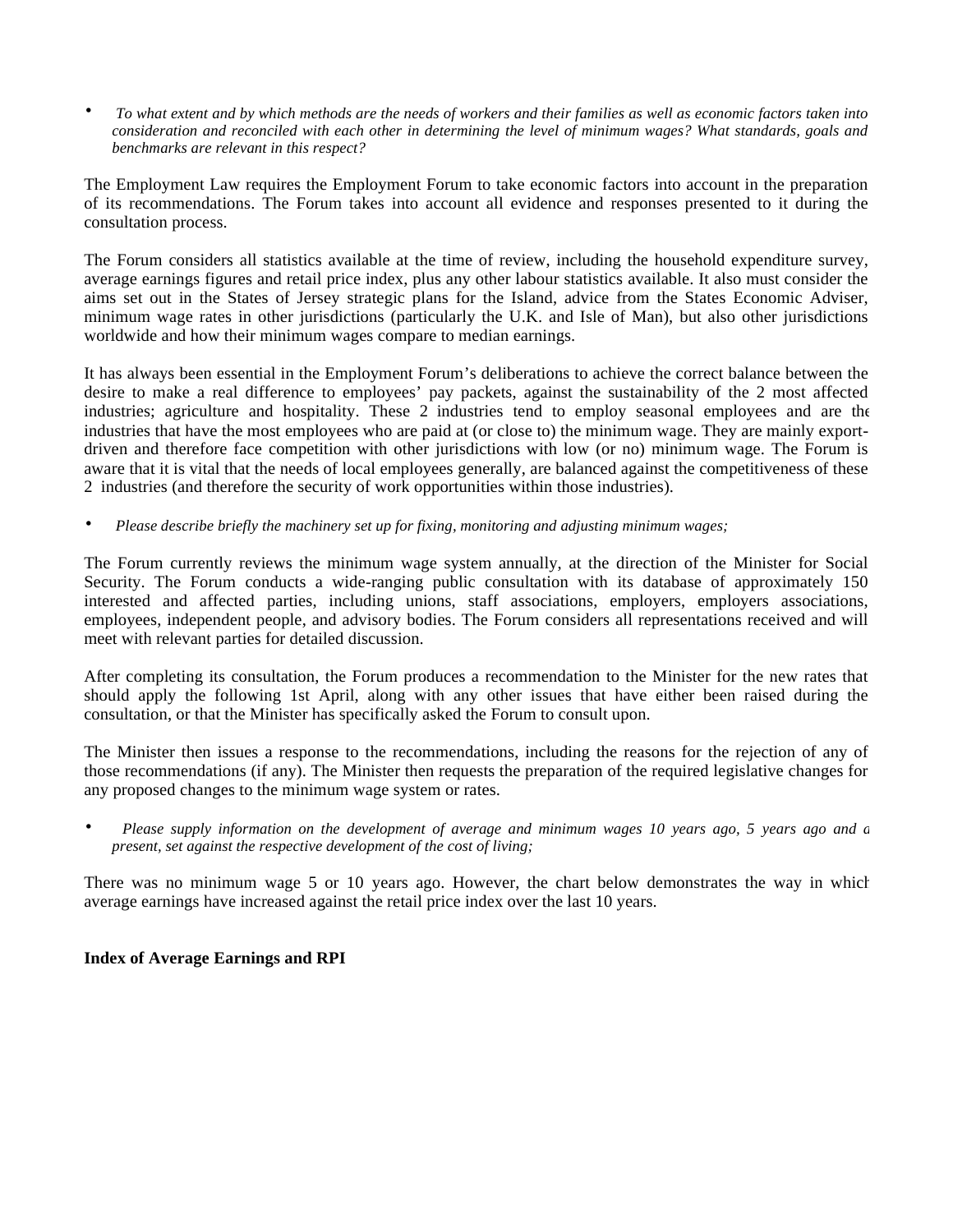

• *Please indicate whether, in practice, the system of minimum wages is supervised effectively.*

There have been two reviews of the minimum wage so far since its introduction on 1st July 2005. The above described method, as required by the Employment Law, has provided a very effective method of supervising the minimum wage with numerous check points along the way. The same method is used in the U.K. and Isle of Man, with public consultation via an advisory body that is independent of the Government department that ultimately proposes new minimum wage rates.

• *Please indicate whether there exists in your country any inequality in remuneration for work of equal value, infringements of the principle of equal pay for equal work, or conditions of work for women which are inferior to those enjoyed by men.*

Equal pay legislation is part of Phase 2 of the employment legislation, as agreed by the States of Jersey in 2000. Work has already started on other aspect of Phase 2, including maternity pay and requests for flexible working. Following the completion of the Employment Forum's consultation on those issues, work on equal pay issues will begin.

• *What steps are taken to eliminate such discrimination? Please describe the successes and failures of these steps with regard to the various groups that are discriminated against;*

There is no legislation dealing with work of equal value at present. It is intended to address this issue in the employment law programme for 2009-10.

• *Please indicate what methods, if any, have been adopted to promote an objective appraisal of jobs on the basis of the work to be performed.*

No such appraisal has been carried out.

• *Please indicate the income distribution of employees, both in the public and private sector taking into account both remuneration and non-monetary benefits. If available, give data on the remuneration of comparable jobs in the public and private sector.*

There is no specific data on comparable jobs in the public and private sector. However, the table below shows the income distribution of households in the Household Expenditure Survey (HES 2005)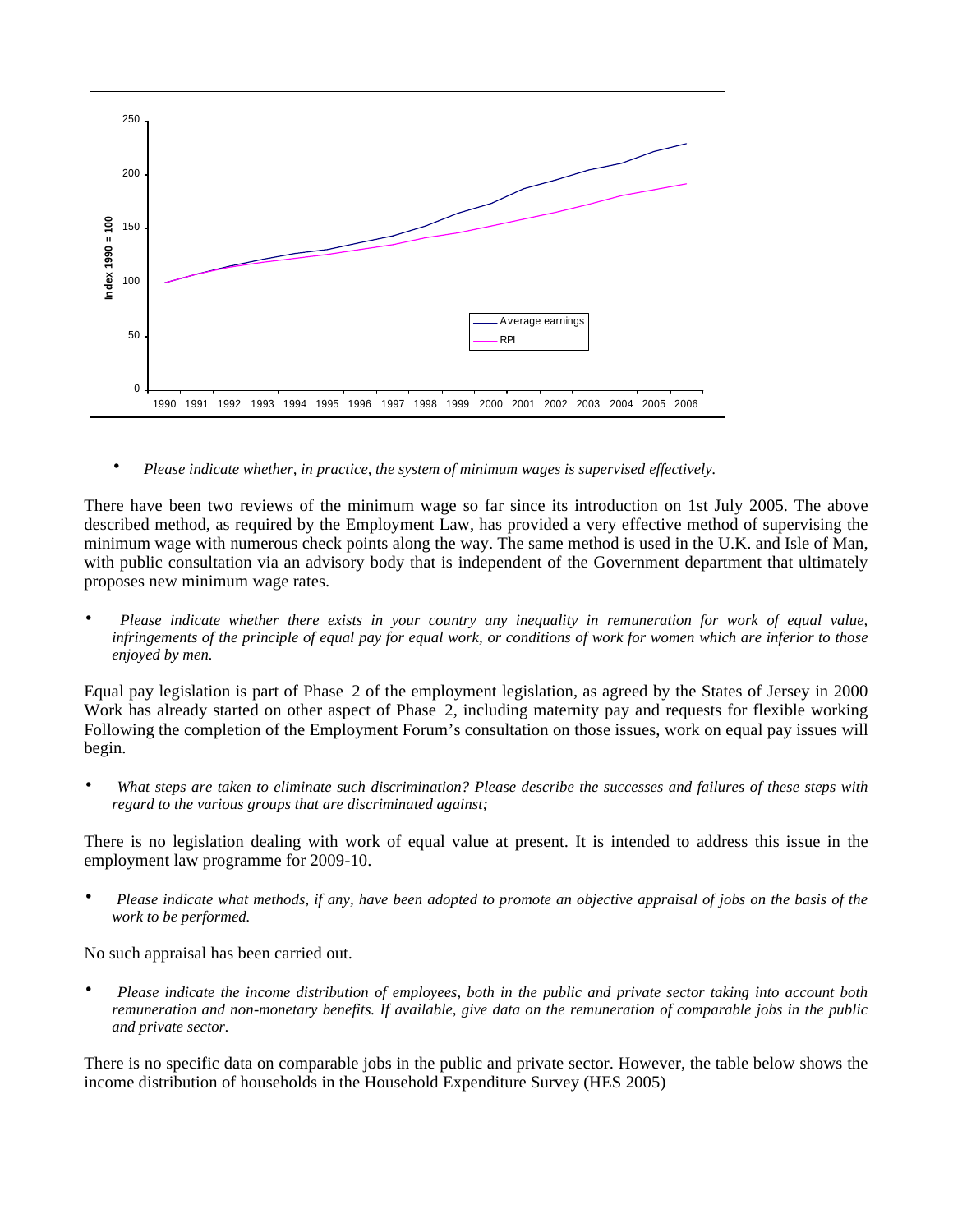

The 2005 medium household annual income was £34,000 (HES 2005).

• *What legal, administrative or other provisions exist that prescribe minimum conditions of occupational health and safety. How are these provisions enforced in practice and in which areas do they not apply?*

The main statutory law that has been enacted is the Health and Safety at Work (Jersey) Law 1989, which sets out the legal and administrative framework for occupational health and safety. The Law includes –

- general duties placed on all parties involved with work activities, including designers, suppliers, employers, the self employed and employees,
- provision for the States of Jersey to make subordinate legislation dealing with specific health and safety matters including licensing of specified activities,
- arrangements for the Minister for Social Security to approve codes of practice, issue licenses for specified activities and direct investigations and inquiries,
- the appointment of Inspectors who are empowered to carry out investigations, inspect workplaces and issue administrative sanctions, and
- the prosecution of organisations and individuals for failing to comply with occupational health and safety legislation.

The Health and Safety at Work (Jersey) Law 1989 does not apply to domestic servants working in a private household.

Persons who have been injured at work or suffer from work-related ill-health are able to pursue a claim for compensation from their employer by instigating civil proceedings in the Courts.

• *Please indicate which categories of workers, if any, are excluded from existing schemes by law and what other categories benefit from such schemes only insufficiently or not at all.*

Persons who work as domestic servants in private households are the only category of worker not covered by the Health and Safety at Work (Jersey) Law 1989.

They are, however, still able to pursue a claim for compensation from their employer by instigating civil proceedings.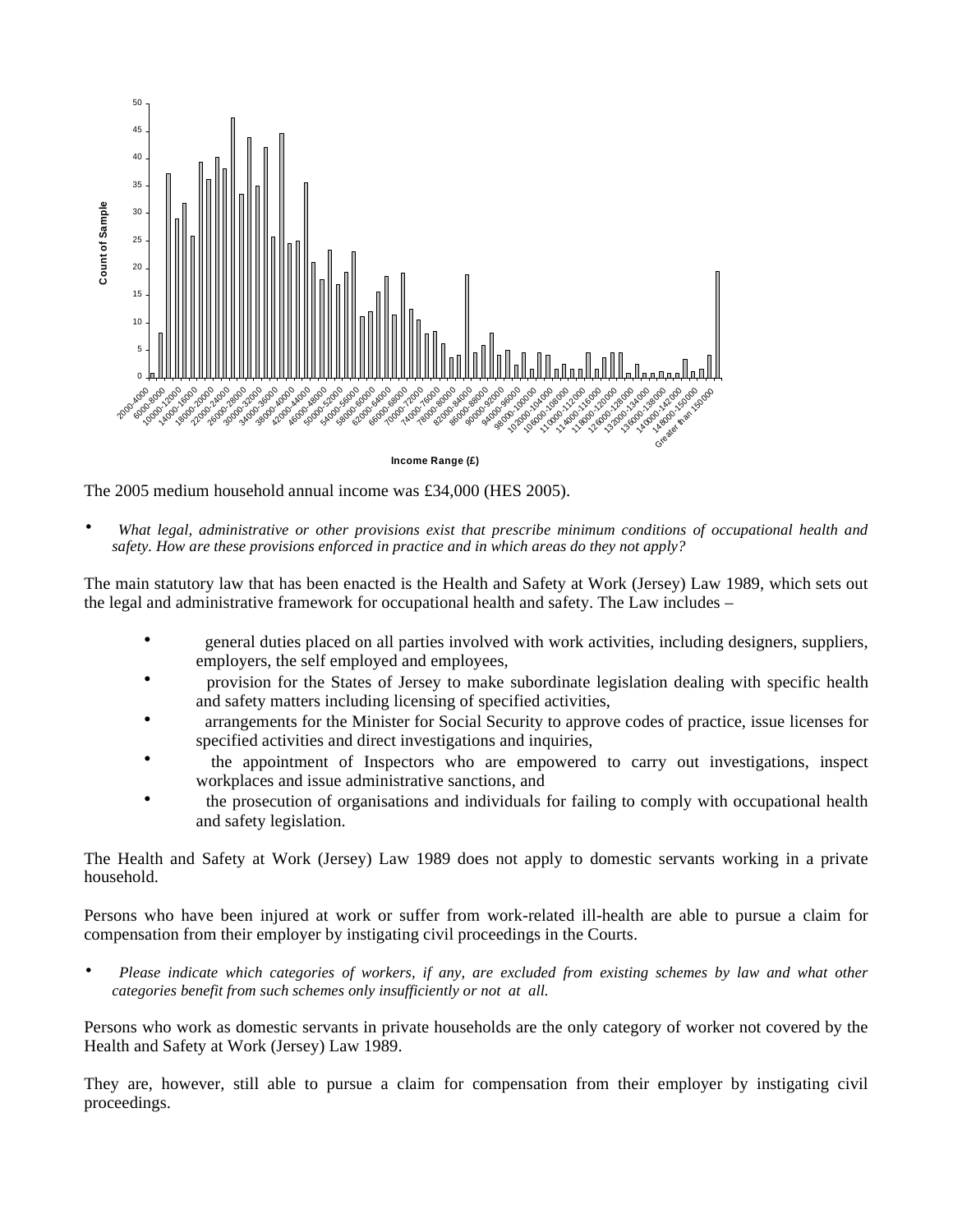• *Please provide statistical or other information on how the number, nature and frequency of occupational accidents (particularly with fatal results) and diseases have developed over time (10 years ago, 5 years as compared with the present).*

Statistical information is based on claims which have been paid through the Social Security Benefit Scheme for 2 days or more off work. The benefit scheme was changed in 2004 resulting in a direct comparison not being available.

The new scheme introduced in 2004 also provided for work-related ill-health statistics. No work-related ill-health statistics were recorded prior to this date.

In 2005, the last year that statistics were published, 1,226 claims for work-related accidents and ill-health were recorded through the Social Security Benefit System, of which 864 were as a result of accidents and 327 due to ill-health. 1,059 of the claims were made by employees, with 326 of these employees recorded as working in the construction industry. Further analysis of information provided by 757 claimants identified 37% of work-related accidents to be due to over-exertion of strenuous movements, with 53% of claims for work-related ill-health as a result of occupational musculoskeletal disorders.

In 2001, claims for benefit made as a result of accidents at work amounted to 1,456. Of these accidents, 497 occurred in the construction industry. The cause of 32% of these accidents was reported to be due to handling or lifting.

The accident statistics for the 12 month period ending 30th September 1995 indicate that 1,510 claims were made as a result of accidents at work, of which 540 occurred to employees in the construction industry. 32% of these reported accidents were due to handling or lifting.

There were no fatal accidents recorded to persons at work for the recording period for 1995 or 2005 but 3 fatal accidents occurred to local fisherman (2 as a result of a single incident) in 2001.

• *Please supply information on the actual realisation in your country of the principle of equal opportunity for promotion.*

This issue is not currently listed for consideration in forthcoming phases of employment legislation in regard to promotion opportunities.

- *Which groups of workers are currently deprived of such equal opportunity? In particular, what is the situation of women in this respect?*
- *What steps are taken to eliminate such inequality? Please describe the successes and failures of these steps with regard to the various disadvantaged groups.*

Please see above.

• *Please describe the laws and practices in your country regarding rest, leisure, reasonable limitations of working hours, periodic holidays with pay and remuneration for public holidays.*

There is no limit on number of working hours for employees under the Employment Law. There are limitations on the number of working hours and rest periods for young persons not who are not covered by the Employment Law (ask Education).

The Employment Law requires that all employees have 10 days' paid annual leave per year and paid time off for any Public and Bank holidays (9 in Jersey). If an employee is required to work on a public or bank holiday, he is entitled to receive another paid day off in substitution for that working day.

The Employment Law provides that all employees must have one uninterrupted 24 hour rest day in every 7 days. If the employee and employer agree, the employee may have on uninterrupted period of 48 hours' rest in 14 days, or 2 uninterrupted rest periods of 24 hours in a 14 day period.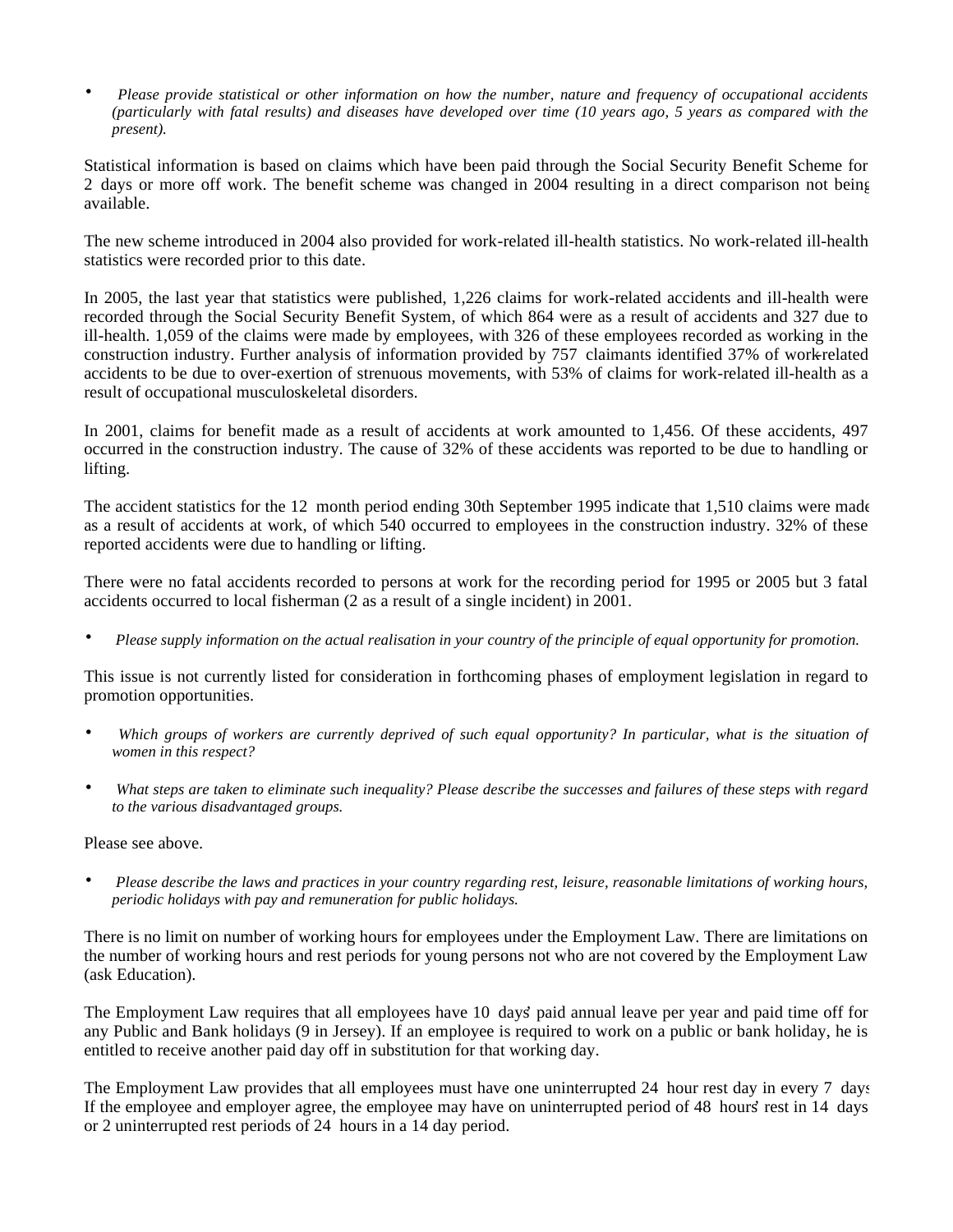• *Indicate the factors and difficulties affecting the degree of realisation of these rights.*

There are no difficulties envisaged surrounding annual leave. There have been some issues around public holidays regarding non-work days and rest days falling on days that are also a bank or public holidays. However additional guidance has been given on this point to ensure that employees do not lose any entitlement to paid leave or rest days.

The requirement to provide 'uninterrupted' rest days could potentially cause difficulties for organisations with call-out and standby arrangements, which guarantee uninterrupted provision of service and emergency services in various organisations, and meeting operational urgency through shifts and standby.

A definition of what constitutes 'interrupted' is therefore provided in a code of practice, as follows –

 *A rest period should be considered to have been interrupted if, either contractually, or due to business requirements, the employee is required by the employer to do one of the following on their rest day –*

- *to be available at the employers' disposal to take a work related action away from the workplace (e.g. at home, on the telephone).*
- *attend the workplace, or*
- *be at or near the place of work.*

If the employee's rest day is interrupted, compensatory rest must be made available within 14 days of the rest days that were interrupted. If a rest day is not interrupted, it counts as a 'rest day' and no compensatory rest would be required*.*

• *Indicate which categories of workers are excluded by law or in practice, or both, from the enjoyment of which of these rights. What measures are contemplated or currently taken to remedy this situation?*

The rights apply to all employees.

• *In case of subsequent reports, give a short review of changes, if any, in national legislation, court decisions, or administrative rules, procedures and practices during the reporting period affecting the right to just and favourable conditions of work.*

Minimum wage and trainee rate increases anticipated annually. No other changes anticipated, other than those resulting from the development of Phase 2 of employment legislation as mentioned above.

• *Please indicate the role of international assistance in the full realisation of the right enshrined in article 7*

The rôle of international assistance is not relevant*.*

*Paragraph 33 of the Concluding Observations. The Committee urges the State party to ensure that the level of the national minimum wage is determined with due regard to the requirements of an adequate standard of living. Moreover, the Committee recommends that minimum wage protection be extended to workers under 18 years of age and that the scheme be applied in a non-discriminatory manner to persons between 18 and 22 years of age.*

The baseline for future increases in minimum wage has been recommended (and approved by the Social Security minister) at 40% of the local average earnings figure. This is very close to the percentage or average (or sometimes median) earnings in other jurisdictions worldwide and is considered to be appropriate. For 2008, the minimum wage rate is intended to increase by average earnings from the baseline of 40%. The Forum intends to recommend increasing the baseline from 40% to 45% gradually over the coming years.

The minimum wage applies to all employees who have ceased to be of compulsory school leaving age (over 16).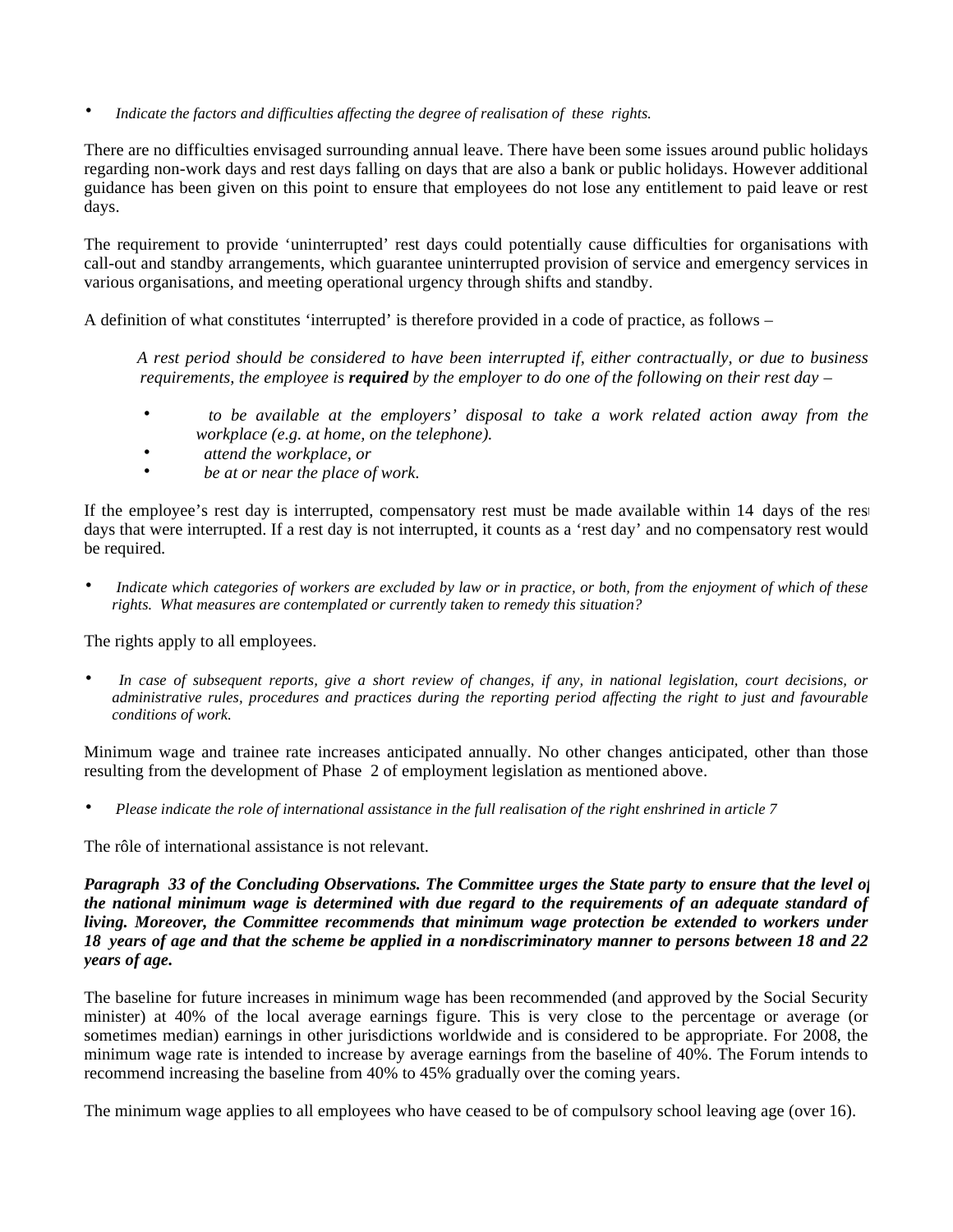All employees aged over 16 are entitled to receive either the full minimum wage, or a lower trainee rate, which can be paid to an employee (of any age) who is undergoing "accredited" training for a maximum period of one year, in a new job, with a new employer. Accreditation of training is via the approval of the Social Security Minister or meeting the requirements of a code of practice.

# **Article 8 – Right to form and join trade unions**

• *Please indicate what substantive or formal conditions, if any, must be fulfilled in order to join and form the trade union of one's choice.*

There is currently no law relating to trade unions in Jersey and consequently, there are no conditions which must be fulfilled upon the establishment of a trade union. However, there are several branches of the larger organisations active in the Island. In so far as meetings are concerned, the legal position rests on the right of the citizen to liberty of person and speech.

However, a great deal of work has been undertaken since 1997 to develop legislation relating to trade unions. The Employment Relations (Jersey) Law  $2007^{3}$  has since been prepared and consulted upon extensively by the Minister for Social Security. The draft Law was adopted by the States of Jersey on 17th May 2005 and has since been approved by the Privy Council and registered in the Royal Court. It is anticipated that it will come into force in mid-2007.

The Law is intended to provide a straightforward system of legal identification and registration of trade unions, collective associations and employer associations, and to accord such bodies clear legal status, which they do not have in customary law. Unions and associations will be required to provide information to verify their status on applying for registration. It is envisaged that all existing unions in Jersey will be automatically registered on enactment of the law.

The criteria required by the Employment Relations Law for a union to apply for registration are that the application is made by at least seven members of the trade union or employers' association, or an officer of the union or association. A person may only apply if they are authorised by the union or association to make the application.

The Law requires that an application must be accompanied by the name and address of the union or association, the name of each person who is an officer of the union or association and a copy of the constitution of the union or association (that has been verified by each applicant). It also requires that any fee payable accompanies the application, however the Government does not intend to prescribe a fee at this time; the provision is available only if the process becomes administratively onerous in the future.

• *Please specify whether there exist any special legal provisions regarding the establishment of trade unions by certain categories of workers and, eventually, what these special provisions are, how they have been applied in practice, as well as the number of persons subjected to them.*

There are no special legal provisions for certain categories of worker.

• *Are there any restrictions placed upon the exercise of the right to join and form trade unions by workers? Please provide a detailed account of the legal provisions prescribing such restrictions and their application in practice over time.*

To date this right has arisen by virtue of the common law right to associate for lawful purposes. However, as described above, the new Employment Relations Law will establish a simple registration process for unions. However this is not a limitation; it is a minor administrative requirement that will not be overly onerous, or adversely effect the free functioning of unions.

The Government does not intend to introduce criteria in respect of the 'representativeness' of unions or associations applying for registration. It is considered that the requirements are not overly prescriptive and are a formality.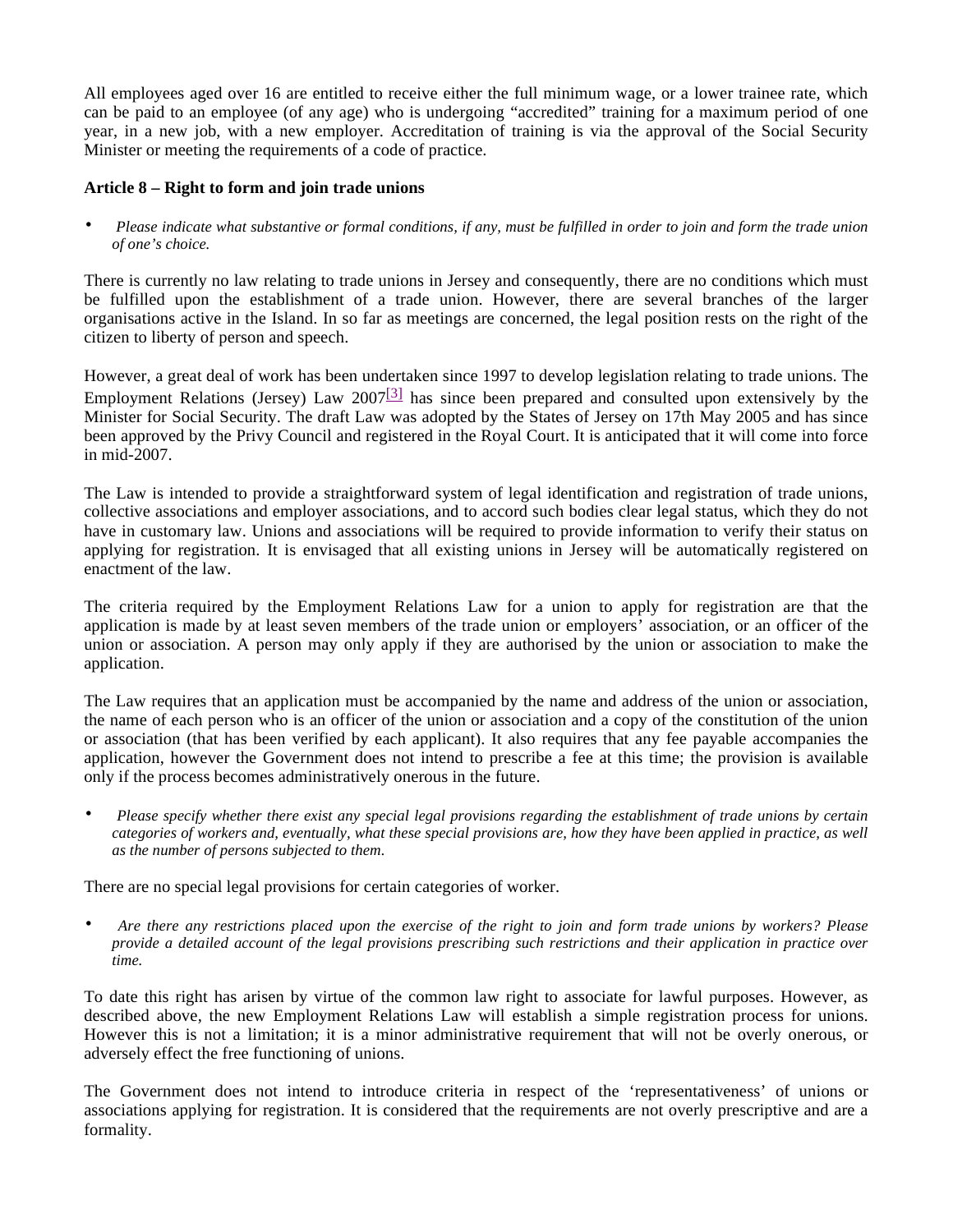- *Please supply information on how your Government secures the right of trade unions to federate and join international trade union organisations. What legal and practical restrictions are placed upon the exercise of this right?*
- *Please indicate in detail what conditions or limitations are placed upon the right of trade unions to function freely. Which trade unions have been adversely affected in practice by these conditions or limitations? What measures are being taken to promote free collective bargaining?*

Once registered, trade unions or employers' associations are granted immunities from liability for civil wrongs, such as intimidation, interference with business, or inducing a breach of contract, and from criminal liability insofar as it relates to restraint of trade, in respect of its actions or those of its members.

These immunities are limited in that they do not apply to the union or association (or its officials) if:

- the union or association is not registered under the Law, or
- a trade union takes an action without the agreement of the majority of members as determined by a ballot and as provided for in a code of practice, or
- if action is taken or conduct is such that it falls outside of what is defined as reasonable by a code of practice.
- *Please supply data on the number and structure of trade unions established in your country, and on their respective membership.*

The forthcoming Employment Relations Law will introduce registration requirements for unions. Currently the Transport and General Workers Union, a branch of the United Kingdom Union, is by far the largest union organisation.

- *Please indicate whether in your country workers are granted the possibility to strike as a matter of constitutional or legal right. If your answer is in the negative, what other legal or factual approach is used to guarantee the exercise of this right?*
- *What restrictions are placed upon the exercise of the right to strike? Please provide a detailed account of the legal provisions governing such restrictions and their application in practice over time.*

The forthcoming Employment Relations Law does not refer specifically to strike action. At present the provisions relating to strike action are in the codes of practice which are currently subject to final consultation before being finalised.

However, no award by the Employment Tribunal under the Employment Law or Employment Relations Law will have the effect of compelling a person to work. Under the Employment Relations law, instead of allowing the Tribunal to order the specific performance of an employment contract, the Tribunal may make declarations in relation to terms and conditions of employment.

Referral of a collective dispute to the Employment Tribunal is the last resort if a voluntarily negotiated settlement cannot be reached by other methods at any stage of the dispute, such as through negotiation, conciliation, mediation or arbitration (where both parties agree), with or without the assistance of the Jersey Advisory and Conciliation Service. Referral of a dispute to the Tribunal does not preclude a settlement by other means, if at all possible.

• *Please indicate whether there exist any special legal provisions regarding the exercise of the right to strike by certain categories of workers and what these special provisions are, how they have been applied in practice, as well as the number of workers subjected to them.*

There are no legal provisions regarding specific categories of workers.

• *Please indicate whether any restrictions are placed upon the exercise of the rights mentioned in paragraphs 2 and 3 above by members of the armed forces, the police or the administration of the State. How have such restrictions been*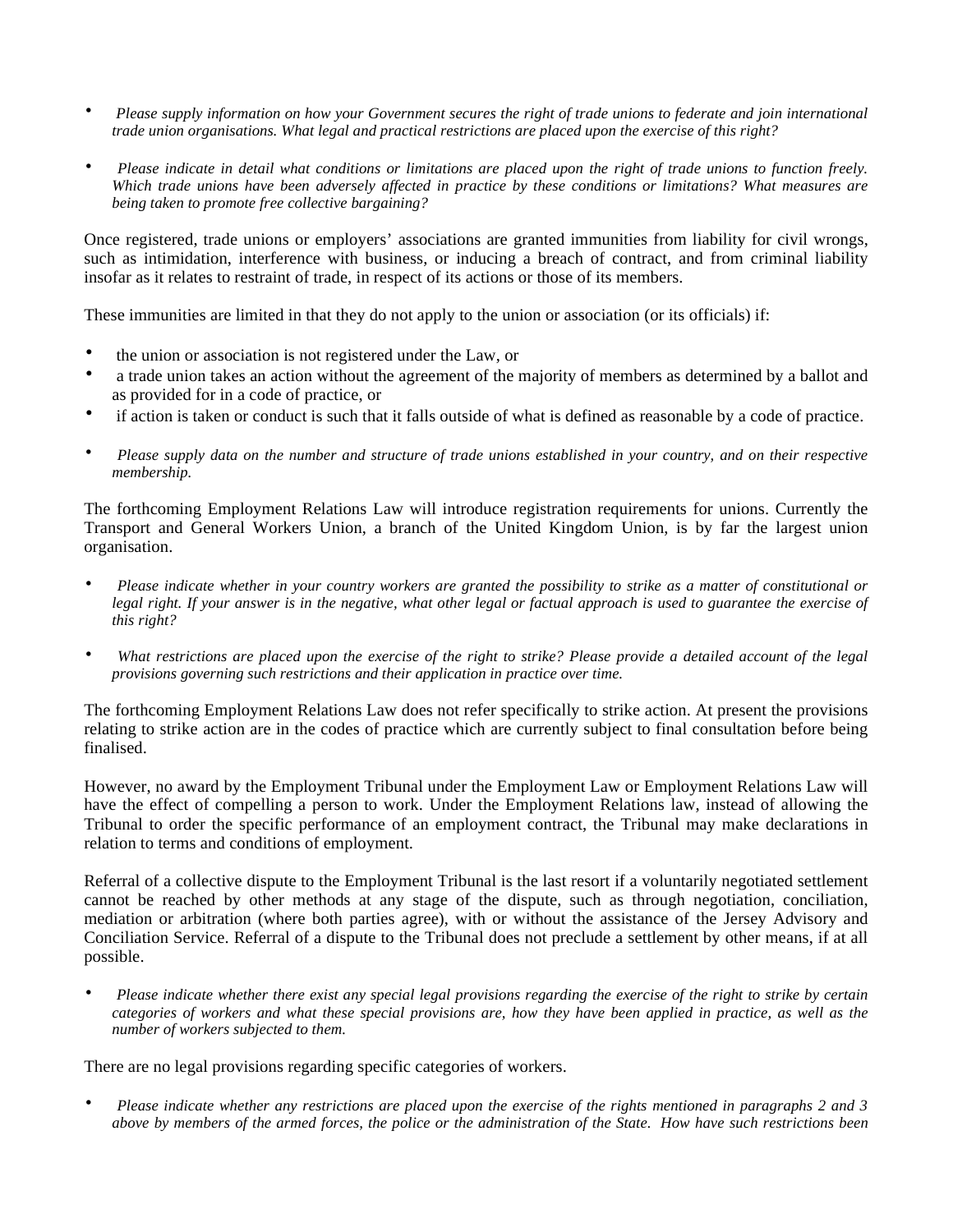### *applied in actual practice?*

The Employment Law does not apply to the employment of a person as an officer of the States of Jersey Police Force. The forthcoming Employment Relations Law does not contain the same exemption.

• *In case of subsequent reports, give a short review of changes, if any, in national legislation, court decisions, as well as administrative rules, procedures and practices during the reporting period affecting the rights enshrined in article 8.*

The Employment Relations Law and associated codes of practice are intended to come into force during 2007.

The main aims of the Employment Relations Law are –

- 1. To provide a straightforward system of legal identification and registration of trade unions, collective associations and employer associations, and to accord such bodies clear legal status.
- 2. To create a legal dispute resolution process which supports and develops good employment relations in the Island, with the aim of reducing disputes and enabling early resolution of disputes by due process where they occur.
- 3. To support codes of practice.

Draft codes of practice have been prepared following consultation by the Employment Forum, an independent body that has been established for the purpose of consulting and recommending on employment legislation. The Forum has a balance of representatives (3 employers, 3 employees and 3 independents).

Responses were collated and the Forum presented a recommendation to the previous Employment and Social Security Committee on the proposed content of the codes. Since that time, draft codes have been prepared and consulted upon and a working draft of the codes of practice is available.

The Minister for Social Security intends to finalise the associated codes of practice after one last stage of public consultation. The codes will then be presented to the States of Jersey along with a proposed appointed day for the Law, which is intended to occur in mid-2007.

The Jersey Advisory and Conciliation Service has been operational since 2001 and part of its function is to promote the improvement of industrial relations in Jersey by settling employment disputes between employers (or employers' organisations) and employees (or trade unions/employee associations) through conciliation, mediation or arbitration.

JACS operates as an independent, publicly-funded body, is not subject to political direction and is a statutory body, established under the Jersey Advisory and Conciliation Law.

Conciliation is recognised and promoted via JACS as an effective method of resolving collective disputes, without the need for reference to the Tribunal under the Employment Relations Law. If necessary, JACS can arrange for an independent arbitrator if the parties to a dispute are unable to resolve their differences through negotiation, conciliation or mediation.

JACS dealt with more than 75 requests for assistance in collective issues during 2005, and 48 in 2006, including pay disputes, interpretation of collective agreements and requests for assistance in recognition disputes. Whether or not mediation results in an immediate settlement of the dispute, it is almost invariably the case that it allows both parties to explore alternatives without prejudice, leading to a negotiated settlement at a later date.

Whilst the draft Employment Relations Law will provide a formal, legal process for resolving disputes, most parties prefer to raise matters informally. When the Law comes into force and a collective dispute is notified to the Tribunal, JACS will first be asked to try to settle the dispute by giving advice and assistance, and by offering conciliation or arbitration (if agreed by both parties).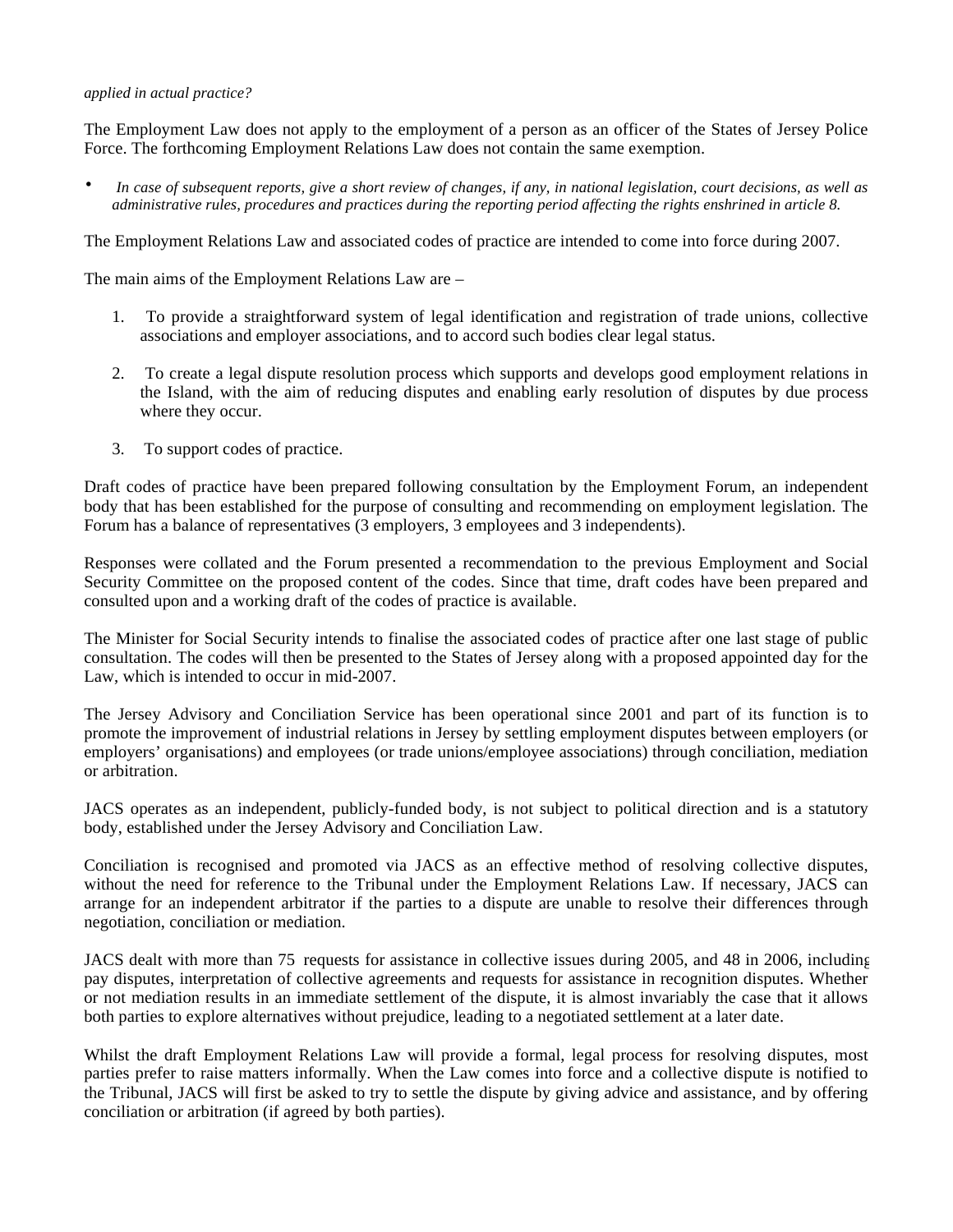During this process, JACS will be allowed sufficient time to try to encourage agreement via other methods and a voluntarily negotiated settlement may be reached between the parties at any stage of the process. Referral of the dispute to the Tribunal is a last resort if the dispute cannot be settled by other methods.

## *Paragraph 34 of the Concluding Observations. The Committee reiterates its previous recommendations (see paragraph 23 of the Committee's 1997 concluding observations) that the right to strike be incorporated in legislation and that strike action no longer entail the loss of employment.*

The Employment Law provides that it is automatically unfair (which means that the normal upper age limit and length of service requirements do not apply) where an employee claims to have been dismissed on grounds relating to  $-$ 

- being, or proposing to become a member of a trade union;
- taking part in, or proposing to take part in trade union activities at an appropriate time;
- not being a trade union member, or refusing to become (or remain) a member;
- selection for redundancy on grounds relating to union membership or activities.

When it comes into force, the Employment Relations Law will provide additional protection for employees in that it will also be automatically unfair for an employee to be dismissed on the grounds of having taken 'reasonable' industrial action (i.e. action that has not been specified as 'unreasonable' within the codes of practice drawn up under that Law).

The existing award that an employer must pay to an employee where a dismissal is found to have been unfair is considered to be significantly dissuasive. The award is an uncapped amount based on a scale, which relates to age and length of service, and can be up to 26 weeks pay. The award is provided in the Employment (Awards) (Jersey) Order 2005.

This can result in considerable awards being made against an employer and is deemed to provide adequate protection. Additional sanctions for anti-union dismissal are not considered appropriate given that this level of protection has been deemed appropriate for all other types of automatically unfair dismissal, such as dismissal on the grounds of pregnancy.

During this process, JACS will be allowed sufficient time to try to encourage agreement via other methods and a voluntarily negotiated settlement may be reached between the parties at any stage of the process. Referral of the dispute to the Tribunal is a last resort if the dispute cannot be settled by other methods.

# **Article 9: The Right to Social Security**

- *Please indicate which of the following branches of social security exist in your country:*
	- *Medical care*
	- *Cash sickness benefits*
	- *Maternity benefits*
	- *Old-age benefits*
	- *Invalidity benefits*
	- *Survivors' benefits*
	- *Employment injury benefits*
	- *Unemployment benefits*
	- *Family benefits.*
- *Please describe for each branch existing in your country the main features of the schemes in force, indicating the comprehensiveness of the coverage provided, both in the aggregate and with respect to different groups within the society, the nature and level of benefits, and the method of financing the schemes.*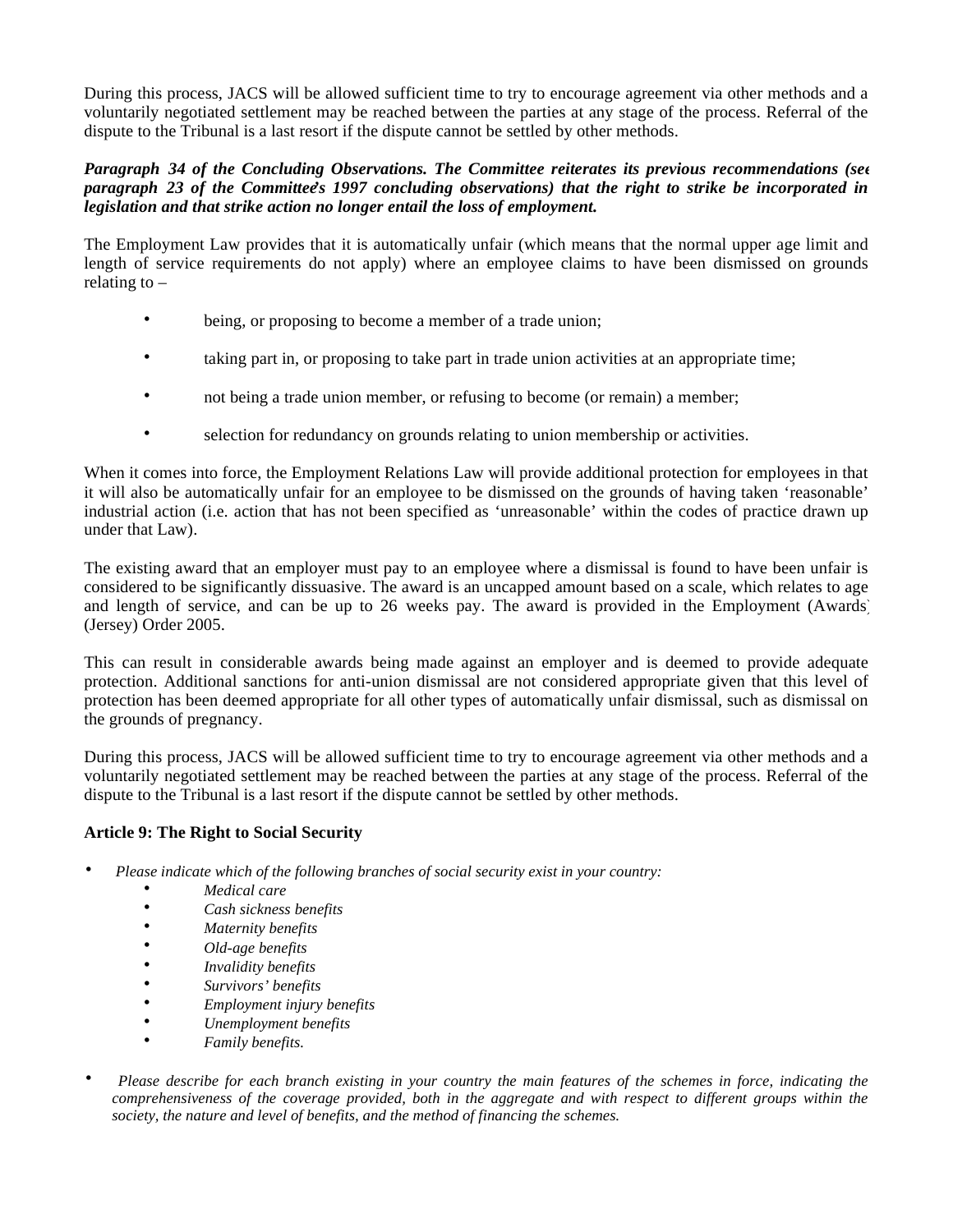The provisions of this Article are implemented by the following –

 Social Security (Jersey) Law 1974, as amended; Health Insurance (Jersey) Law 1967, as amended,

and a substantial body of subordinate legislation made thereunder. Copies of this legislation have previously been submitted. Copies of more recent instruments (which introduced some major reforms), passed since the submission of the last periodic report, are submitted with this report. These are –

 Social Security (Amendment No. 14) (Jersey) Law 2000; Social Security (Amendment No. 15) (Jersey) Law 2002.

As stated in the last report from the Insular Authorities, the following branches of social security exist in the Island –

## Medical Care

Free hospital treatment is now provided by the Health and Social Services Department Committee.

Every person insured under the Health Insurance Law is entitled, subject to satisfying a 6 month residential condition, to medical benefit in the form of part reimbursement of the cost of the general medical practitioner's services and subsidised drugs and medicines (pharmaceutical benefit).

The benefits are financed from contributions to the Health Fund. A person whose income is below a prescribed limit can apply for Health Insurance Exemption, and thus qualify for the above-mentioned benefits without payment. Initiatives continue to maximise the use of IT links amongst doctors providing primary care, this being in the best interests of patient care.

### Contributory benefits

The Social Security Law provides, in return for earnings-related contributions, various cash benefits.

The Scheme is compulsory for all persons between school-leaving age and pension-age (subject to special provision for certain prescribed categories of persons).

Benefits are increased annually, as are contributions. The money to pay for the benefits comes from contributions payable by the employer, employee and the States. A staggered introduction of increased contribution percentages was completed in 2002 to secure a Social Security Fund, which is adequate to cope with the forecasted demographic shifts in the dependency ratio, thus safeguarding pensioners' rights to an income.

All of the following benefits, listed as  $(i) - \kappa$ ) below, have been reformed since the last report to ensure benefit payments are targeted on those who need them, and to ensure that claimants are not unintentionally barred from eligibility.

- (i) *Short Term Incapacity Allowance* is payable in respect of periods during which a person is incapable of work through illness or accident, subject to certain conditions being satisfied.
- (ii) *Long Term Incapacity Allowance* replaces sickness benefit after 52 weeks, subject to certain conditions being satisfied. The benefit is based on the loss of faculty resulting from the illness or injury. Existing *Invalidity* benefit claimants continue to receive this benefit*.*
- (iii) *Injury benefit* has been replaced by STIA
- (iv) *Disablement benefit* is the same benefit as LTIA. It is payable as a result of loss of physical or mental faculty following an accident or illness. It is not payable at the same time as STIA. The amount of benefit depends on the extent of disablement, and may be increased in respect of a wife or adult dependent.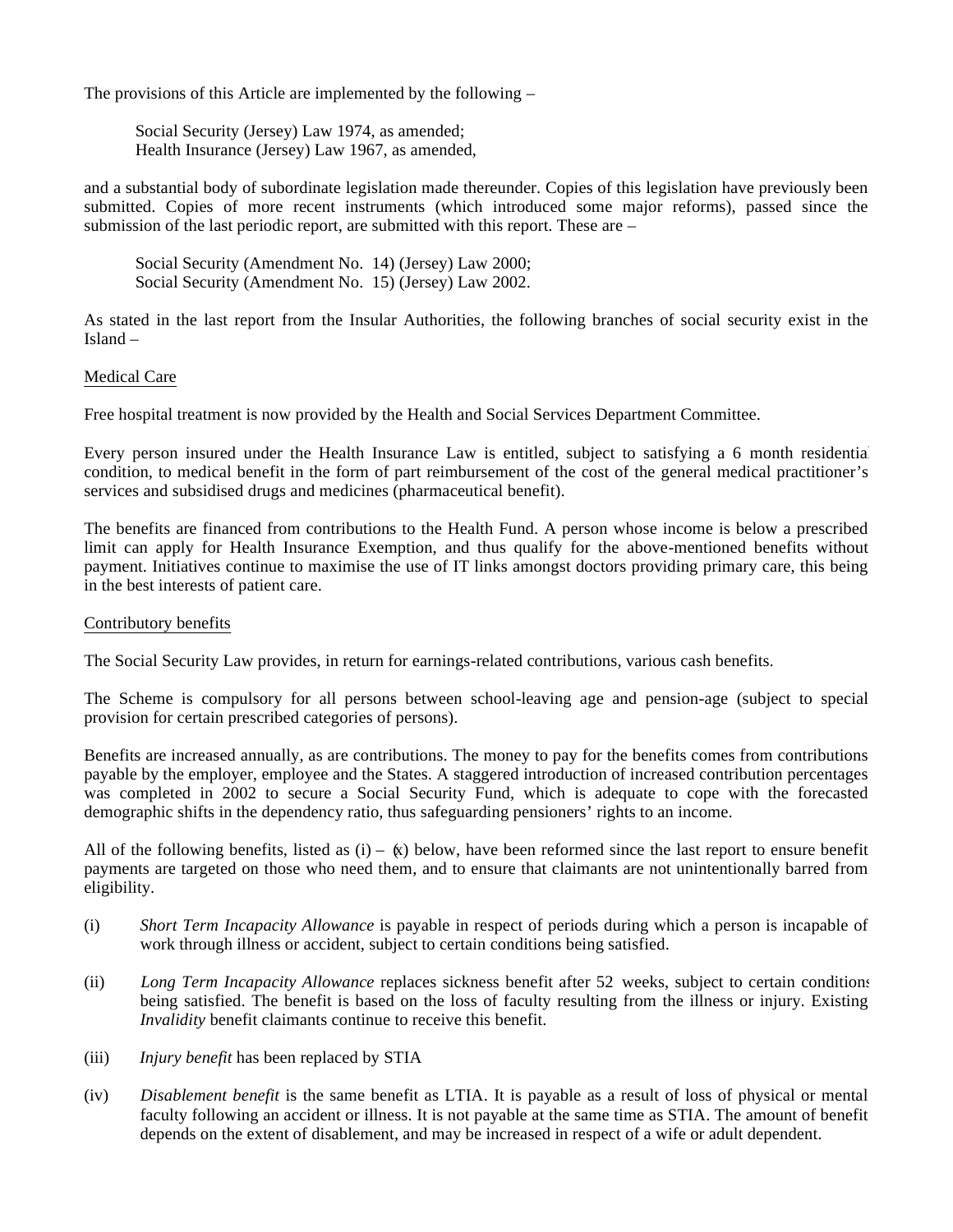- (v) *Maternity grant* is a lump sum payment to help with the general expense of having a baby, and may be paid either on the mother's own insurance or that of her husband. An *Adoptive parent's grant* has been introduced at the same rate as *Maternity grant*.
- (vi) *Maternity allowance.* A woman who leaves her employment because of pregnancy is entitled to a weekly allowance for 18 weeks. The allowance is payable by virtue of her own insurance.
- (vii) *Survivor's Allowance* to help a widow/widower over the initial period of widowhood. A widow's allowance is payable for the first 52 weeks of widowhood. Thereafter, a Survivor's Benefit will be payable to a widow/widower to ensure pension rights for widowers as well as widows.
- (viii) *Incapacity pension* has been introduced for those people under 65 who cannot work anymore due to illness or injury.
- (ix) *Old age pension.* Prior to 1975, the pension age was 60 for women and 65 for men. The 1975 Law provided for a common pension age of 65. However, the rights of women who were insured prior to 1975 are safeguarded in that they can claim an old age pension at 60 through their own insurance. The wife of a pensioner, though not herself insured, may qualify for a pension of her own at age 65 based on her husband's contribution record. A new 'flexi-pension' has been implemented which allows people to draw a reduced pension from the age of 63 years.
- (x) *Death grant.* A lump sum is payable on the death of a contributor, or of his spouse or child. A noncontributory Death Grant may also be payable in certain cases.

### **Non-contributory pensions**

- (i) *Attendance Allowances* (Jersey) Law 1973 provides for a monthly cash payment to be made in respect of persons who are so severely disabled, physically or mentally, that they need constant attention. Such an allowance is subject to a generous income limit, is tax free, and is in addition to any other benefits payable.
- (ii) *Non-Contributory Pensions* (Jersey) Law 1954 provides for the payment of non-contributory pensions to people born before 1896 (i.e. those who were too old to contribute and thereby qualify for old age pension).
- (iii) *Family Allowances* (Jersey) Law 1972 provides for the payment of a tax-free allowance for the benefit of the family as a whole. It is paid to families who have at least one child under the age of 16 and the scale of payment is related to family income/number of children. The allowance is reviewed annually.
- (iv) *Welfare milk*. Milk at less than the retail price is available to the following categories
	- (a) children under five years of age;
	- (b) expectant mothers;
	- (c) persons between the ages of 65 and 70 who
		- are in receipt of parish welfare; or
		- hold a health insurance exemption; or
		- require milk as a necessary and substantial part of their health;
	- (d) persons over the age of 70.
- (v) *Adult Disablement Allowance.* Payable to adults who have been unable to work for some time because of a disability. ADA is paid monthly and subject to residence and income conditions.
- (vi) *Invalid Care Allowance.* ICA is paid to individuals of working age who are unable to work because they stay at home to care for a person who is receiving an Attendance Allowance. The carer's social security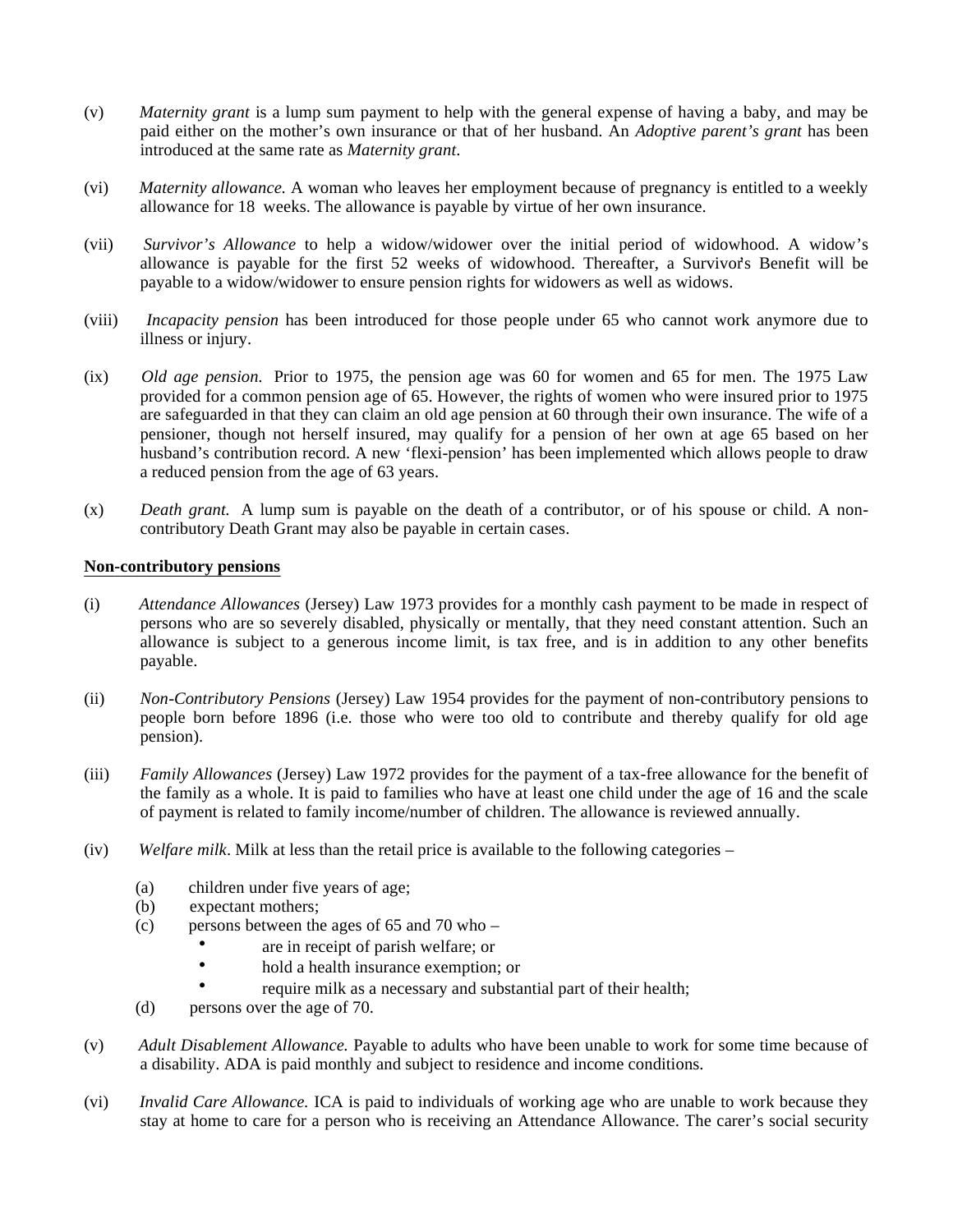- contributions are also credited to protect their individual entitlement. As with some other benefits, there are income conditions.
- (vii) *Child Disablement Allowance* is payable for children under 16 years who are disabled but not to the extent that they qualify for Attendance Allowance. CDA is subject to residence and income conditions.
- (viii) *Disability Transport Allowance.* DTA is intended to assist adults and children who cannot safely leave home without help because they are severely physically or mentally disabled. The benefit is paid subject to medical, residence and income conditions.
- (ix) *Child Care Allowance.* CCA is paid to qualifying claimants to offset the cost of Child care for parents who work. The policy intent of this benefit is to seek to ensure that those who do not earn enough to pay Income Tax, and thereby qualify for taxation relief for child care costs, are not disadvantaged by virtue of earning less than the Tax threshold.
- (x) *Parish welfare grants* (administered by the Parishes). The purpose of a welfare grant is to supplement the income of those people who are not in full-time work and whose income (if any) from Social Security benefits or other sources is not sufficient to meet their requirements.

Welfare grants are payable to people who were born in the Island or who have resided in the Island for at least 5 consecutive years.

In 2007 all the above-mentioned benefits, as well as the States Rent Rebate and Abatement Schemes are to be subsumed into an income support benefit based on a common means test of current income.

### Unemployment benefit

No such benefits are payable under the Social Security Law. Unemployed persons can claim a welfare grant from their Parish Welfare authority, (provided they pass the qualifying test described above).

• *Please indicate what percentage of your GNP as well as of your national and/or regional budget(s) is spent on social security. How does this compare with the situation 10 years ago? What reasons are there for any changes?*

1998 expenditure on Social Security was £87 million; the Health Fund– £13 million; and on non-contributory benefits – £21.5 million. In 2005 (latest published accounts) these figures were Social Security £146 million Health £18.5 million and non contributory benefits £30.5 million.

• *Please indicate whether in your country the formal (public) social security schemes described are supplemented by any informal (private) arrangements. If such is the case, please describe these arrangements and the interrelationships between them and the formal (public) schemes.*

The formal social security scheme described is not supplemented by any informal arrangements and private insurance systems, occupational or individual have no impact on the social security scheme.

- *Please indicate whether in your country there are any groups which do not enjoy the right to social security at all or which do so to a significantly lesser degree than the majority of the population. In particular, what is the situation of women in that respect? Please give particulars of such non-enjoyment of social security.*
- *Please indicate what measures are regarded as necessary by your Government in order to realise the right to social security for the groups mentioned above.*
- *Please explain the policy measures your Government has taken, to the maximum of its available resources, to implement the right to social security for these groups. Give a calendar and time-related benchmarks for measuring your achievements in this regard.*
- *Please describe the effect of these measures on the situation of the vulnerable and disadvantaged groups in point, and report the successes, problems and shortcomings of such measures.*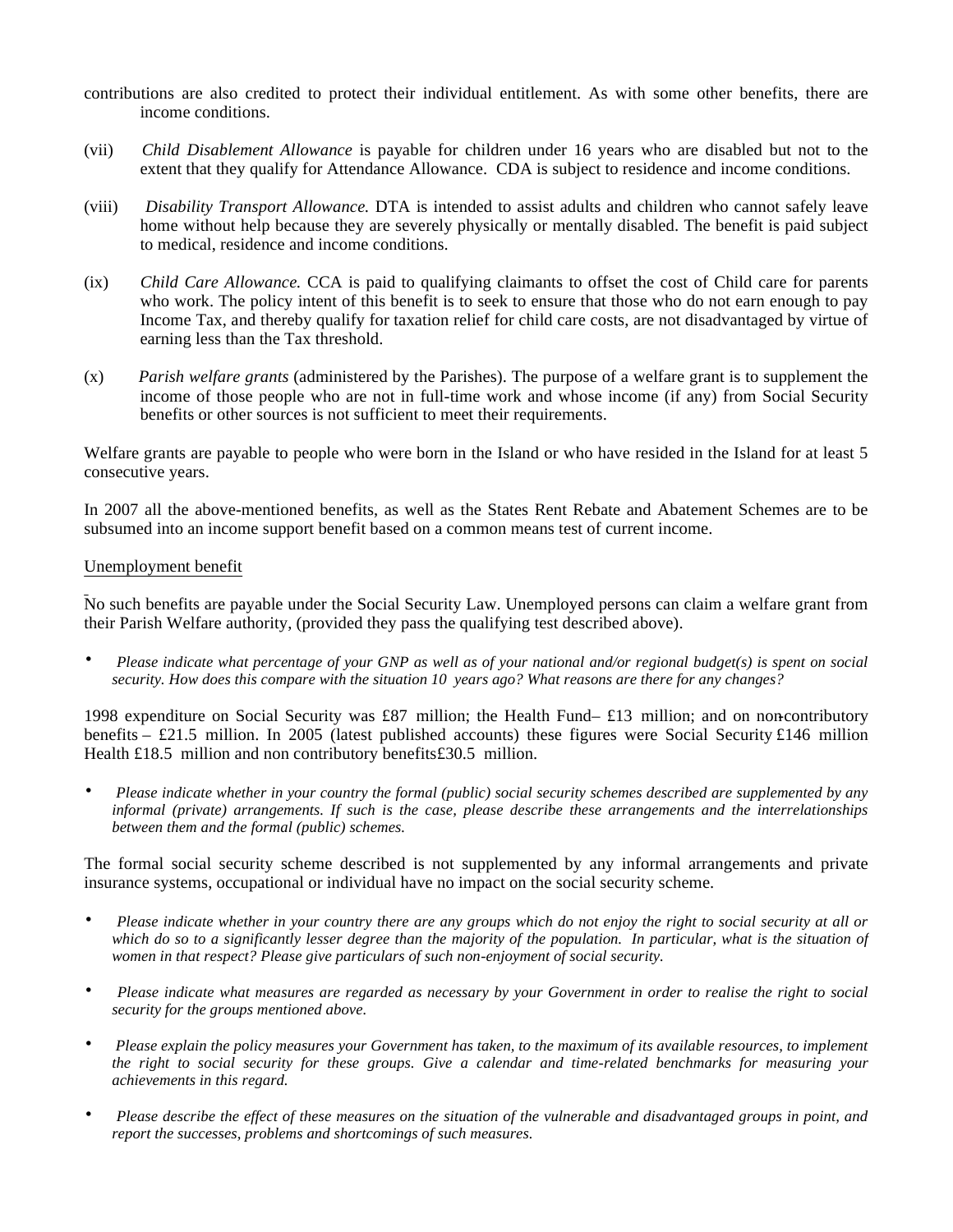All groups enjoy the right to social security. Since 2002 the scheme is based on individual entitlement and every woman, married or not, has a liability to pay contributions. Pension provisions have been altered to cover cases of married women divorcing who might receive small pension because they chose not to pay whilst married and working.

• *In case of subsequent reports, give a short review of changes, if any, in national legislation, court decisions, as well as administrative rules, procedures and practices during the reporting period affecting the right to social security.*

The States of Jersey continues to review the operation of the Social Security and Social Assistance systems and on completion of the Income Support project will be looking at pension provision in the Island.

• *Please indicate the role of international assistance in the full realisation of the right enshrined in article 9.*

Other than through Reciprocal Agreements no international assistance is necessary.

# **Article 10 – Right to Protection of the Family**

• *Please indicate what meaning is given in your society to the term "family".*

The definition of "family" provided in Article 4(1) of the Family Allowances (Jersey) Law 1972, as amended is as follows –

## "**4 Meaning of "family"**

- (1) Subject to the provisions of this Law, each of the following shall be treated for the purposes of this Law as constituting a family, that is to say  $-$ 
	- (a) a man and wife living together, any child or children being issue of theirs, his or hers, and any child or children being maintained by them;
	- (b) a man not having a wife or not living together with his wife, any child or children being issue of his, and any child or children being maintained by him; and
	- (c) a woman not having a husband or not living together with her husband, any child or children being issue of hers, and any child being maintained by her."
- *Please indicate the age at which in your country children are deemed to attain their majority for different purposes.*

The age of majority is 18. The minimum school leaving age is 16. Protection is granted through the Employment (Jersey) Law 2003 for those aged 16 and over in the workplace (see Article 6 response). Men and women are entitled to marry at 16 with parental consent and at 18 without.

- *Please supply information on the ways and means, both formal and informal, employed in your country to grant assistance and protection to the family. In particular:*
- *How does your country guarantee the right of men and, particularly, women to enter into marriage with their full and free consent and to establish a family? Please indicate and eventually give particulars about cases where the measures taken were not successful in abolishing practices adversely affecting the enjoyment of this right.*

The freedom of men and women to marry and establish a family is restricted only by those provisions of the Marriage and Civil Status (Jersey) Law 2001 which prohibit marriage between close relatives; step-relations or inlaws.

• *By what measures does your country facilitate the establishment of a family as well as maintain, strengthen and protect it, particularly while it is responsible for the care and education of dependent children? Despite these measures, are there families which do not enjoy the benefit of such protection and assistance at all or which do so to a significantly lesser degree than the majority of the population? Please give details of these situations. Are extended families or other*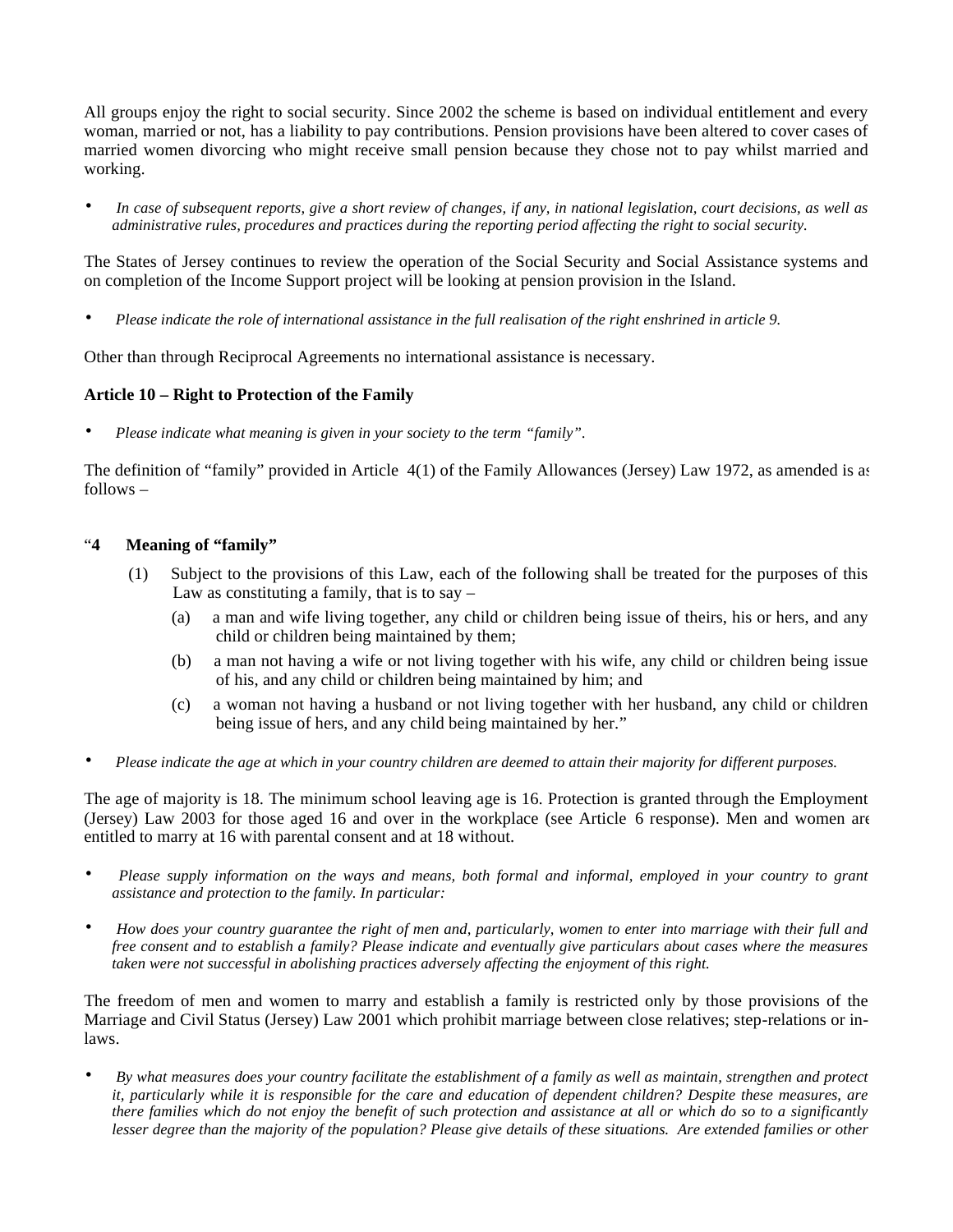*forms of familial organization recognized in determining the availability or applicability of these measures, particularly with respect to government benefits?*

• *With regard to shortcomings visible under subparagraphs (a) or (b), what measures are contemplated to remedy the situation?*

The situation with regards support provided through the social security Family Allowances; parish welfare and Health Insurance system remains as indicated in the 2000 Report.

The Bridge is a new centre that opened in 2006. It has been established to bring together various agencies both statutory and voluntary who are working to support families and young people. Those it supports are often those who might not normally access support easily. Support is offered to individuals of all ages including families and young people, often in times of crisis and allows individual skills to be developed to help them access the world of work. Individuals can either be referred through schools and agencies or by self-referral.

The Separation and Maintenance Orders (Jersey) Law 1953 empowers the Petty Debts Court to make orders with respect to the separation of married persons, and the maintenance of either party to and the children of the marriage. On 20th October 2000, the Separation and Maintenance Orders (Amendment No. 2) (Jersey) Law 2000 came into force. It provided for the jurisdiction of the Court to be exercised on an equal footing between either party to the marriage.

- *Please provide information on your system of maternity protection. In particular:*
	- *Describe the scope of the scheme of protection;*
	- *Indicate the total length of the maternity leave and of the period of compulsory leave after confinement;*
	- *Describe the cash, medical and other social security benefits granted during these periods;*
	- *Indicate how these benefits have been developed over time.*
- *Please indicate whether there are in your society groups of women who do not enjoy any maternity protection at all or which do so to a significantly lesser degree than the majority. Please give details of these situations. What measures are being taken or contemplated to remedy this situation? Please describe the effect of these measures on the situation of the vulnerable and disadvantaged groups in point, and report on successes, problems and shortcomings of such measures.*

The Social Security Department is about to start a consultation process to consider the issue of maternity pay and maternity leave entitlement as part of its phased introduction of Employment legislation. Preparation of legislation dealing with this issue will follow after the consultation has finished. Currently a number of Island employers have their own maternity schemes. A maternity grant and a maternity allowance are also available to those women who have paid sufficient social security contributions (see Article 9 response).

- *Please describe the special measures of protection and assistance on behalf of children and young persons, especially measures to protect them from economic and social exploitation or to prevent their employment in work harmful to their morals or health or dangerous to life or likely to hamper their normal development.*
	- *What are the age limits in your country below which the paid employment of child labour in different occupations is prohibited?*
	- *Please specify how many children, and of which age groups, engage in paid employment, and to what extent.*
	- *Please specify to what extent children are being employed in their families' households, farms or businesses.*
	- *Please indicate whether there are in your country any groups of children and young persons which do not enjoy the measures of protection and assistance at all or which do so to a significantly lesser degree than the majority. In particular, what is the respective situation of orphans, children without living biological parents, young girls, children who are abandoned or deprived of their family environment, as well as physically or mentally handicapped children?*
	- *How are the persons mentioned in the preceding paragraph informed of their respective rights?*
	- *Please give details of any difficulties and shortcomings. How have such adverse situations developed over time? What measures are being taken to remedy these situations? Please describe the effect of these measures over time and report on successes, problems and shortcomings.*

As indicated in the response to Articles 13 – 14, attendance at school is compulsory in Jersey. The Island does not have an issue with children working when they should be at school and there are no statistics recorded on children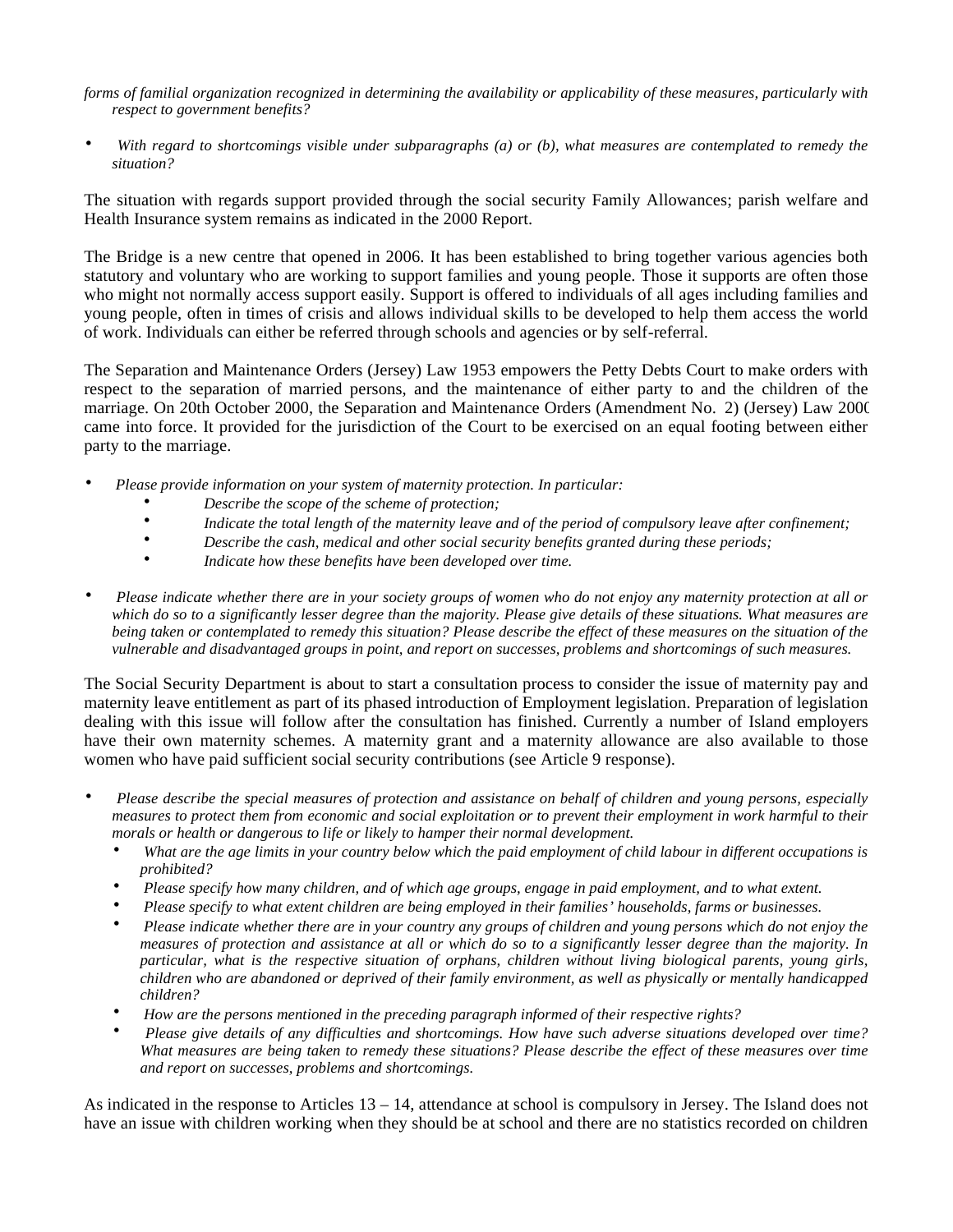in employment outside of school hours on a part-time or a holiday basis; in family households, farms or businesses.

However, Article 48 of the Children (Jersey) Law  $200\frac{41}{3}$  gives the Minister for Health and Social Services power to make orders with respect to the employment of children generally, including a power for the Minister to give notice in writing to an employer prohibiting the employer from employing a child or imposing restrictions upon how the child may be employed if it is felt that the child's employment is prejudicial to his or her health or renders the child unfit to obtain the full benefit of education provided for the child. The Law also requires that the Minister grant a licence before any child can take part in a performance for which an admission fee is paid; a broadcasting or television performance or work on licensed premises.

In addition, the Careers Office has a Code of Practice in which they advise that children under the age of 14 should not work more than 19 hours per week and no more than 2 hours per day on a school day and no more than 7 hours per day on a non-school day.

More generally, as reported in the 2000 Report, specialist services exist in Jersey to protect children and to assist children and families in need. Statutory powers and responsibilities are vested in the Health and Social Services Department to protect and promote child and family welfare under the comprehensive Children (Jersey) Law 2002. Services provided are free, and available to all regardless of national origin or period of residence. A new facility, known as "The Bridge" was opened in 2006. It offers a variety of facilities for young people with a youth worker to support them and advisory and parenting services.

The Children (Jersey) Law 2002 also makes it an offence for any person who has responsibility for a child under the age of 16 to intentionally or recklessly cause any harm to that child; expose the child to a risk of harm or neglect the child in a manner likely to cause the child harm. Any such offence is punishable by imprisonment for a term up to 10 years and a fine.

• *In case of subsequent reports, give a short review of changes, if any, in national legislation, court decisions as well as administrative rules, procedures and practices during the reporting period affecting the right enshrined in article 10.*

The Children (Jersey) Law 2002, which has been referred to above, was introduced in 2005.

• *Please describe the role of international assistance in the full realisation of the right enshrined in article 10.*

The issue of international assistance is not applicable.

# **Article 11 – Right to an adequate standard of living (particularly the right to water and food, and housing)**

• *Please supply information on the current standard of living of your population, in respect of both the aggregate and different socio-economic, cultural, and other groups within the society. How has the standard of living changed over time (e.g. compared with 10 years ago and 5 years ago) with regard to these different groups? Has there been a continuous improvement of living conditions for the entire population or for what groups?*

Jersey is regarded internationally as having a very high standard of living and there is no prevalence of hunger, malnutrition or thirst in Jersey. Current Government policy is to provide comprehensive welfare support for those on lower incomes and, as indicated in the States Strategic Plan and throughout this Report, will continue to support a high quality of life and improve where possible on these standards.

• *In case your Government has recently submitted reports relevant to the situation with respect to all or some of the rights contained in article 11 to the United Nations or a specialised agency, you may wish to refer to the relevant parts of those reports rather than repeat the information here.*

The Island has not submitted a recent report on the general standard of living and is content to rely on the answers of this Report.

• *Please indicate the per capita GNP for the poorest 40 per cent of your population. Is there a "poverty line" in existence*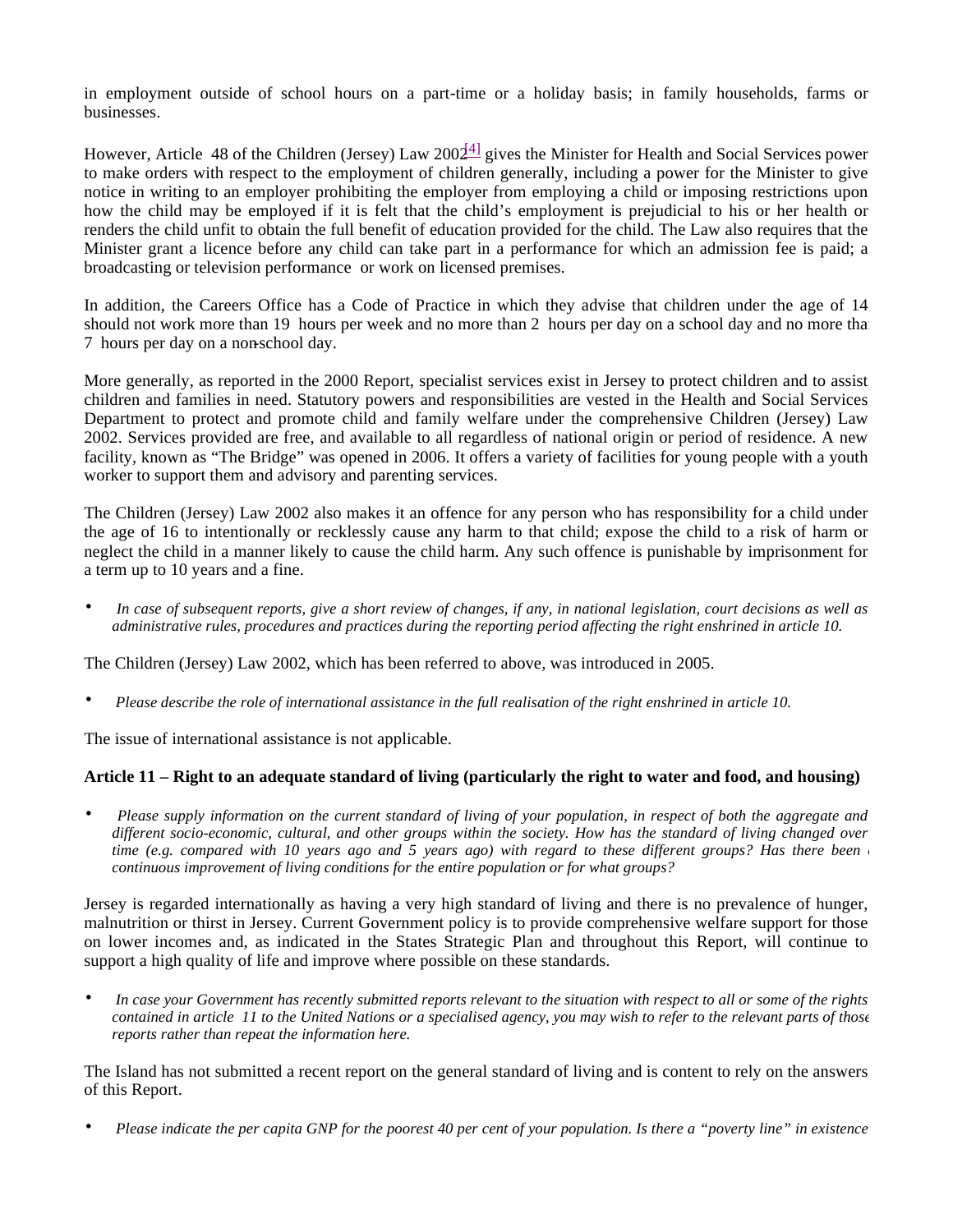There is no recorded "poverty line". Measurements are based on "relative low income".

# **Jersey Income Distribution Survey 2002**

### **Relative Low Income: 60% of median equivalised income**

60% Median Income Thresholds for different Household Types (£ per week)

|                                       | <b>Before</b><br>housing costs | After<br>housing costs |
|---------------------------------------|--------------------------------|------------------------|
| Adult living alone                    | 192                            | 133                    |
| Married couple                        | 314                            | 241                    |
| Couple, two pre-school children       | 427                            | 328                    |
| Couple, children aged 5 and 11        | 458                            | 354                    |
| Single parent, children aged 5 and 11 | 336                            | 246                    |

# *Jersey Income Distribution Study 2002*

Relative Low Income (60% of median equivalised income) by Household Type (*% of each household type)*

| ype of household                           | <b>Before housing costs</b> | After housing costs |
|--------------------------------------------|-----------------------------|---------------------|
| erson living alone (pensioner)             | 33                          | 45                  |
| wo or more pensioners                      | 40                          | 36                  |
| ngle parent with at least one child $< 16$ | 37                          | 64                  |
| ngle parent with all children $> 15$       | 23                          | 37                  |
| ouple with at least one child $< 16$       | 17                          | 28                  |
| ouple with all children $> 15$             | 4                           | 11                  |
| ouple one pensioner                        | 15                          | 19                  |
| erson living alone (not pensioner)         | 6                           | 19                  |
| ouple not pensioners                       |                             | 9                   |
| wo or more unrelated persons               |                             | 4                   |
| ther                                       |                             |                     |
| Il households                              | 16                          | 24                  |

• *Please indicate your country's Physical Quality of Life Index[5] .*

Jersey does not maintain a Physical Quality of Life Index.

### *The right to adequate food and water*

• *Please provide a general overview of the extent to which the right to adequate food and water has been realised in your country. Describe the sources of information that exist in this regard, including nutritional surveys and other monitoring arrangements.*

The situation is as in the 2000 Report. There is more than adequate food and water available in Jersey and most of the problems relating to nutrition continue to be those of excess rather than shortage. Further relevant information is provided in the response to Article 12.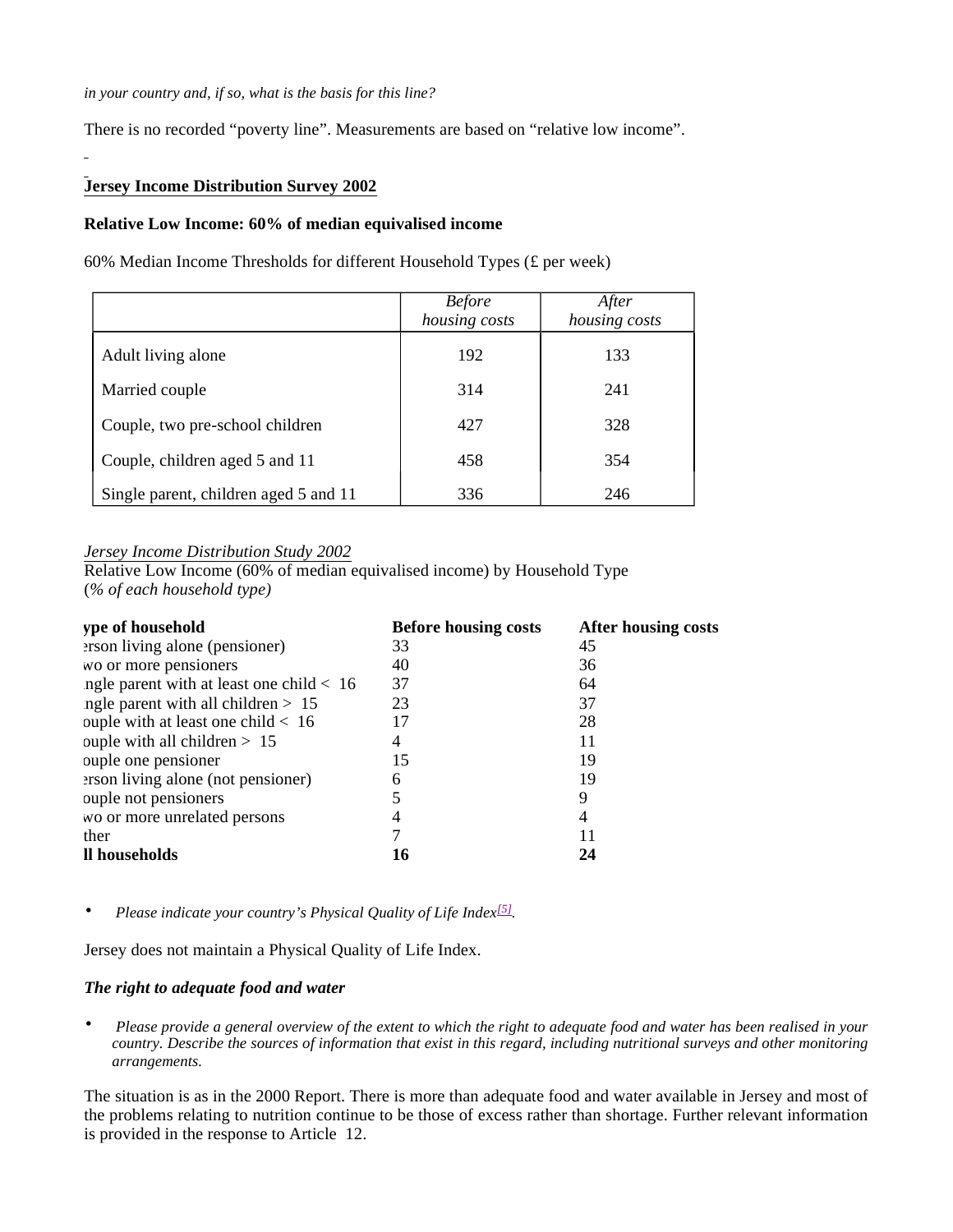- *Please provide detailed information (including statistical data broken down in terms of different geographical areas) on the extent to which hunger and/or malnutrition or thirst exists in your country. This information should deal in particular with the following issues:*
	- *The situation of especially vulnerable or disadvantaged groups, including:*
		- *Landless peasants*
		- *Marginalised peasants*
		- *Rural workers*
		- *Rural unemployed*
		- *Urban unemployed*
		- *Urban poor*
		- *Migrant workers*
		- *Indigenous peoples*
		- *Children*
		- *Elderly people*
		- *Other especially affected groups;*
		- *Any significant differences in the situation of men and women within each of the above groups;*
		- *The changes that have taken place over the past five years with respect to the situation of each of the above groups.*

The population of the country does not suffer from hunger or malnutrition.

• *During the reporting period, have there been any changes in national policies, laws and practices negatively affecting the access to adequate food and water by these groups or sectors or within the worse-off regions? If so, please describe these changes and evaluate their impact.*

## Non-applicable.

- *Please indicate what measures are considered necessary by your Government to guarantee access to adequate food and water for each of the vulnerable or disadvantaged groups mentioned above and for the worse-off areas, and for the full implementation of the right to food and water for both men and women. Indicate the measures taken and specify time-related goals and nutritional benchmarks for measuring achievements in this regard.*
- *Please indicate in what ways measures taken to improve methods of production, conservation and distribution of food by making full use of technical and scientific knowledge have contributed towards, or have impeded the realisation of the right to adequate food and water. Please describe the impact of these measures in terms of ecological sustainability and the protection and conservation of food and water producing resources.*

# Non-applicable.

• *Please indicate what measures are taken to disseminate knowledge of the principles of nutrition and specify whether any significant groups or sectors within society seem to lack such knowledge.*

Reference is made in the response to Article 12 to the Government's current health strategy and 'healthy schools programme' both of which involve advising on nutrition issues. In addition, State Registered Dieticians (SRDs or RDs) are employed by the Health and Social Services Department. They provide a source of nutritional expertise for the island and participate in the training of other health care professionals. They are specially trained to advise on individual diets and nutrition and have a mixed caseload of ward work (at the General Hospital and within the elderly care/rehabilitation hospitals) and out-patient clinics. They also provide help and support for patients in the community. Patients in Mental Health establishments are seen as requested.

- *Please describe any measures of agrarian reform taken by your Government to ensure that the agrarian system is efficiently utilised in order to promote food security at household level without negatively affecting human dignity both in the rural and urban settings taking into account articles 6 to 8 of the Covenant. Describe the measures taken:*
	- *To legislate to this effect;*
	- *To enforce existing law to this effect;*
	- *To facilitate monitoring through governmental and non-governmental organisations.*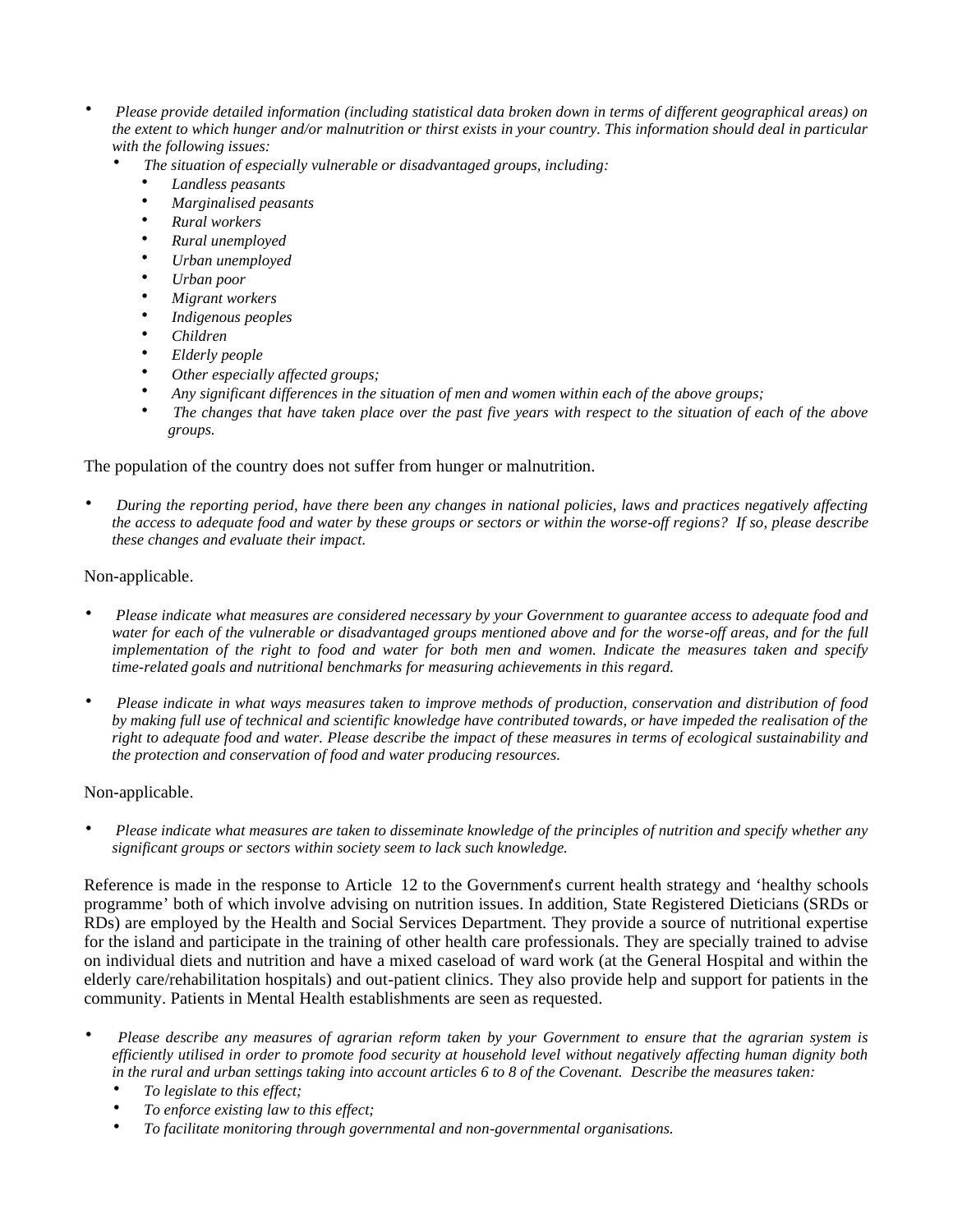The principal measures aimed at improving agrarian systems are economic growth support and the conservation of agricultural land. The Agricultural Land (Control of Sales and Leases) (Jersey) Law 1974 requires, subject to exemptions, approval to be obtained before agricultural land can be leased or purchased. All land deemed to be productive agricultural land may only be worked by a bona fide agriculturist. Other aids to improve agricultural structures include a Rural Initiative Scheme and other business development measures. In addition, the Pesticides (Jersey) Law 1991 ensures strict adherence to codes of practice on the use of chemicals, the banning of certain chemicals and a programme of Maximum Residue levels in foodstuffs.

Conservation and cleanliness of the natural and farmed fish stocks for the best long-term interest of the Island is also practised. In July 2004 the Granville Bay Treaty was entered into by the United Kingdom (on behalf of Jersey) and France. The Treaty allows for the joint management of fisheries resources by Jersey and France on the basis of the precautionary approach, but having regard to socio-economic factors.

Yields from the fishery are maximised by management using minimum landing sizes and other types of control. Fish and shellfish are monitored regularly for pollution. Fish-farming is actively supported by research, control of zones and monitoring of water quality and produce.

A new Coastal Zone strategy is currently being finalised. The strategy will help towards achieving a balance between the development of the fish-farming industry, the wider needs of the community and the quality of the resource.

Relevant legislation, which has amongst its aims the promotion of food security, includes –

 Agricultural Land (Control of Sales and Leases) (Jersey) Law 1974 Protection of Agricultural Land (Jersey) Law 1964 Agricultural Marketing (Jersey) Law 1953 Agricultural Returns (Jersey) Law 1947 Agriculture (Guaranteed Prices and Financial Assistance) (Jersey) Law 1965 Agriculture (Loans and Guarantees) (Jersey) Law 1974 Sea Fisheries (Jersey) Law 1994 Pesticides (Jersey) Law 1991.

The Environment Department publishes a monthly guide for growers, advising them of new developments and offering guidance. The fisheries section has an enforcement team and utilises a research/surveillance vessel for research work in the capture fishery and to monitor catches. Management measures are changed in the light of research to provide the best long term yield from the fishery.

On a general note, protection and conservation of the Island's food and water producing resources has been improved because of the merging of the former Agriculture and Fisheries section into the Environment division of Government<sup>[6]</sup>.

• *Please describe and evaluate the measures taken by your Government in order to ensure an equitable distribution, in terms of both production and trade, of world food and water supplies in relation to need, taking into account the problems of both food-importing (and water-importing) and food-exporting (and water-exporting) countries.*

# *The right to adequate housing*

• *Please furnish detailed statistical information about the housing situation in your country.*

30,242 structurally separate and occupied or partly-occupied dwellings were recorded in the 2001 Census, of which 94% contained a single household. A further 2,065 units of residential accommodation were identified as being unoccupied at the time of the census. The increase in the total number of dwellings between 1991 and 1996 was 3,448, an increase of 12%.

35,562 private households containing a resident population of 87,186 people were recorded in 2001. These figures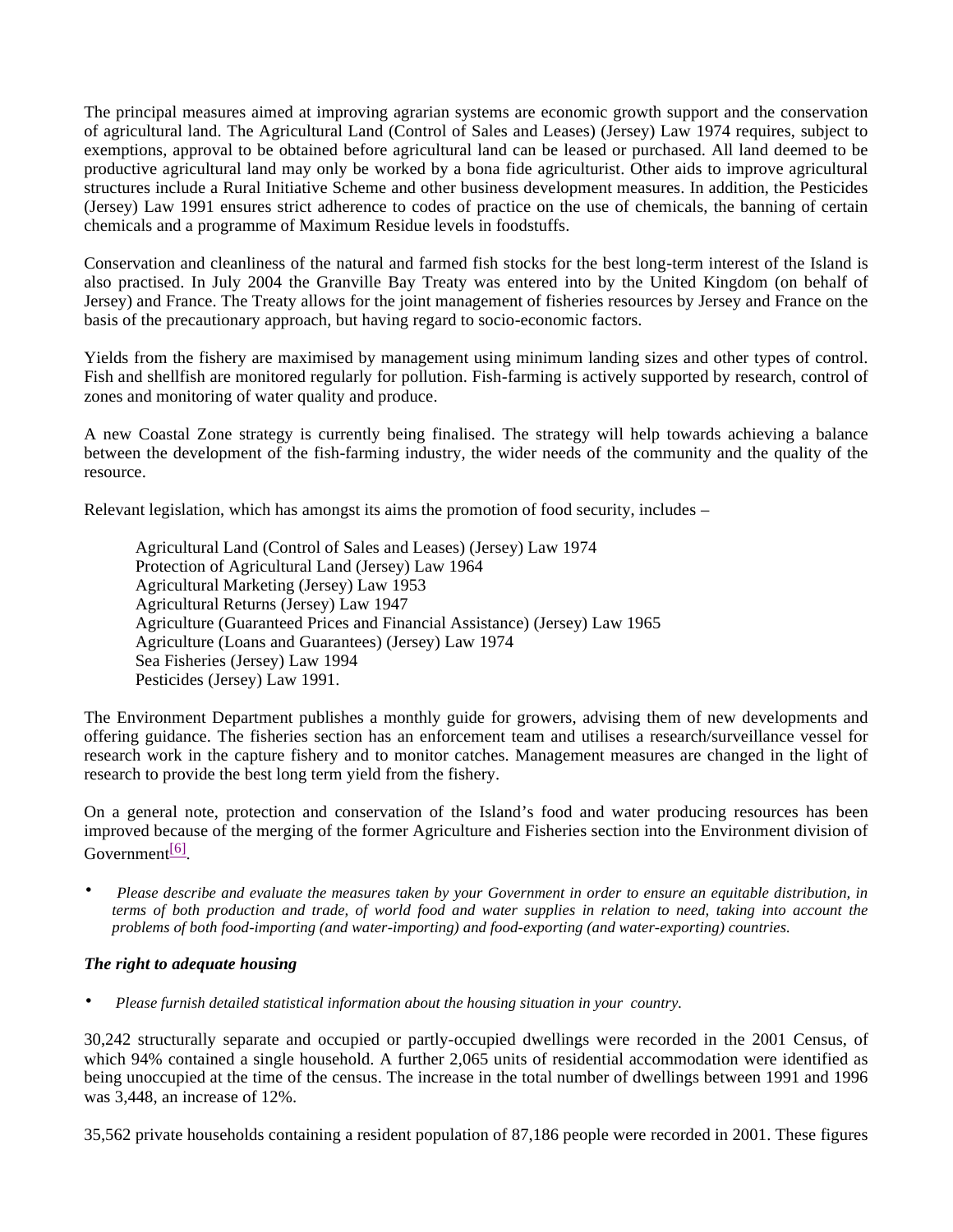## give an average number of persons per household of 2.38.

18,031 or 51% of all households were owner/occupied.

• *Please provide detailed information about those groups within your society that are vulnerable and disadvantaged with regard to housing. Indicate, in particular: The number of homeless individuals and families;*

There are very few homeless individuals and families in the Island. The Housing Department has a responsibility for housing homeless families with residential qualifications and does so unless homelessness is self-imposed – e.g. a family has sufficient income or assets to house itself. The Housing Department no longer has homeless family hostels. The Health and Social Services Department and a number of voluntary agencies, in particular The Shelter Trust, provide emergency accommodation for people who might otherwise find themselves homeless. In his 2005 annual report, the General Manager of the Shelter Trust stated that during the reporting period 58 individuals were found to have spent at least one night 'sleeping rough'. One person spent more than 100 nights'sleeping rough' during the period. Almost all of the other 'rough sleepers' spent 'the odd night out'. 'Rough sleeping' is now viewed by homeless people as the 'least best option' available to them. The reduction in the 'rough sleeping' numbers is marked and attributable to the work of the Trust's Outreach Service. The overarching aim of the Service is to persuade homeless people to 'come in' to the emergency hostel provision that is available with a view to moving into mainstream accommodation as soon as is practicable. The 3 accommodation sites that the Trust provides for the homeless community were used by 411 people during 2005.

The Health and Social Services Department through the Children's Service also provides accommodation for up to 9 homeless young people with residential qualifications between the ages of 16 and 18. In addition, various charitable organisations provide emergency accommodation for people who would otherwise find themselves homeless. Whilst such organisations tend to give preference to those with residential qualifications, this is not necessarily always the case.

• *The number of individuals and families currently inadequately housed and without ready access to basic amenities such as water, heating (if necessary), waste disposal, sanitation facilities, electricity, postal services, etc. (insofar as you consider these amenities relevant in your country). Include the number of people living in over-crowded, damp, structurally unsafe housing or other conditions which affect health;*

Insofar as residentially qualified persons are concerned, the best guide to the number of individuals and families who are considered to live in sub-standard or over-crowded conditions, or are in need of re-housing for urgent medical reasons, are the urgent categories on the States rental waiting list. As at 31st March 2007 the States rental waiting list stood at 264 with 122 of the applicants being "Urgent" or "High Priority". There are now no homeless family hostels administered by the Housing Department but individual units within the housing stock are used for "short stay" purposes from time to time.

Non-residentially persons are restricted to occupying uncontrolled accommodation. The Population Office controls standards in all registered lodging accommodation through legal powers and a Code of Practice. Any property in which residential accommodation is provided, for reward, for more than 5 persons, must by law register with the Population Office, which lays down strict conditions for registration e.g. – maximum number of persons who can occupy dependent on size of individual unit, provision of adequate cooking facilities, provision of toilets, washbasins, baths and showers, decor, etc. Re-registration is an annual matter and thorough inspections are made. Currently, there are 250 registered lodging houses, providing accommodation for 5,375 persons.

• *The number of persons currently classified as living in "illegal" settlements or housing;*

The number of persons who may be living in accommodation illegally is unknown, but the Population Office is proactive in investigating alleged breaches of both the Housing Law and Lodging House Law, and submitting case files to the Attorney General for consideration of possible prosecution.

• *The number of persons evicted within the last five years and the number of persons currently lacking legal protection against arbitrary eviction or any other kind of eviction;*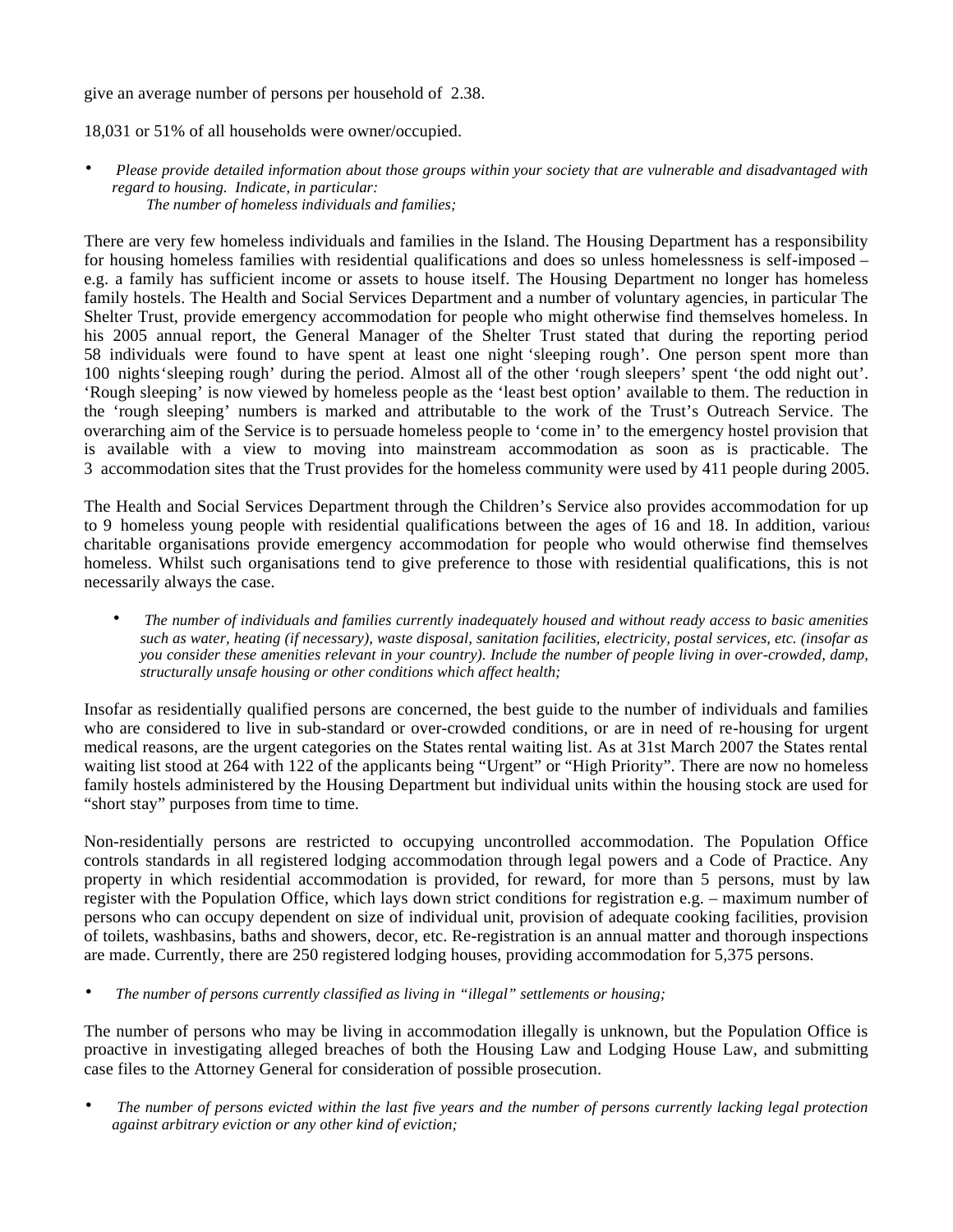There is no record of the number of persons evicted within the last 5 years. In terms of tenants, the figure remains likely to be less than 200 and between 400 and 500 if lodgers are included. The number of persons living in lodgings remains at about 10,000. Increased competition in the rental sector is giving the tenants the ability to move on where better terms or lower rentals can be achieved.

• *The number of persons whose housing expenses are above any government-set limit of affordability, based upon ability to pay or as a ratio of income;*

5,329 residentially qualified householders who rent accommodation cannot afford to rent without a subsidy. Annual rent subsidy paid is currently £23.5 million per annum. The Housing Department operates generous subsidies for residentially qualified persons who rent in the public and private sectors, whose income is not sufficient to meet their housing costs. Tenants with low incomes, are provided with subsidies to ensure that not more than 27% of income is paid in rent. Persons without residential qualifications, however, are likely to have to pay considerably in excess of one-quarter of their income to provide for their accommodation.

• *The number of persons on waiting lists for obtaining accommodation, the average length of waiting time and measures taken to decrease such lists as well as to assist those on such lists in finding temporary housing;*

As stated above, the States rental waiting list stood at 264 applications on 31st March 2007. The length of waiting continues to vary according to priority and urgency ranging from a day to perhaps 5 years. The Housing Department no longer administers Hostels but the average length of time for a family with 2 children to be provided with three-bedroom accommodation is 12 months.

Rent subsidy schemes for both private and public sector tenants help to ensure that affordable accommodation is available for the majority of residents.

The Department is continuing to support Housing Trusts with financial subsidies in order to assist the Department in building sufficient units for social rented housing.

• *The number of persons in different types of housing tenure by: social or public housing; private rental sector; owner-occupiers; "illegal" sector; and other.*

Figures are taken from the 2001 census –

Total number of households – 35,562

| Owner/occupied                                         | 18.031 | 51% |
|--------------------------------------------------------|--------|-----|
| Public rental housing                                  | 5.017  | 14% |
| Private sector rental and lodgings/staff accommodation | 12.365 | 35% |

Within the private rental/service etc. there are some 1,000 units of Housing Association accommodation.

- *Please provide information on the existence of any laws affecting the realization of the right to housing, including:*
	- *Legislation which gives substance to the right to housing in terms of defining the content of this right;*
	- *Legislation such as housing acts, homeless person acts, municipal corporation acts, etc.;*
	- *Legislation relevant to land use, land distribution; land allocation, land zoning, land ceilings, expropriations including provisions for compensation; land planning, including procedures for community participation;*
	- *Legislation concerning the rights of tenants to security of tenure, to protection from eviction; to housing finance and rental control (or subsidy), housing affordability, etc.;*
	- *Legislation concerning building codes, building regulations and standards and the provision of infrastructure;*
	- *Legislation prohibiting any and all forms of discrimination in the housing sector, including groups not traditionally protected;*
	- *Legislation prohibiting any form of eviction;*
	- *Any legislative repeal or reform of existing laws which detracts from the fulfilment of the right to housing;*
	- *Legislation restricting speculation on housing or property, particularly when such speculation has a negative*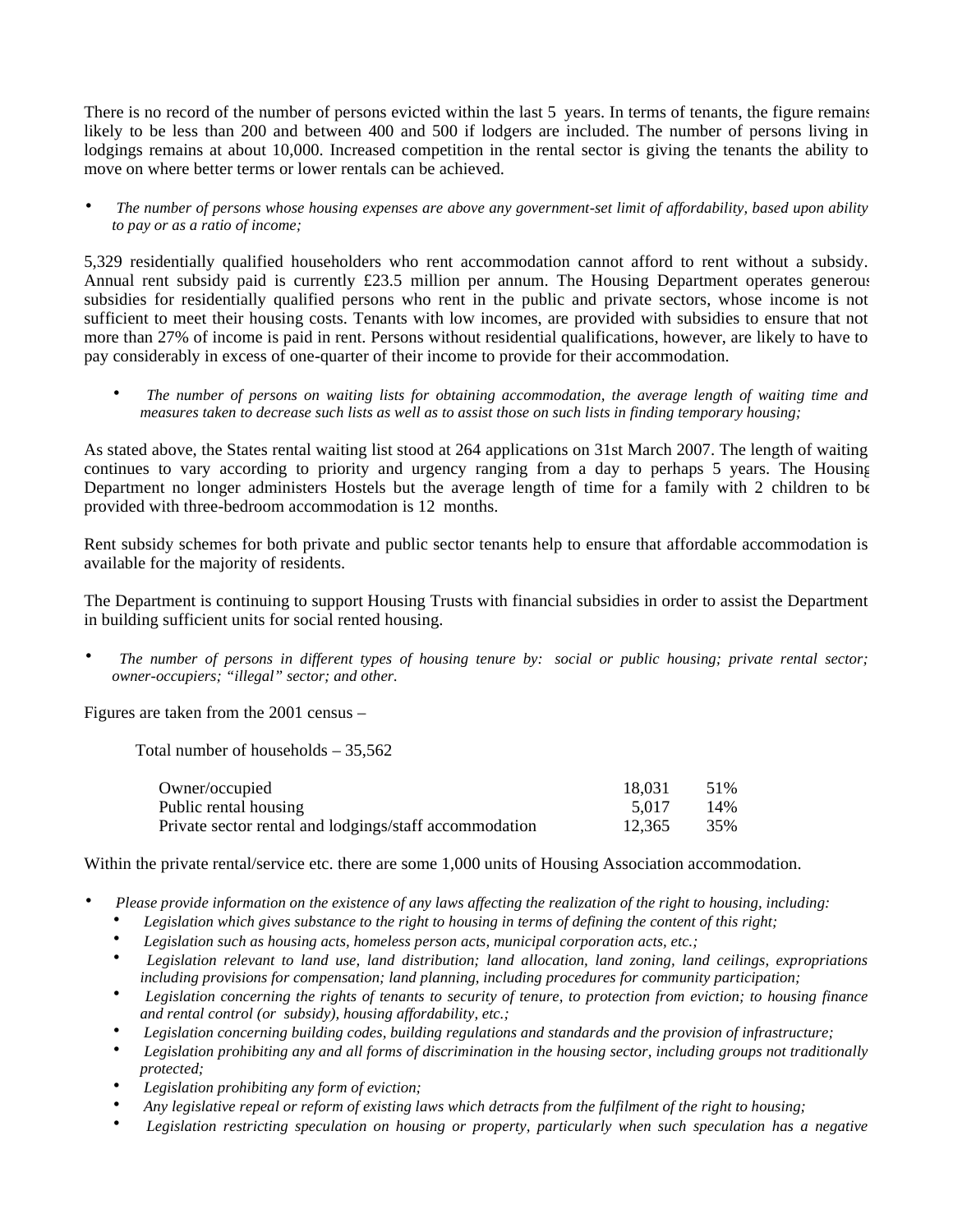*impact on the fulfilment of housing rights for all sectors of society;*

- *Legislative measures conferring legal title to those living in the "illegal" sector;*
- *Legislation concerning environmental planning and health in housing and human settlements.*

The legislation remains the same as that referred to in the 2000 Report except that it is now the Population Office that controls registration, standards, etc. of private lodgings which offer accommodation for more than 5 persons in accordance with the terms of the Lodging Houses (Registration) (Jersey) Law 1962, as amended from time to time and the Lodging Houses (General Provisions) (Jersey) Order 1962 and subsequent Orders.

The relevant legislation dealing with eviction issues is –

- the *Loi (1919) sur la location de bien-fonds*, which deals with the required period of notice in relation to land;
- the *Loi (1946) concernant l'expulsion des locataires réfractaires*, which confers discretion on the Judge of the Petty Debts Court to grant a delay before any eviction order is enforced.

As indicated previously, the proposed Discrimination (Jersey) Law will, amongst other aspects of its scope, extend to discrimination in relation to the disposal and access to premises including residential accommodation.

- *Please provide information on all other measures taken to fulfil the right to housing, including:*
	- *Measures taken to encourage "enabling strategies" whereby local community-based organisations and the "informal sector" can build housing and related services. Are such organisations free to operate? Do they receive Government funding?*

The situation remains the same as in the 2000 Report.

• *Measures taken by the State to build housing units and to increase other construction of affordable, rental housing;*

The provision of new housing in recent years has primarily been facilitated using housing trusts which are provided with support from the States in the form of loan interest subsidy for their borrowing.

• *Measures taken to release unutilised, under-utilised or mis-utilised land;*

The Island's Planning and Environment Department is responsible for rezoning sites and is currently preparing a new proposition to rezone land to provide potentially another 250 homes specifically for those over 55 years of age. Rezoning plans were contained in the Island Plan approved by the States in 1987, and the States have periodically approved additional land rezoning since, in response to regulate updated estimates of projected housing requirements. The States is also involved in an on-going 'urban site initiative' aimed at securing the release of previously used land in the built-up areas of the Island.

There is a growing need to refurbish the States-owned housing stock. The principle hurdle to this remains securing adequate funding. A programme of works has been identified and initial funding secured from the Capital programme. To meet the shortfall in funding the Department will look to its substantial property portfolio as a means of generating that additional funding. 26% of States tenants are not receiving any financial subsidy to rent and this together with other factors has suggested a considerable demand from tenants to be able to purchase affordable homes. The Department has produced a 'Property Plan' which if approved by the States in 2007 will provide for the sale by way of shared equity of some 800 homes to existing tenants over a 10 year period. The income derived from these sales will be used to offset the shortfall in refurbishment costs and to allow the Department to purchase sheltered accommodation which is needed to satisfy the demands of the Island's increasingly ageing society.

• *Financial measures taken by the State including details of the budget of the Ministry of Housing or other relevant Ministry as a percentage of the national budget;*

Range of financial assistance provided, e.g. –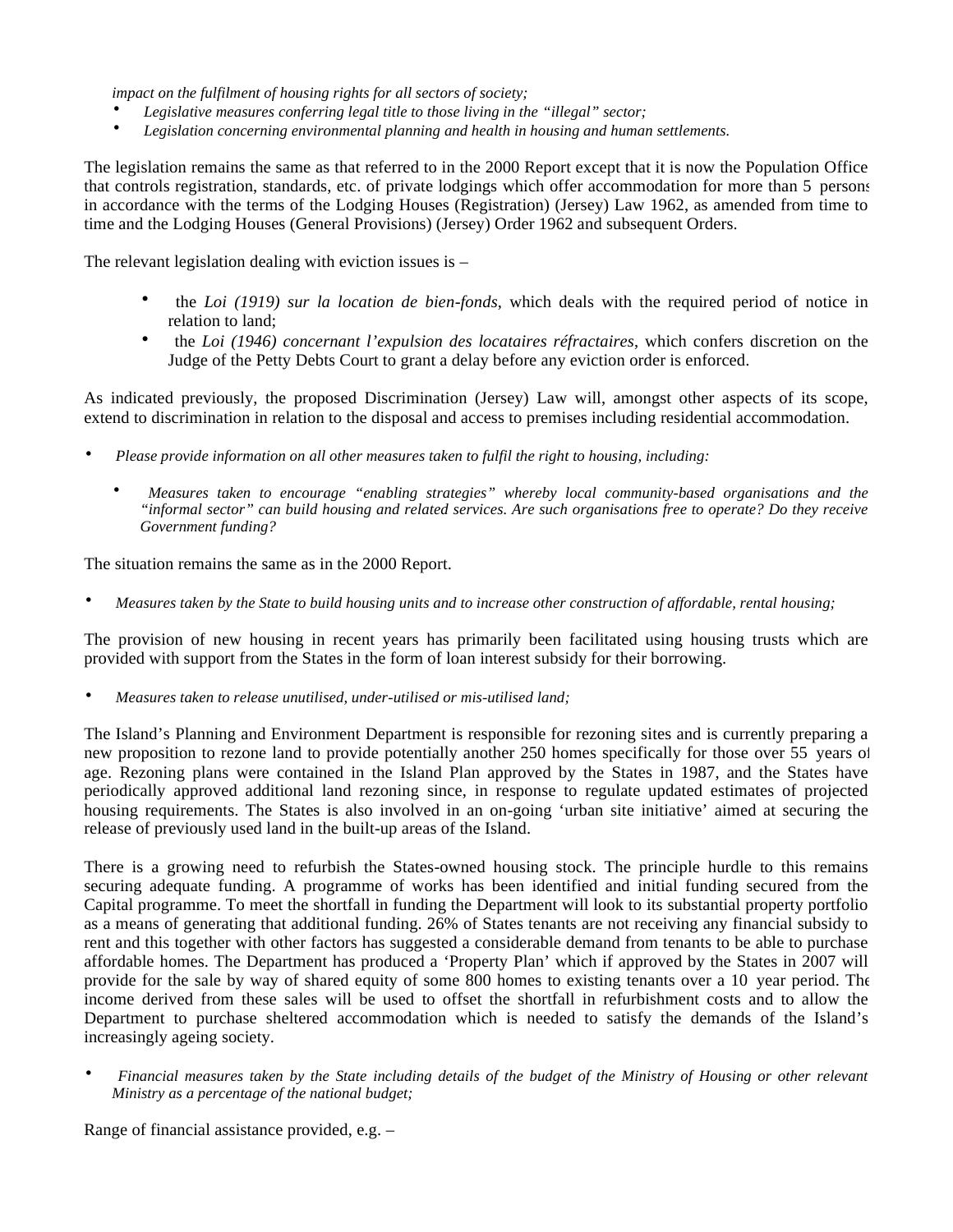- (i) Rent subsidies approx. £23.5 million per annum;
- (ii) States loan subsidies outstanding approx. £70 million;
- (iii) Cheap loans to parishes to provide residential accommodation for elderly persons;
- (iv) Cheap loans or grants and/or property leased at nominal rents to voluntary organisations to provide accommodation for various categories including the elderly; handicapped; homeless; low income families; battered wives; individuals dependent on alcohol and drug dependency.
- *Measures taken to ensure that international assistance for housing and human settlements is used to fulfil the needs of the most disadvantaged groups;*

The issue of International Assistance is not applicable.

• *Measures taken to encourage the development of small and intermediate urban centres, especially at the rural level;*

The Planning and Environment Department and many parishes have worked together in the past on small village developments. States loans can be granted to assist first-time buyers purchasing dwelling units in those developments.

• *Measures taken during, inter alia, urban renewal programmes, redevelopment projects, site upgrading, preparation for international events (Olympics, expositions, conferences, etc.), "beautiful city campaigns", etc., which guarantee protection from eviction or guaranteed re-housing based on mutual agreement, by any persons living on or near to affected sites.*

There is no additional protection to that available under the 1946 Law quoted above.

• *During the reporting period, have there been any changes in national policies, laws and practices negatively affecting the right to adequate housing? If so, please describe the changes and evaluate their impact.*

There have been no changes in national policies, laws and practices during this reporting period.

• *Please give details on any difficulties or shortcomings encountered in the fulfilment of the rights enshrined in article 11 and on the measures taken to remedy these situations (if not already described in the present report).*

The issues and actions being taken remain the same as those referred to in the 2000 Report.

• *Please indicate the role of international assistance in the full realisation of the rights enshrined in article 11.*

The issue of International Assistance is not applicable.

# **Article 12 – Right to health**

• *Please supply information on the physical and mental health of your population, in respect of both the aggregate and the different groups within your society. How has the health situation changed over time with regard to these groups?*

The right to physical and mental health is included in the overall strategy for health and social care in Jersey. The Government measures population health through a variety of performance measures and health surveys. These measures are set in the States Business Plan, Health and Social Services Department Business Plan and Annual Report of the Medical Officer for Health. Some examples are given below –

*INCREASE LIFE EXPECTANCY AT BIRTH* **IERSEY FOR MEN AND WOMEN** 

at did we measure: Life expectancy at birth in ey for men and women.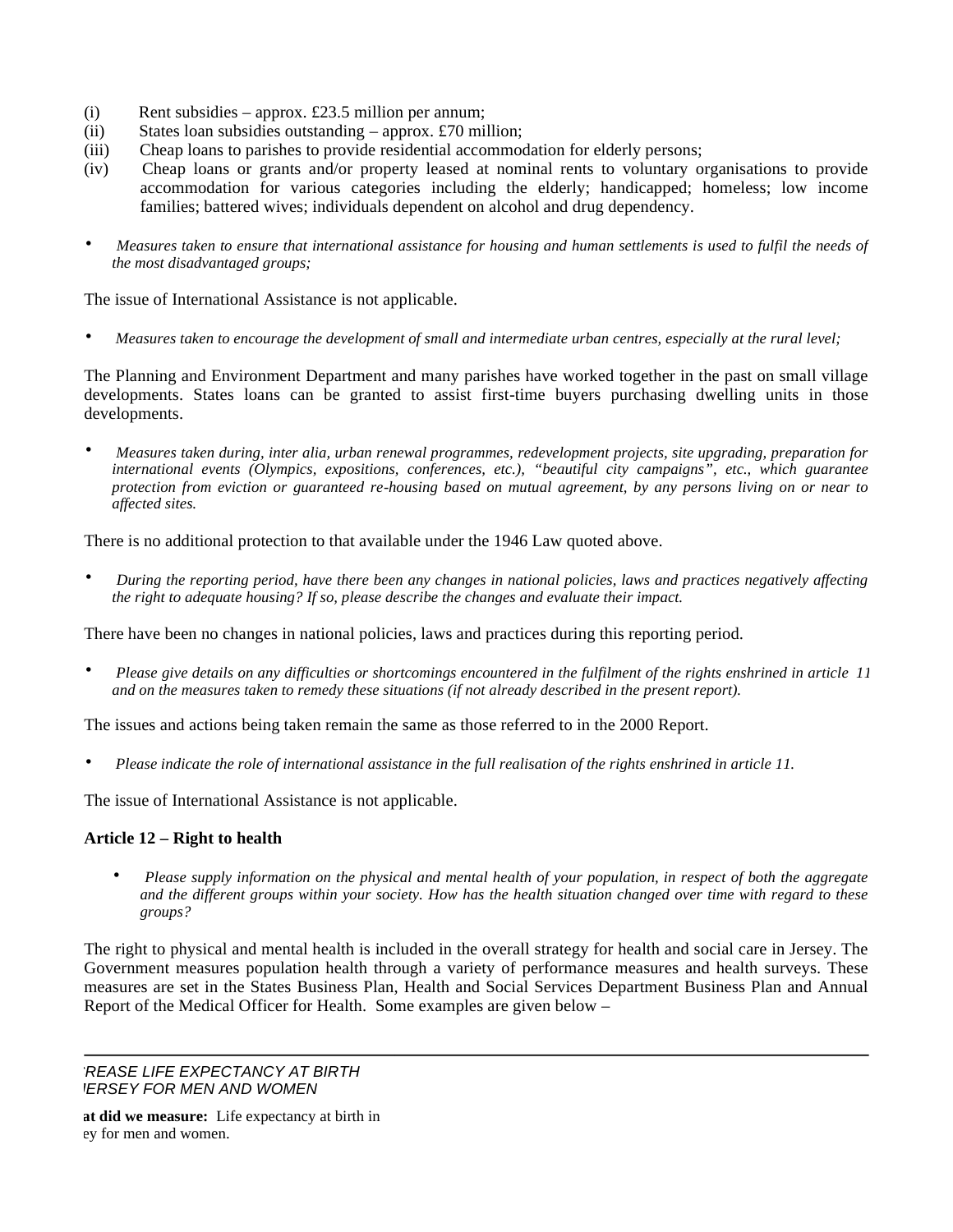**y** it is important: A fundamental indirect sure of health in a particular country is life ectancy.

ugh healthcare systems have an influence on life  $eta - as equally important if not more so are$ de range of other factors such as personal me, lifestyle, education, nutritional standards, housing quality.

way of measuring life expectancy is the lber of years that individuals born 'now' can on age expect to live if current patterns of mortality disability continue to apply.

get: for men to 78.6 AND for women to 82.5 by 2010



Life expectancy at birth has been increasing for men and women in Jersey and is approaching the 2010 target.

England rate for men 76.6 and women 80.9.<sup>[7]</sup>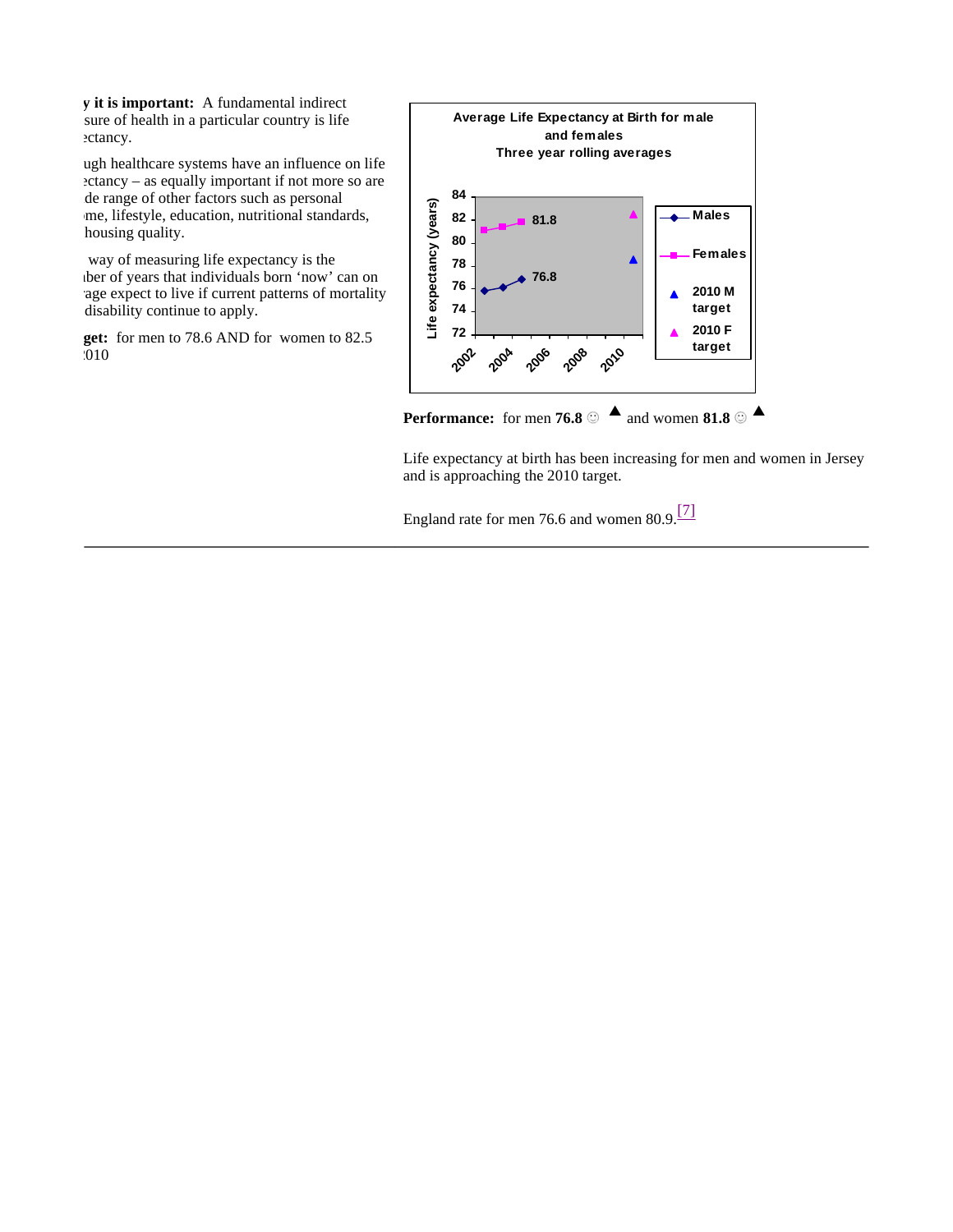## *REDUCE MORTALITY FROM HEART DISEASE AND STROKE*

**What did we measure:** Mortality rates from heart disease and stroke and related diseases for people under 75.

**Why it is important:** The most significant causes of death from disease in Jersey are cardio-vascular illness and cancer.

**Target:** 85 per 100,000 population (aged standardized mortality) by 2010.



**Performance: 84.1 per 100.000 ▲**

This target is close to being achieved and is projected to do so before  $2010 \frac{[8]}{[8]}$ 

England rate  $96.7$ .<sup>[9]</sup>

# *REDUCE MORTALITY FROM CANCER*

**What did we measure:** Mortality rates from cancer for people under 75.

**Why it is important:** The most significant causes of death from disease in Jersey are cardio-vascular illness and cancer.

**Target:** 113 per 100,000 population (aged standardized mortality) by 2010.



**Performance: 118.3 per 100,000 ▲**

This target is close to being achieved and is projected to do so before  $2010.$   $[10]$ 

England rate  $121.6$ .<sup>[11]</sup>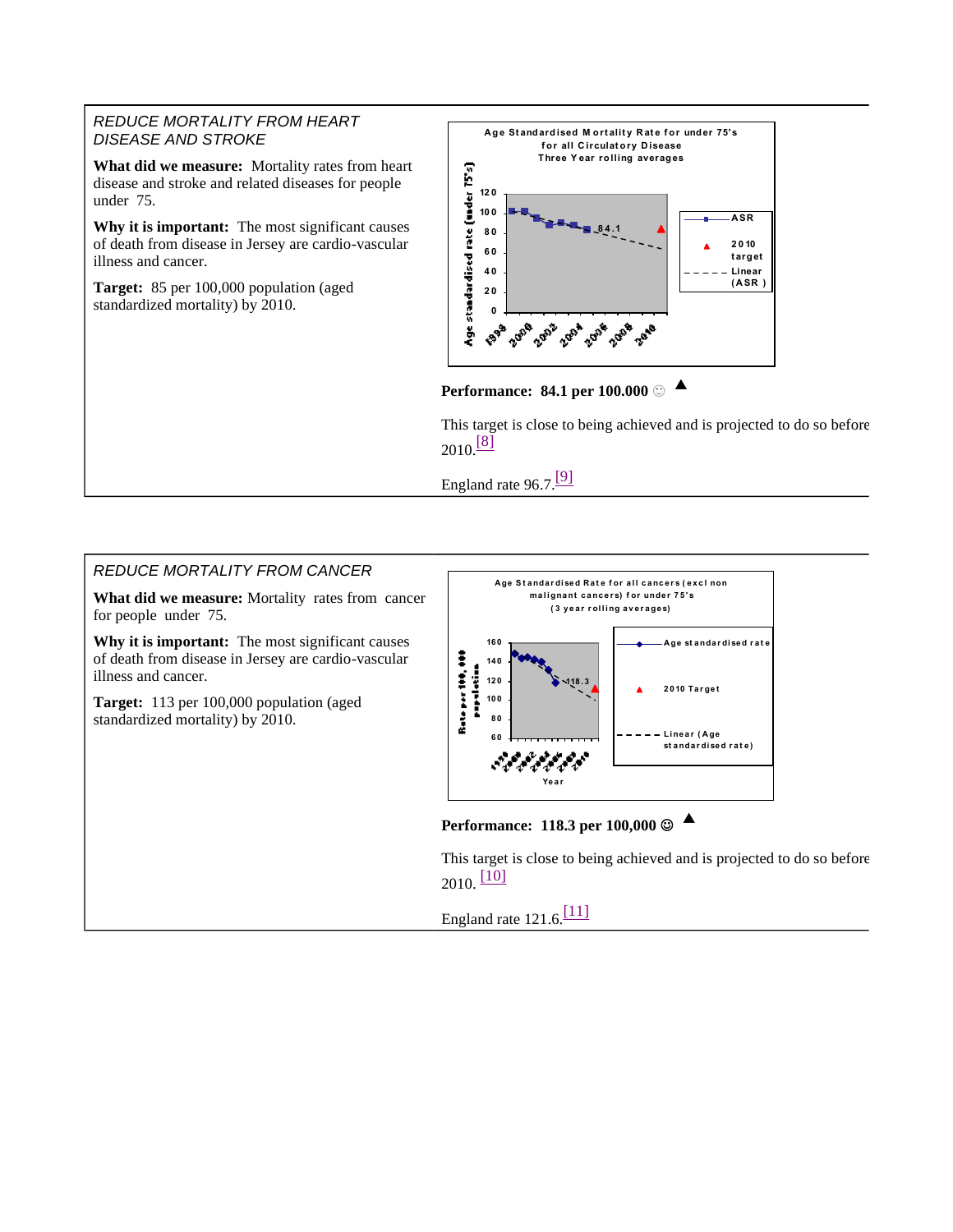## *REDUCE MORTALITY FROM SUICIDE AND UNDETERMINED INJURY*

**What did we measure:** Mortality rates from suicide and undetermined injury.

**Why it is important:** Death from suicide and undetermined injury is a key concern, not only as it relates to the individual involved but also its effect on family members.

**Target:** 7.4 per 100,000 population (aged standardized mortality all ages) by 2010.





This target is close to being achieved and is projected to do so before 2010. [12]

England rate  $8.6$ <sup>[13]</sup>

| REDUCE ADULT AND CHILDREN SMOKING<br><b>RATES</b><br><b>What did we measure:</b> Adult and children's<br>smoking rates.                                                                                                                                                                                                                                                                                   | Rate<br>Adult<br>Children                                                                                                                                                                                                                                                                         | Previous<br>Year<br>$29\%$ <sup>[15]</sup><br>$33\%$ <sup>[16]</sup> | 2006<br>25% |
|-----------------------------------------------------------------------------------------------------------------------------------------------------------------------------------------------------------------------------------------------------------------------------------------------------------------------------------------------------------------------------------------------------------|---------------------------------------------------------------------------------------------------------------------------------------------------------------------------------------------------------------------------------------------------------------------------------------------------|----------------------------------------------------------------------|-------------|
| Why it is important: Smoking is the single<br>greatest cause of illness and premature death. It<br>accounts for a third of all cancer and a seventh of all<br>cardiovascular disease.<br>Over 80% of deaths from lung cancer are the direct<br>result of smoking $\frac{114}{1}$ .<br><b>Target:</b> Adults $16+ = 24\%$ (prevalence) by 2010.<br>Children aged 14 & $15 = 29$ % (prevalence) by<br>2006. | <b>Performance:</b> $\odot$ <b>A</b> Adults - 25 <sup>[17]</sup> %<br>Performance continues to improve and it is most likely that the<br>target will be attained by 2010 if not sooner.<br>Children 33% – children's data available later in the year.<br>England rate Adult 25%. <sup>[18]</sup> |                                                                      |             |

• *Please indicate whether your country has a national health policy. Please indicate whether a commitment to the WHO primary health-care approach has been adopted as part of the health policy of your country. If so, what measures have been taken to implement primary health care?*

The combination of health insurance for primary care and comprehensive, free public secondary health care means that all the population, including the 'disadvantaged', have access to health care. Provision of 'health insurance exemption' ensures access to primary health care and prescriptions free of charge for some individuals (see Article 9 response).

• *Please indicate what percentage of your GNP as well as of your national and/or regional budget(s) is spent on health. What percentage of those resources is allocated to primary health care? How does this compare with 5 years ago and 10*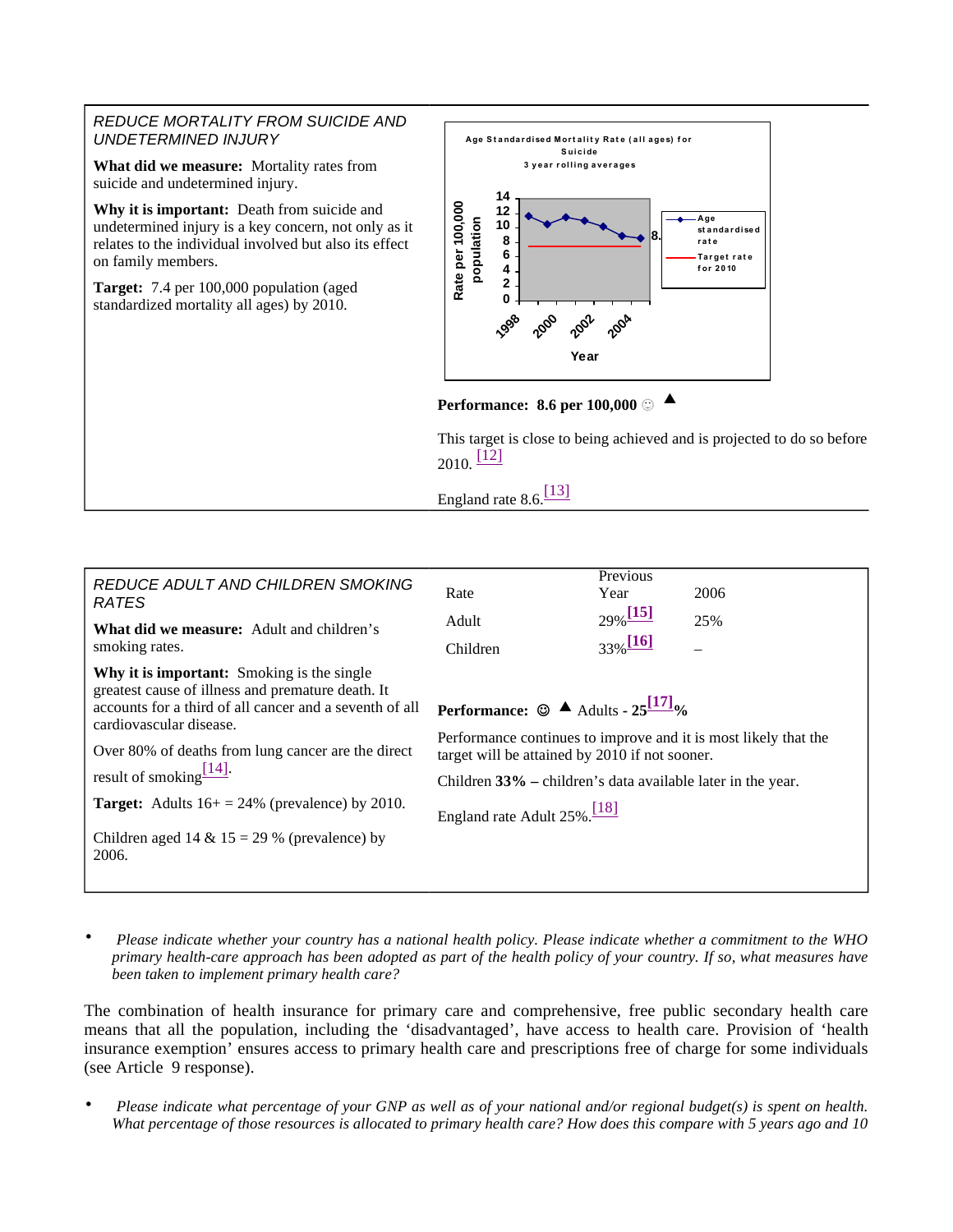#### *years ago?*

The net revenue actual expenditure 2005 for the Health and Social Services Committee (now Department) on secondary health services and social care was £127,493,011 (approximately 26% of total net revenue expenditure).



#### **Health and Social Services Committee**

Net revenue expenditure increased by £6.8 million (5.6%) in 2005, compared with 2004. Those service areas with significant increases in expenditure during the year were Special Needs (£1.4 million) reflecting a transfer of clients from a nursing care to a social care setting together with costs associated with caring for clients previously being cared for in the UK; and Surgical Specialities (£1.2 million) and Theatres (£1.1 million) due in part to the cost of tertiary referrals to the UK for specialist treatment as well as costs associated with reducing the waiting time for elective surgery.

- *Please provide, where available, indicators as defined by the WHO, relating to the following issues:*
	- *Infant mortality rate (in addition to the national value, please provide the rate by sex, urban/rural division, and also, if possible, by socio-economic or ethnic group and geographical area. Please include national definitions of urban/rural and other subdivisions);*

See the table in the Statistics information in Part 1.

• *Population access to safe water (please disaggregate urban/rural);*

90% of the population are on the Island's mains water supply which has a supply network throughout the Island. The remaining residents are supplied either by boreholes and wells or they purchase water through one of the mains water suppliers.

• *Population access to adequate excreta disposal facilities (please disaggregate urban/rural);*

In total 86% of the Island's population is connected directly to the foul sewer. The remainder of properties being on septic tanks which are emptied into the network for treatment. The sewage is treated to the European Urban Waste Water Treatment Directive standards. After full mechanical and biological treatment and separation, prior to discharge into the aquatic marine environment the effluent is subjected to ultraviolet disinfection. Jersey was the first in Europe to install a large scale uv plant. This system protects the Island's recreational water users and high bathing water quality encouraging Tourism. Sewage Sludge is treated utilising advanced treatment methods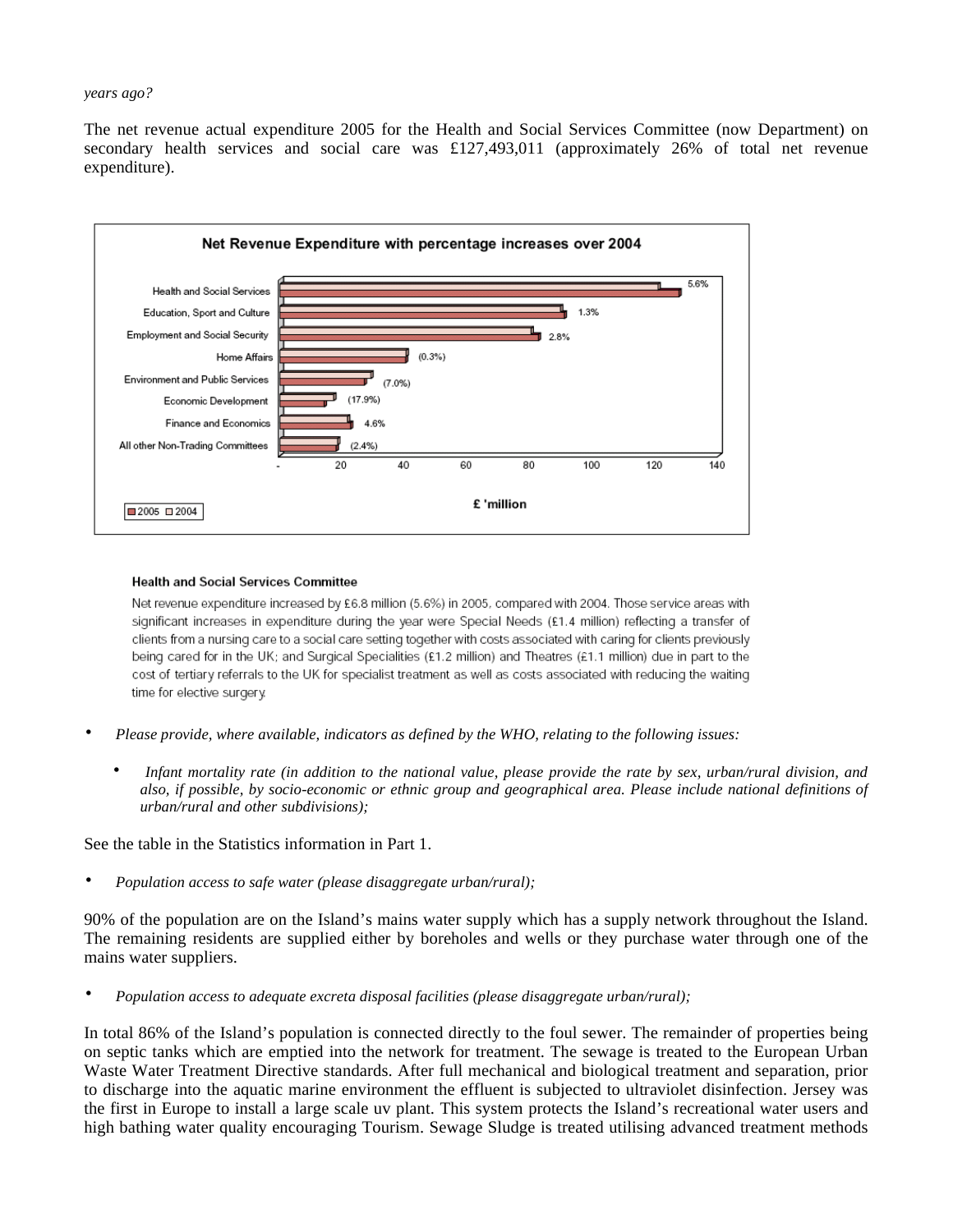prior to recycling to land or disposal.

• *Infants immunised against diphtheria, pertussis, tetanus, measles, poliomyelitis and tuberculosis (please disaggregate urban/rural and by sex);*

Please see information below re prevention of disease.

• *Life expectancy (please disaggregate urban/rural, by socio-economic group and by sex);*

Please see information in Table 1.

- *Proportion of the population having access to trained personnel for the treatment of common diseases and injuries, with regular supply of 20 essential drugs, within one hour's walk or travel;*
- *Proportion of pregnant women having access to trained personnel during pregnancy and proportion attended by such personnel for delivery.*

All the population has access to trained personnel as specified above.

• *Please provide figures on the maternity mortality rate, both before and after childbirth;*

The maternity mortality rate in Jersey is exceptionally low. No such occurrence has been recorded in the last 10 years.

• *Proportion of infants having access to trained personnel for care.*

All infants have access to trained personnel.

• *(Please provide breakdowns by urban/rural and socio-economic groups for indicators (f) to (h).)*

# Non-applicable.

• *Can it be discerned from the breakdowns of the indicators employed in paragraph 4, or by other means, that there are any groups in your country whose health situation is significantly worse than that of the majority of the population? Please define these groups as precisely as possible and give details. Which geographical areas in your country, if any, are worse off with regard to the health of their population?*

Jersey is a small Island, so there is no meaningful breakdown of data possible for the size of sample. However, there is no evidence of significant differences between groups within the community.

- *During the reporting period, have there been any changes in national policies, laws and practices negatively affecting the health situation of these groups or areas? If so, please describe these changes and their impact.*
- *Please indicate what measures are considered necessary by your Government to improve the physical and mental health situation of such vulnerable and disadvantaged groups or in such worse-off areas.*
- *Please explain the policy measures your Government has taken, to the maximum of available resources, to realize such improvement. Indicate time-related goals and benchmarks for measuring your achievements in this regard.*
- *Please describe the effect of these measures on the health situation of the vulnerable and disadvantaged groups or worse-off areas under consideration, and report on the successes, problems and shortcomings of these measures.*

The above four bullets are non-applicable.

• *Please describe the measures taken by your Government in order to reduce the stillbirth rate and infant mortality and to provide for the healthy development of the child.*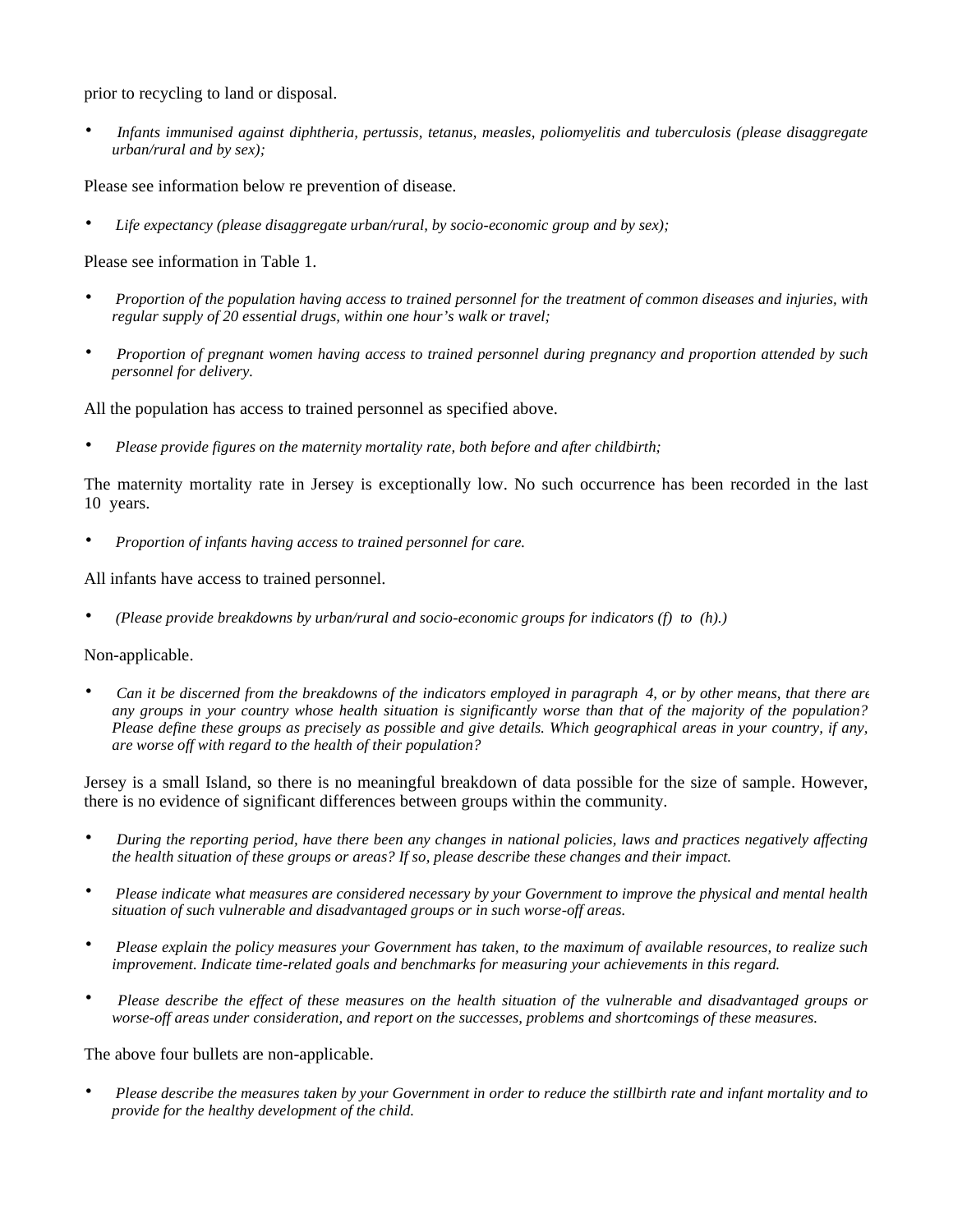Mortality rates are consistently amongst the best compared with OECD states. There is an active child health surveillance programme aimed at ensuring healthy development in children.

• *Please list the measures taken by your Government to improve all aspects of environmental and industrial hygiene.*

Under the provisions of the Water Pollution (Jersey) Law 2000, which was fully enacted on 27th November 2000, a year-round monitoring programme of surface waters and groundwater is carried out by officers of the Planning and Environment Department. The results are entered into a comprehensive database of the Island's aquatic environment for the benefit of the whole community.

It is planned to introduce comprehensive water resource management legislation in the near future (States Debate 5th June 2007) which will allow for the protection, better management and enhancement of water resources in Jersey and will protect the water rights of current and future abstractors.

The Waste Management (Jersey) Law 2005 was fully enacted on 1st February 2005. This Law requires all waste sites to be licensed (unless exempted) and for the on-Island movements of hazardous and healthcare wastes to be carried out only by registered carriers. It will also allow for the resumption of shipments of the Island's hazardous wastes for specialist treatment and disposal to the U.K. and other E.U. States.

• *Please describe the measures taken by your Government to prevent, treat and control epidemic, endemic, occupational and other diseases.*

The Department has an extensive immunisation and screening programme covering –

- o Flu immunisation
- o DPT
- o MMR
- o Men C
- o Hib i
- o Breast Screening
- o Cervical Screening.

The Government also gas a pandemic flu plan and has stockpiled the required levels of Tamiflu.

- *Please describe the measures taken by your Government to assure to all medical service and medical attention in the event of sickness.*
- *Please describe the effect of the measures listed in subparagraphs (e) to (h) on the situation of the vulnerable and disadvantaged groups in your society and in any worse-off areas. Report on difficulties and failures as well as on positive results.*
- *Please indicate the measures taken by your Government to ensure that the rising costs of health care for the elderly do not lead to infringements of these persons right to health.*

As hospital treatment is free and everybody, regardless of age, is covered by health insurance which provides individual subsidies for G.P. and pharmaceutical services, rising costs are not barriers to accessing health care. For those of limited means, G.P. and pharmaceutical services can be provided free at the point of access.

• *Please indicate what measures have been taken in your country to maximise community participation in the planning, organisation, operation and control of primary health care.*

Primary medical services in Jersey function entirely as a private sector operation which maximises the opportunity for direct interaction between members of the community and health professionals. In addition, community nursing services are provided by a charitable organisation under the supervision of a Board of Trustees. Funding is largely provided in accordance with a public service level agreement.

• *Please indicate what measures have been taken in your country to provide education concerning prevailing health*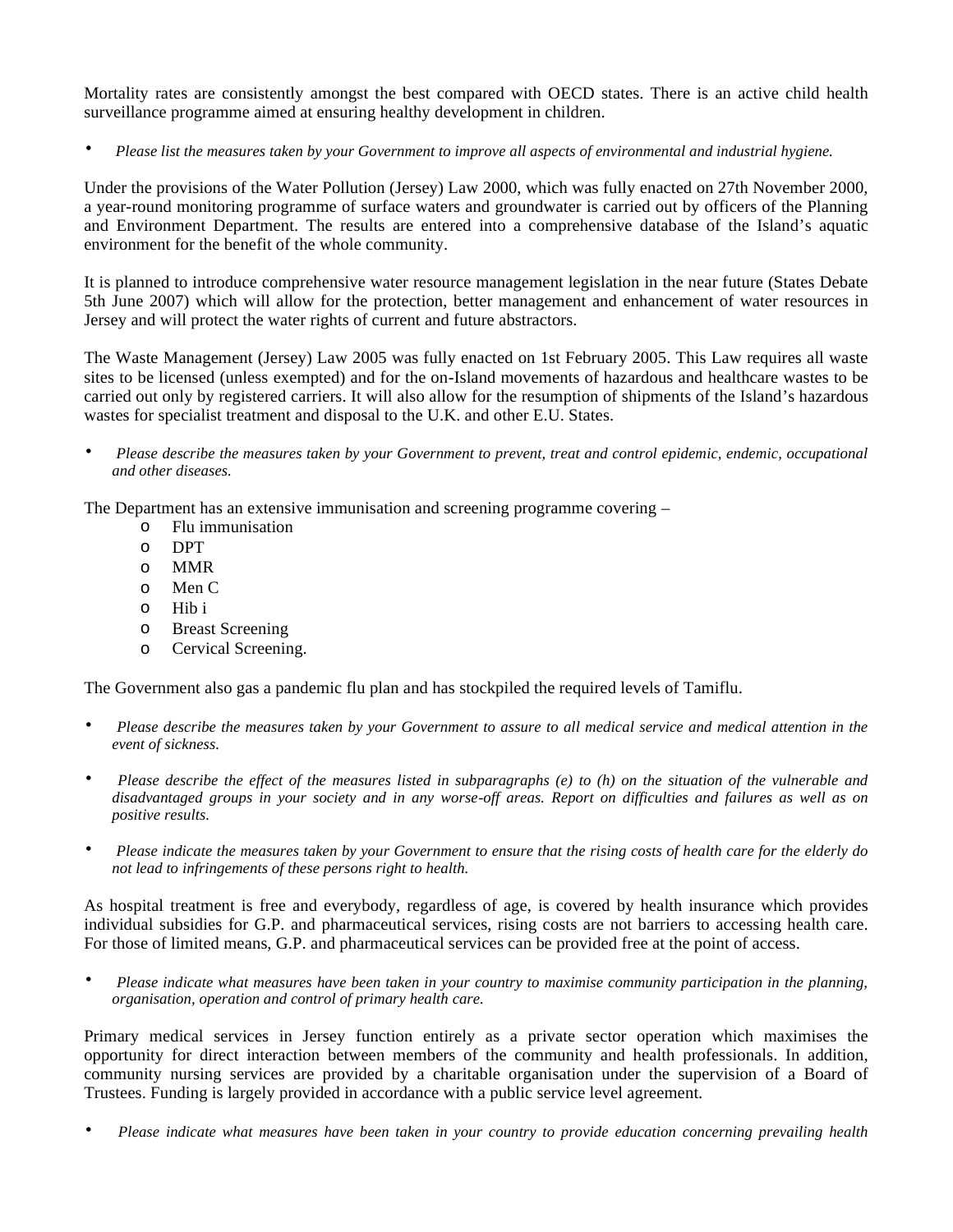*problems and the measures of preventing and controlling them.*

The Government has a clear health strategy and works with 'third sector' organisations to deliver health improvements. The current focus is on –

- Reducing smoking;
- Tackling rising obesity levels;
- Chronic diseases e.g. diabetes.

The Government also has an extensive 'healthy schools programme'. This is an ambitious programme that aims  $to -$ 

- Support children and young people in developing healthy behaviours;
- Help to raise pupil achievement;
- Help to reduce inequalities;
- Help to promote social inclusion.

The focus is on  $-$ 

- Personal, social and health education (PSHE) covering sex and relationship education, drug education (including alcohol, tobacco and volatile substance abuse);
- Healthy eating:
- Physical activity;
- Emotional health and well being (including bullying).
- *Please indicate the role of international assistance in the full realisation of the right enshrined in article 12.*

The rôle of international assistance is not applicable.

# **Articles 13 and 14 – Right to Education**

• *With a view to achieving in your country the full realisation of the right of everyone to education: How does your Government discharge its obligation to provide for primary education that is compulsory and available free to all? (If primary education is not compulsory and/or free of charge, see especially article 14.)*

The right to education is governed by the Education (Jersey) Law 1999**[19]**

The education of all children between the ages of 5 and 16 years is mandatory. Primary schools have been established within reasonable distance of all parts of the population. Special provision is made in the case of children requiring special educational needs, including those for whom English is a foreign language. Primary education covers 100% of children of 5 to 11 years of age. 74% of the primary population choose free education; the remaining 26% choose fee-paying schools, almost all of which receive States aid. It is considered that the right of free education is fully realised.

• *Is secondary education, including technical and vocational secondary education, generally available and accessible to all? To what extent is such secondary education free of charge?*

Secondary education is compulsory up to the age of 16 years and freely available after that age, subject to academic ability. Technical education covers approximately 10% of the curriculum. It is considered that most education is vocational in some respect. Free secondary education is available at all academic levels (11- 18 years); in addition, there are a number of private schools which are subsidised by the States. It is considered that the right to secondary education is fully realised. Full-time education is compulsory up to the age of 16 in the Island, and 90% of students choose to remain in education thereafter with 45% subsequently going on to enrol in further education courses. Only 0.07% of children leaving school do so with no formal qualifications.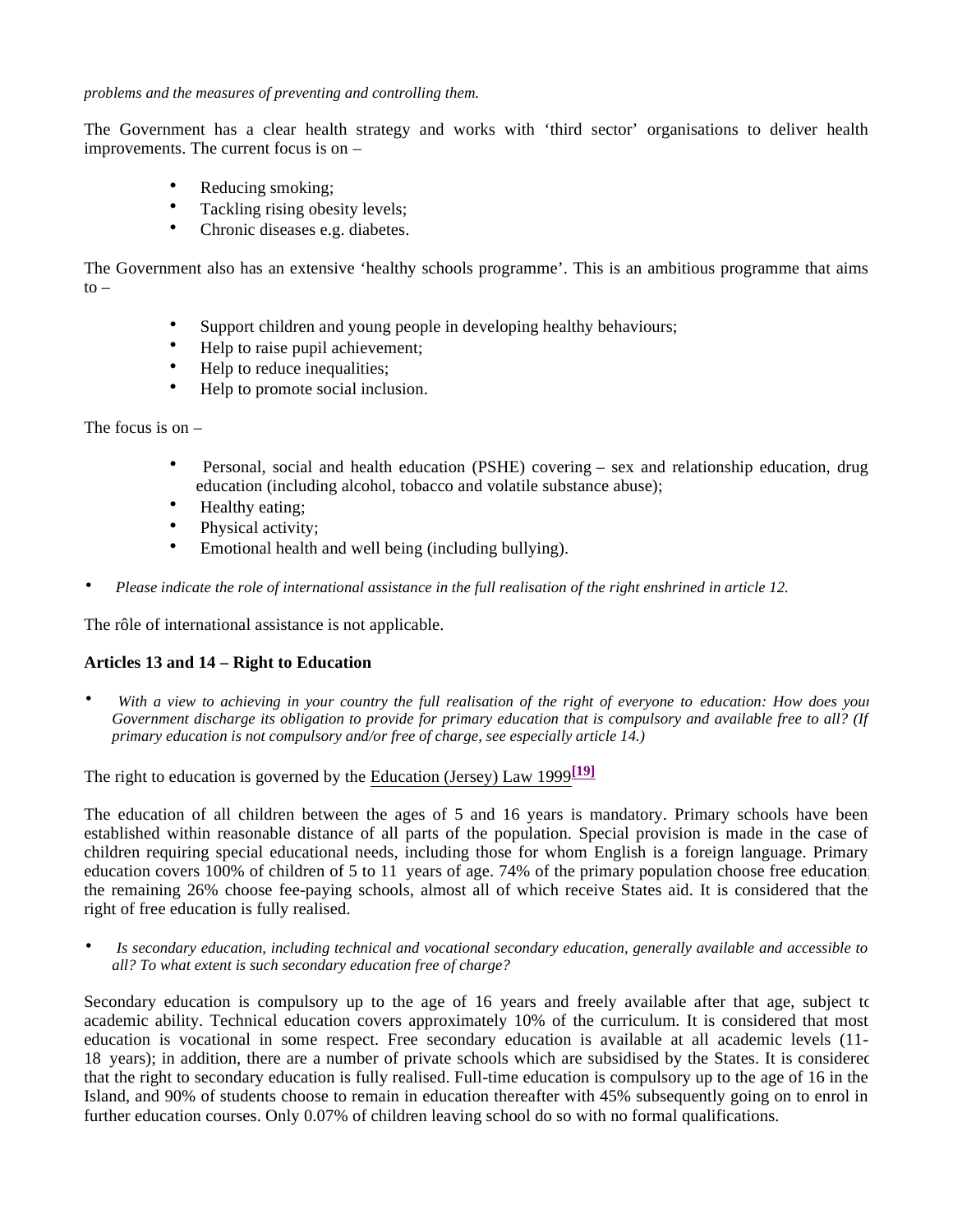• *To what extent is general access to higher education realised in your country? What are the costs of such higher education? Is free education established or being introduced progressively?*

The overall investment in supporting students in higher education is in the region of £17,000,000. The States contribute approximately £10,000,000 of this through a scheme of means-tested support to individuals. Students who meet higher education entrance requirements through the United Kingdom examinations taken locally are able to apply for, and obtain, places in higher education. Owing to the small size of the Island, there is little higher education in Jersey (except through the Open University and Highlands College) and students generally receive university education in the United Kingdom. It is estimated that 45% of the schools population go on to participate in higher education and state aid is provided for these students on the basis of parental income. Approximately 40% of each cohort will achieve a first class degree.

• *What efforts have you made to establish a system of fundamental education for those persons who have not received or completed the whole period of their primary education?*

Recent research into levels of literacy and numeracy in Jersey suggested that one in five adults would welcome additional support. This figure is similar to findings of similar research carried out in the U.K. Much of the issue in Jersey is attributed to new Island residents, many of whom do not speak English as a first language and a minority of whom did not complete secondary education in their country of origin. A 'skills for life' strategy has been developed and basic skills tuition and "English as a second language" courses have been increased.

• *In case your Government has recently submitted reports relevant to the situation with respect to the right contained in article 13 to the United Nations or a specialised agency, you may wish to refer to the relevant parts of those reports rather than repeat the information here.*

The educational system is designed to encourage the development of each individual intellectually, aesthetically, morally and spiritually. Each pupil is given an understanding of the society in which he lives, its historical background, its rights and its privileges in order that he may compare this with other social structures. A pupil's entitlement to a broad and balanced curriculum is described in the Jersey National Curriculum, which is based upon the curriculum model currently used in the United Kingdom. 'Human rights teaching' as reflected in the Charter of the United Nations would in one way or another, form part of a pupil's curriculum. Links are developed and encouraged with neighbouring nations, particularly France and the United Kingdom; people of all other nations legitimately living or working in the community have equality of access to education. Pupils are made aware of the functions and activities of the United Nations as a fundamental part of the curriculum.

What difficulties have you encountered in the realisation of the right to education, as spelt out in paragraph 1? What *time-related goals and benchmarks has your Government set in this respect?*

# Not applicable.

• *Please provide statistics on literacy, enrolment in fundamental education with information on rural areas, adult and continuing education, drop-out rates at all levels of education as well as graduating rates at all levels (please disaggregate, if possible, according to sex, religion, etc.)*

Mandatory education has been in operation long enough for all of the population to have been educated to some extent, but for those who require it, confidential individual Basic Skills tuition is available for all adults. Adult illiteracy is a very minor problem in Jersey and is dealt with on an individual basis. Detailed statistics on drop-out rates are not available, however there is no drop-out rate from compulsory education, all children must attend. Approximately 11% of those remaining in education at 17 drop out before completing 2 years.

• *Also provide information on measures taken to promote literacy, with data on the scope of the programmes, target population, financing and enrolment, as well as graduation statistics by age group, sex, etc. Please report on the positive results of these measures as well as on difficulties and failures.*

The Department for Education, Sport and Education has a literacy strategy targeted at three distinct groups. The percentage of the adult population involved in basic adult education in 2005 was 0.58%. The proportion of the adult population engaged in learning was 5.5% spread across 35 learning venues. 391 adults were enrolled in the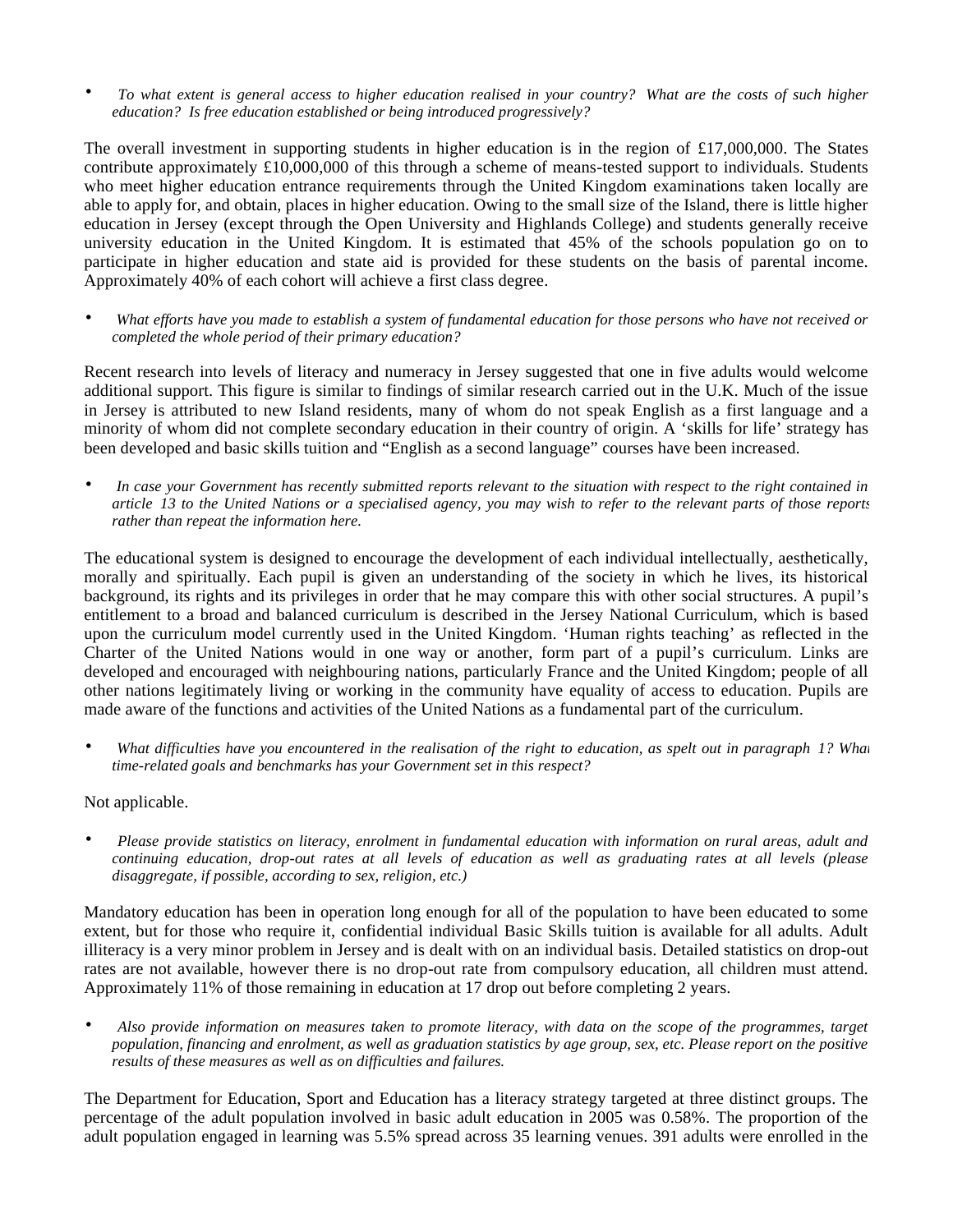learning programme. Figures for 2006 are not yet available.

Work is carried out within the community with the following target groups –

- Adults for whom English is not the first language: The majority of these students are from the Polish and Portuguese communities and sessions have been successfully run with the Catholic church on church premises.
- Adults for whom English is the first language: In this case, the Department works in partnership with the Probation, Prison and Youth Service to identify need and promote the programmes.
- Finally, the Department's strategy for the 14-19 curriculum places greater emphasis on literacy, numeracy and ICT skills in order to stem the flow of adults with literacy and numeracy issues in the future.
- *Please provide information on the percentage of your budget (or, if necessary, regional budgets) spent on education.*

The percentage spend on Education, Sport and Culture for 2005 was 21.5% of total States of Jersey non-trading expenditure. Net revenue expenditure was £90.8 million in 2005: an increase of £1.2 million (1.3%) compared with 2004. The main increase in expenditure during the year related to an increase in student numbers within both secondary and higher education totalling £1.6 million.

Since the last report the Department has assumed responsibility for sport, leisure, culture and heritage – net expenditure on these areas totalled approximately 1.4% of total States of Jersey non-trading expenditure (included within the 21.5%).

• *Describe your system of schools, your activity in building new schools, the vicinity of schools, particularly in rural areas, as well as the schooling schedules.*

| Primary   | $25$ schools $(5-11)$ years)                                                    | population           | 5,714 |
|-----------|---------------------------------------------------------------------------------|----------------------|-------|
| Special   | $2$ Schools $(5-11$ years)                                                      | population           | 55    |
| Secondary | 4 schools $(11-16 \text{ years})$                                               | population           | 3,034 |
|           | 2 colleges $(11-18 \text{ years})$                                              | population           | 1,398 |
|           | 1 high school $(14-18$ years)                                                   | population           | 694   |
|           | 3 Special Schools (11-16 years)                                                 | population           | 94    |
|           | College of Further Education $(16 + \text{years})$ full and part-time courses – |                      |       |
|           |                                                                                 | full-time enrolments | 813   |
|           |                                                                                 | part-time vocational | 3,763 |
|           |                                                                                 | adult education      | 6.059 |

All parishes in Jersey have at least one primary school. Children from outlying areas have the opportunity to use the school bus service to their secondary school.

Jersey Business School 1,043

Jersey is coming to the end of a comprehensive building programme, begun in the early 1990s, which has seen nearly all primary and secondary schools either rebuilt or redeveloped over that period.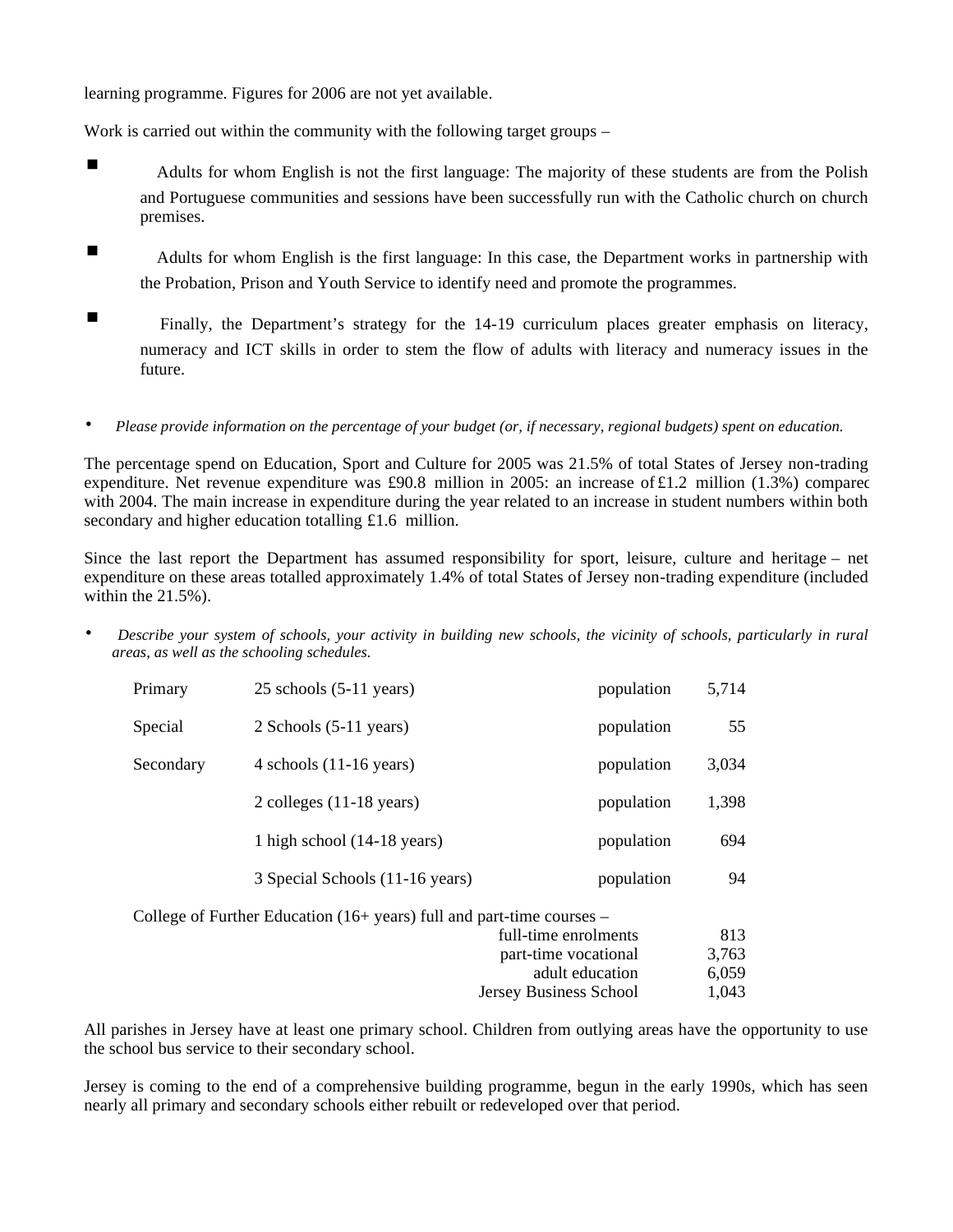Over the last 10 years the Department has –

- completed the new build construction of 2 secondary schools for 11-16 age pupils;
- completed the new build construction of a College for Girls aged 11-18;
- completed new build construction of a school for 14-18 age pupils;
- undertaken the phased reconstruction of another secondary school for 11-16 age pupils;
- completed the construction of 2 sports centres serving secondary schools and the College of Further Education;
- completed the new build construction or major refurbishment of 7 primary schools;
- undertaken significant refurbishment work in 3 further primary schools;
- developed a new special needs provision on the site of an existing secondary school.

Current and planned (funded) building projects include –

- the construction of a new primary school and nursery on the site of an existing school, plus the major refurbishment of another primary school;
- the major refurbishment of a special needs school;
- a further phase in the redevelopment of a secondary school;
- the major refurbishment and redevelopment of a secondary school;
- a major refurbishment project at the College of Further Education.

The Department has developed standard briefs for the accommodation required in primary and secondary education which ensure the creation of spaces which are appropriate for the delivery of a modern curriculum.

All Island schools work to a similar schedule whereby school starts at about 8.30 a.m. and finishes at about 3.30 p.m. Start and finish times vary slightly to help ease traffic congestion. In addition, some schools have extra curricular activities that extend the academic day. At least 2 breaks are included, one in the morning and one in the afternoon.

• *To what extent is equal access to the different levels of education and measures to promote literacy enjoyed in practice? For instance:*

*What is the ratio of men and women making use of the different levels of education and taking part in these measures?*

6,500 students (10% of the adult population) are involved in some sort of further education at Highlands College. Equal access is afforded to all adult educational programmes, however, there are no statistics available on the ratio of men and women who partake in the programmes. Information on literacy programmes is provided above.

• *With regard to practical enjoyment of the right to these levels of education and measures to promote literacy, are there any particularly vulnerable and disadvantaged groups? Indicate, for instance, to what extent young girls, children of low-income groups, children in rural areas, children who are physically or mentally disabled, children of immigrants and of migrant workers, children belonging to linguistic, racial, religious or other minorities, and children of indigenous people, enjoy the right to literacy and education spelt out in article 12.*

The Education Service has a clear policy of equal opportunity in the curriculum for all levels and amongst all groups –

- (a) the ratio is in proportion to the numbers of each sex in the population;
- (b) all groups enjoy the right to literacy and education described above;
- (c) continuous monitoring of materials and teaching methods;
- (d) provision for families where the mother tongue is not English has been extended over the years as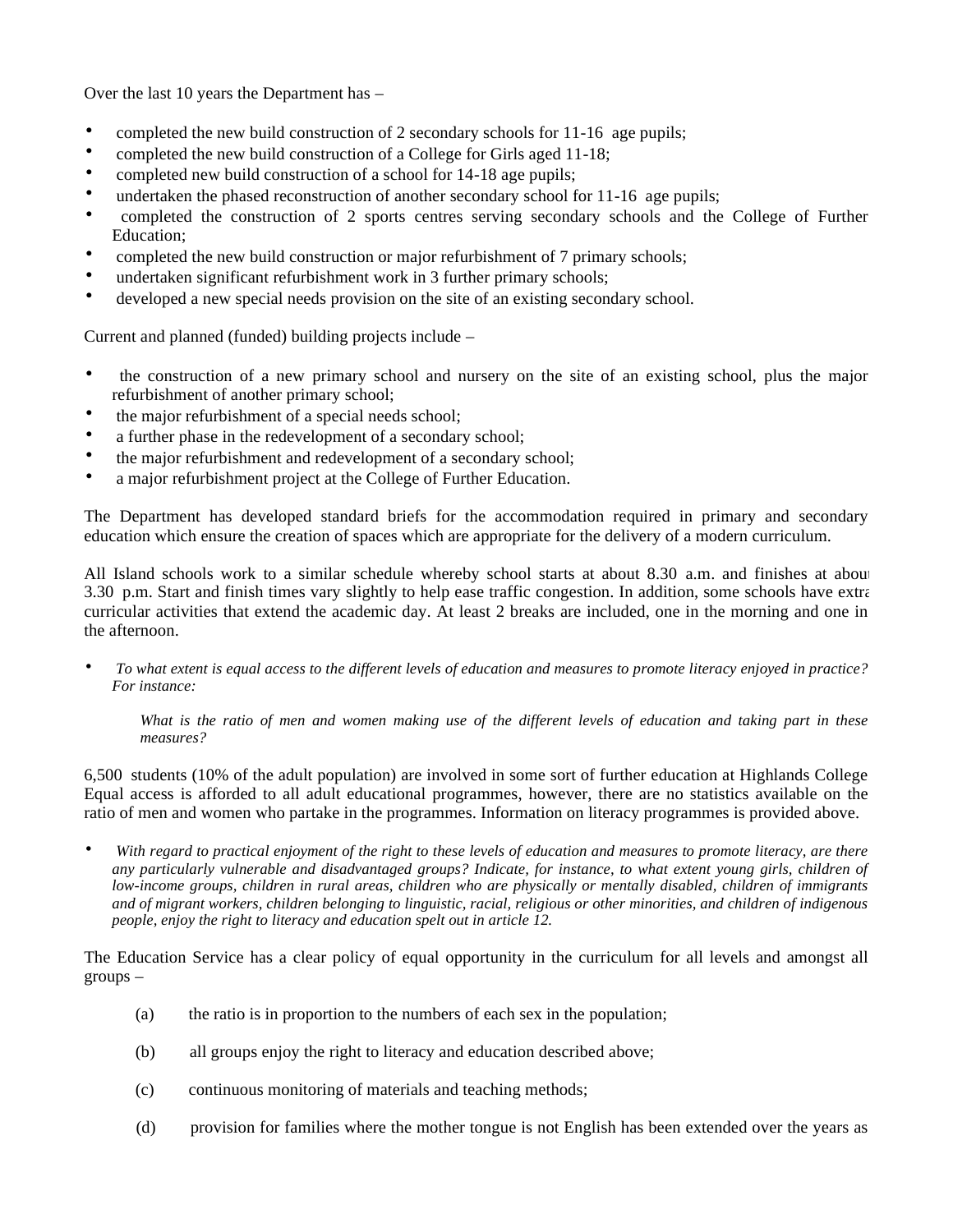the need has grown.

• *What action is your Government taking or contemplating in order to introduce or guarantee equal access to all levels of education within your country, for instance in the form of anti-discriminatory measures, financial incentives, fellowships, positive or affirmative action? Please describe the effect of such measures.*

The Department for Education, Sport and Culture has an inclusive approach to its provision of education. In adopting these inclusive values every effort is made to ensure that pupils and staff are treated equally and that schools strive to minimise discriminatory practices. The Department's support of equality and diversity are further illustrated in the response to the question above.

• *Please describe the language facilities provided to this effect, such as the availability of teaching in the mother tongue of the students.*

The Department has fully funded and implemented a programme for English as an additional language (EAL). The rôle of Head of EAL and a support post has recently been appointed, both rôles will be responsible for coordinating the language requirements of pupils whose first language is not English. Additional language support is also provided within nursery and reception classes at various primary schools.

• *Please describe the conditions of teaching staff at all levels in your country, having regard to the Recommendation concerning the Status of Teachers, adopted on 5 October 1966 by the Special Intergovernmental Conference on th Status of Teachers, convened by UNESCO. How do teachers' salaries compare to salaries of (other) civil servants? How has this ratio developed over time? What measures does your country take or contemplate to improve the living conditions of teaching staff?*

Teachers' salaries are negotiated locally with increases generally in line with other civil servants. Teachers who come to the Island on contract are provided with rent subsidies. It is considered that the requirements of this Section are adequately complied with.

• *What proportion of schools at all levels in your country is not established and administered by the Government? Have any difficulties been encountered by those wishing to establish or to gain access to those schools?*

Independent schools may operate within the Island provided that the Minister for Education, Sport and Culture is satisfied that they are adequately staffed and that pupils receive a satisfactory education. There are currently 7 schools with approximately 2,307 pupils which are not established and administered by the Government. No difficulties have been encountered by those wishing to establish or gain access to these schools other than the limitations on numbers that can be accommodated.

• *During the reporting period, have there been any changes in national policies, laws and practices negatively affecting the right enshrined in article 13? If so, please describe these changes and evaluate their impact.*

During the period there have been no changes negatively affecting the right enshrined in Article 13. The Island has updated the legislation in this area to reflect and provide for current practices.

• *Please indicate the role of international assistance in the full realisation of the right enshrined in article 13.*

Rights have been achieved without international assistance.

• *If compulsory and free primary education in your country is not currently enjoyed, please provide details on the required plan of action for the progressive implementation, within a reasonable number of years fixed in this plan, of this principle. What particular difficulties have you encountered in the realisation of this plan of action? Please indicate the role of international assistance in this respect.*

Not applicable.

# **Article 15 – Right to culture**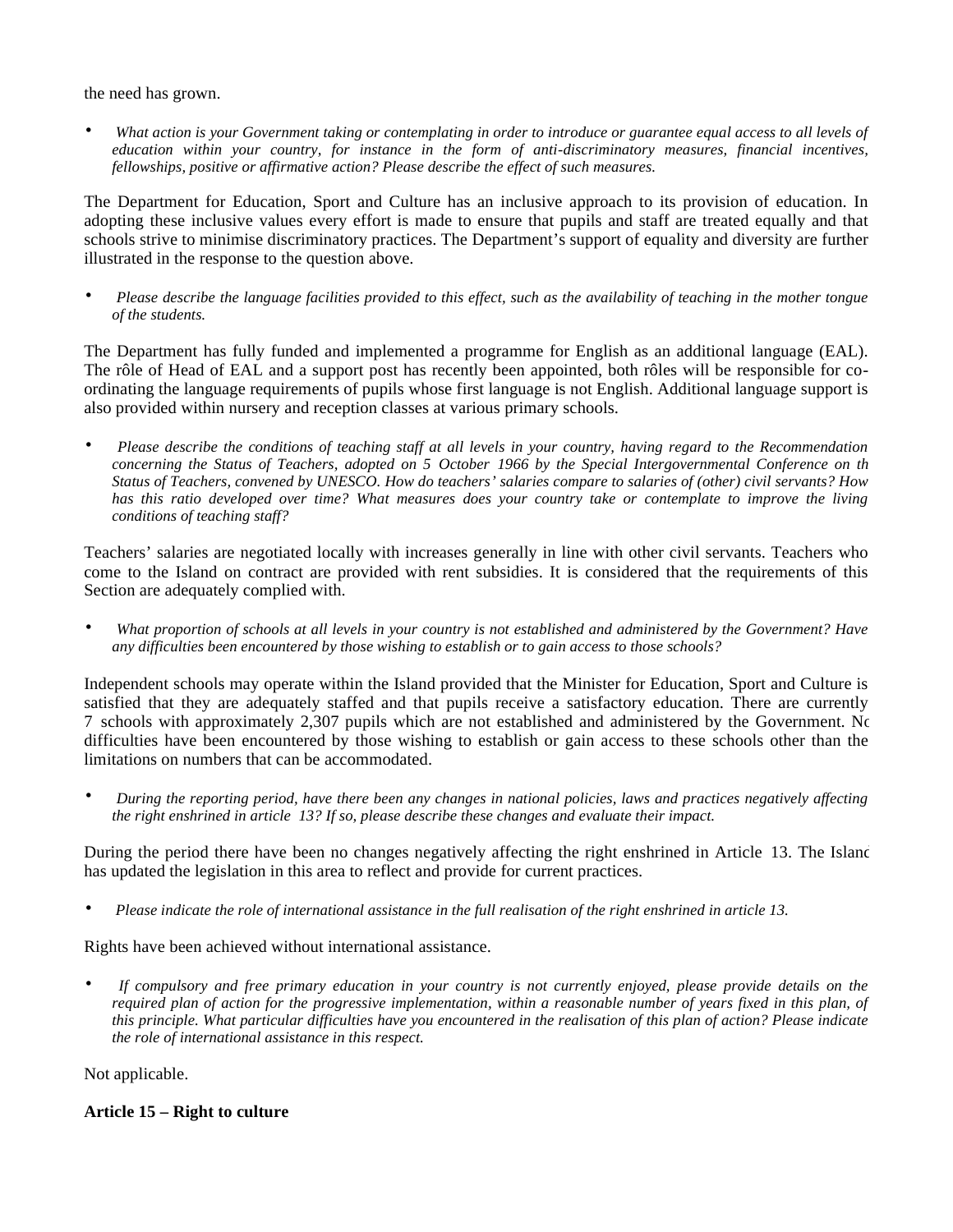- *Please describe the legislative and other measures adopted by or in your State to realise the right of everyone to take part in the cultural life which he or she considers pertinent, and to manifest his or her own culture. In particular, provide information on the following:*
	- *Availability of funds for the promotion of cultural development and popular participation in cultural life, including public support for private initiative.*

The States of Jersey made a formal commitment to the support of cultural life through its adoption in September 2005 of the Island's first Cultural Strategy. This set a far-reaching agenda for cultural development and established a new mechanism for channelling public funds to the organisations established to support cultural activities.

The scope of the strategy is broad, covering seven principal strategic objectives –

- To foster, develop and strengthen the Island's identity.
- To make cultural activities integral to the development of Jersey.
- To help develop and boost economic activity.
- To enrich the quality of life for all residents and enhance our visitors' experience.
- To help strengthen culture at the grass roots.
- To encourage all the major cultural providers to become learning organisations dedicated to helping their staff and volunteers in their self-development.
- To widen access to and participation in cultural activities.
- *The institutional infrastructure established for the implementation of policies to promote popular participation in culture, such as cultural centres, museums, libraries, theatres, cinemas, and in traditional arts and crafts.*

The States of Jersey provides funding directly to 4 major cultural organisations: the Jersey Heritage Trust, the Jersey Arts Trust, the Jersey Arts Centre and the Jersey Opera House. In order best to encourage cultural development and the achievement of the many detailed objectives of the Cultural Strategy, the Minister for Education, Sport and Culture has established a Cultural Council as a means of drawing together the various agencies involved in cultural activity. It has 2 aspects: an annual conference open to all Islanders, whether members of cultural organisations or individuals, and a number of core and project groups which encourage the sharing of ideas across the cultural sector, encompassing government departments, non-profit cultural organisations and the voluntary sector. Funding is also available in order to help realise the aims set out in the strategy.

### The Jersey Heritage Trust

The rôle of Jersey Heritage Trust "*is to care for [Jersey's Heritage], promote wide access to it, act as advocates on its behalf and bring imagination to telling its stories so [to] inspire people to create a better island for everyone."*

In July 2000 the Jersey Archive opened creating a repository for all the Island's records, public and private. The archive catalogue is available online and the archive plays an important role in the Public Records (Jersey) Law 2002.

In 2004 the Island celebrated 800 years of its unique constitutional arrangement with the Crown of England; and the Jersey Heritage Trust was one of the major partners in the organization of the celebrations with which the Island marked this major anniversary.

In 2006 after a 5-year programme of archaeological excavation, academic research and building work and restoration, the refurbished and re-interpreted Mont Orgueil castle opened to great acclaim.

As an organization the Jersey Heritage Trust continues to work with community groups and volunteers to facilitate access to 'cultural life' in Jersey through both formal and informal education programmes and through a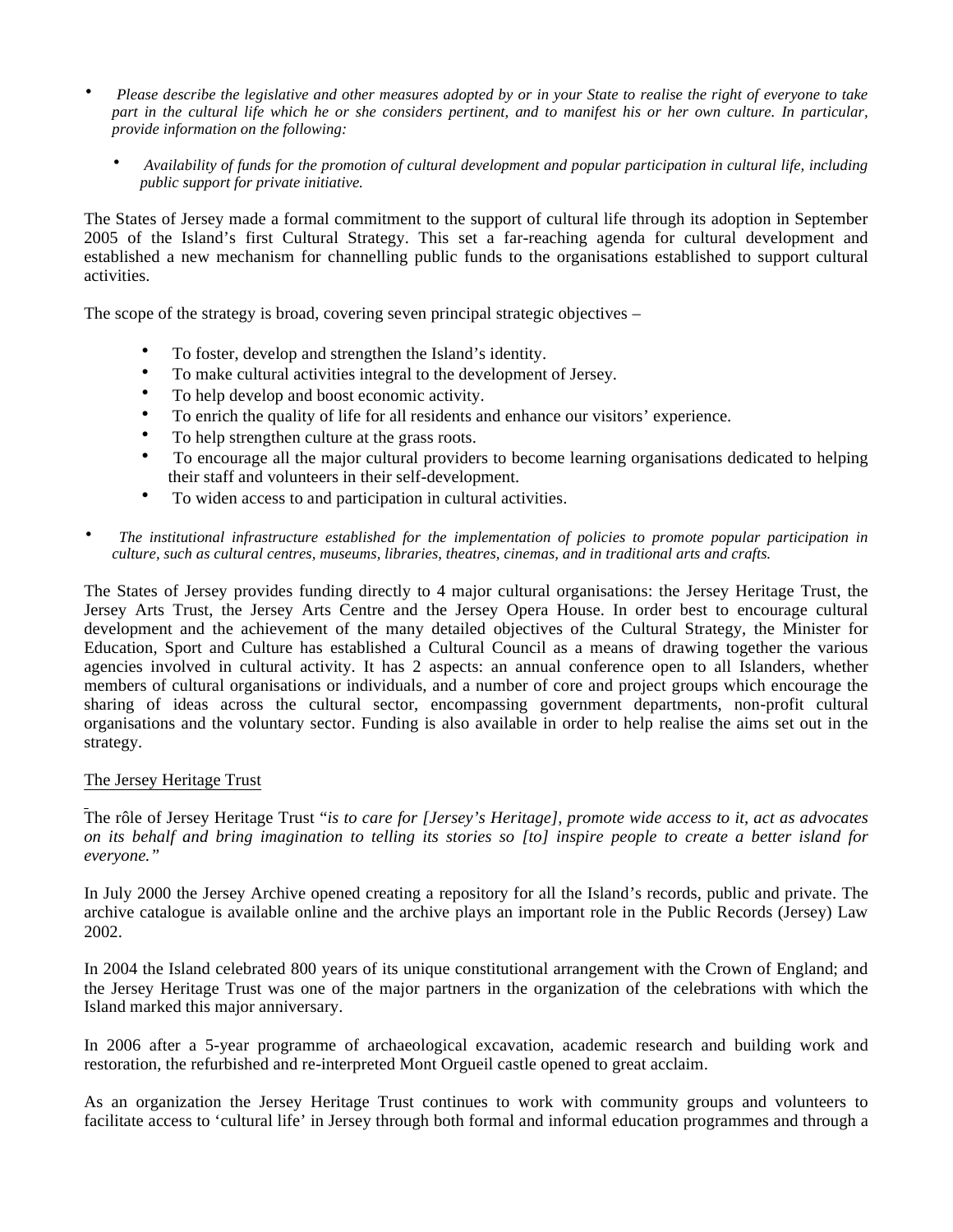variety of media including open days, events, flash days, workshops, talks, evening classes, exhibitions and tours.

A strategy of encouraging participation in cultural activities has sought to reduce economic barriers access to heritage. Flashcards ensure all local students in full time education have free entry to Jersey Heritage Trust sites, Gold cards issued to the over-60s mean that the Island's senior citizens are able to enjoy unlimited free access; the Jersey Archive is free to all.

The Jersey Heritage Trust has an agreement to make funds from the States of Jersey available to the Société Jersiaise, a learned society dedicated to the study, understanding and promotion of Jersey's history and culture. It operates a research library and photographic archive available not only to members but also to the general public to facilitate research.

## The Jersey Arts Trust

The rôle of the Jersey Arts Trust has been directed by the Cultural Strategy towards support for the local arts and crafts community. The Trust gives grants to practitioners and also supports the activities of that community by publicising events in listings and by e-mail, by organising specific activities (e.g. a competition to encourage original writing, artists' open studio days etc.), by publishing work, and by offering an advice service to local practitioners, covering subjects including export procedures for artists showing outside the Island, sponsorship and promotion. The Trust also offers annual bursaries and it provides a means by which the wider community can communicate with practitioners across a range of art forms.

Among the individuals and organisations funded by the Trust is the Jersey Eisteddfod which runs creative and performing arts festivals in spring and autumn each year, attracting for each some 3,000 entries. There are currently 14 autonomous sections, each of which sets its own syllabus, engages one or more adjudicators and supervises the entries and the management of the competitions; and is responsible for communications with the competitors. Next year the organisation celebrates its centenary.

### Jersey Opera House

The Jersey Opera House, a traditional 650-seat proscenium theatre, re-opened in 2000 after a major refurbishment programme, and receives a revenue grant from the States of Jersey in order to present an annual programme which balances professional work brought to the Island with productions staged by the active community sector within Jersey.

### The Jersey Arts Centre

The Jersey Arts Centre comprises a 250-seat theatre, a gallery and a number of craft rooms used for classes and as meeting spaces for local cultural organisations. The Centre has an active outreach programme which includes the co-ordination of an open-air programme of summer concerts and street performances with support from Jersey Tourism; an active Youth Theatre which has toured productions to France and Germany, and a recent history of Theatre in Education with productions promoting and celebrating Jersey's history and culture.

Significant support from the States of Jersey is also given to a range of festivals and special events, including the Battle of Flowers, the Jersey International Air Display and the annual celebration of the Island's Liberation from Occupation on 9th May.

### • *Promotion of cultural identity as a factor of mutual appreciation among individuals, groups, nations and regions.*

A major celebration was mounted in 2004 of the 800th anniversary of the Island's allegiance to the English Crown; it included exhibitions, special events, the commissioning of historical research and the commissioning of a holographic portrait of Her Majesty The Queen which has been shown in a number of major galleries in the U.K. and abroad. These celebrations draw attention to the extent to which Jersey's cultural heritage, and in particular the emergence of its autonomous institutions, depend upon the link with the Crown forged in 1204 and confirmed over subsequent centuries. The celebration has led to a deeper understanding of Jersey's identity.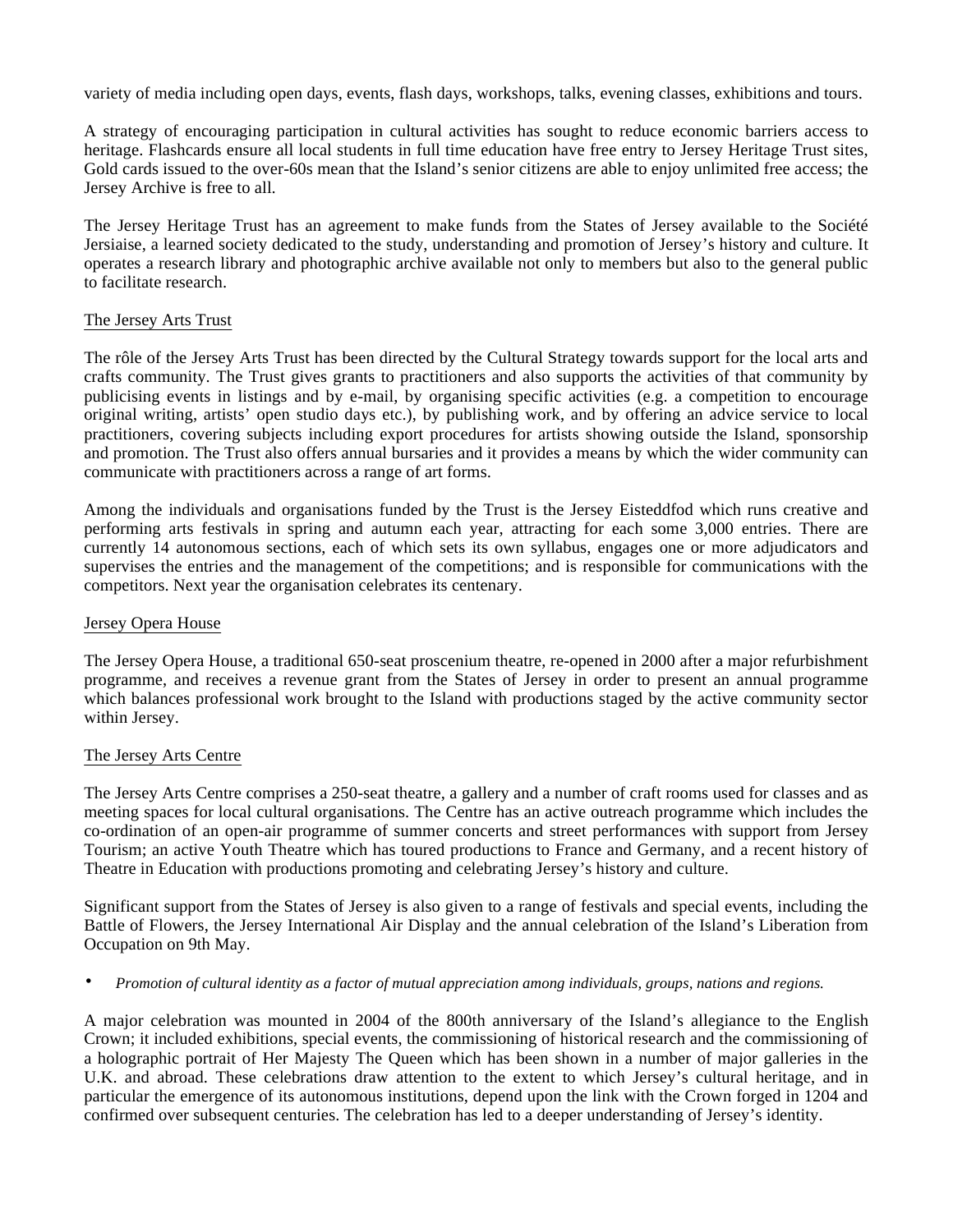The Jersey Heritage Trust has been increasingly active in producing publications which explore the nature of this identity, including a new history of the Occupation of the Channel Islands from 1940-1945, and a scholarly study of the significance of 1204 to the development of the Island community.

As part of initiatives to promote an understanding of Jersey's cultural heritage, the Education, Sport and Culture Department's Citizenship programme will, from 2008, include a cultural component to introduce Primary school pupils to the institutions of their legislature (the States of Jersey) and judiciary (the Royal Court), and to the importance of Jersey's links with the Crown through which these autonomous institutions have developed. Focusing on a single year group across the Island's schools, the introduction of the programme will ultimately mean that every pupil in state primary education will have had such an introduction as a formal element in the curriculum.

• *Promotion of awareness and enjoyment of the cultural heritage of national ethnic groups and minorities and of indigenous peoples.*

Particular attention is being focused on recognising the impact which minority groups are making on the cultural fabric of the Island today. With regard to the latter, the Jersey Arts Trust supported a Polish Festival in 2005 which drew upon the creative strengths of the members of that community, and included a Polish film festival element. Other minority groups including the Portuguese (largely Madeiran), French and Italian communities continue to play an important part in Island life and to take part in alfresco cultural and gastronomic events for the benefit of residents and visitors. Both the Jersey Heritage Trust and the Jersey Arts Centre have included in their programmes events which specifically celebrate the cultural life of indigenous groups within the community.

Efforts have been made to consolidate Jersey's historical and physical links with the neighbouring French regions of Brittany and Normandy. A number of Jersey Parishes are twinned with communities in Lower Normandy and there are regular events which bring together those communities. Organisations including the Amitiés Franco-Britanniques and the Association Jersey-Coutançais, take an active interest in French cultural activities and the Commission Amicale, established in 1994 between the States of Jersey and the Conseil Régional de Basse Normandie, continues to reinforce cultural and commercial links between the two areas. The Maison de Normandie et de la Manche, an information and advice centre in Jersey supported by the Conseil General de la Manche and Conseil Regional de Basse Normandie, is active in promoting Normandy in the Island. Meanwhile, La Maison de Jersey which opened in July 1998 in Caen, and now has an office in Rennes, promotes the Island in Brittany as well as Normandy. Jersey is an active member of both the Commonwealth Parliamentary Association and the Association Internationale des Parlementaires de Langue Française.

In May 2003, the Friendship Agreement between Jersey and Madeira signed on 12th May 1998 was renewed, and a number of visits to the Island have taken place by cultural groups from the community. After many years working towards reconciliation, the Parish of St. Helier has successfully twinned with the South-German town of Bad Wurzach to which Islanders were deported during the Occupation of the Channel Islands (1940–1945). A number of cultural exchanges have taken place as a result of the twinning, including exhibitions of work by leading artists and performances by the Youth Theatre. A group of students from Bad Wurzach were involved in a short performance on Liberation Day 2005 given as part of the celebrations for the visit of Her Majesty The Queen.

## • *Role of mass media and communications media in promoting participation in cultural life.*

The local communications media, which include television and radio stations and press, all participate actively in promoting the Island's cultural life with a combination of coverage integrated into news and current affairs programming, and dedicated specifically to the arts and culture. Emphasis has been given to encouraging support for local creative talent whether through publication of creative writing, the playing of music on air or coverage of the visual arts.

• *Preservation and presentation of mankind's cultural heritage.*

The States of Jersey has obligations under the Convention for the Protection of the Architectural Heritage of Europe (Granada, October 1985); the European Convention on the Protection of the Archaeological Heritage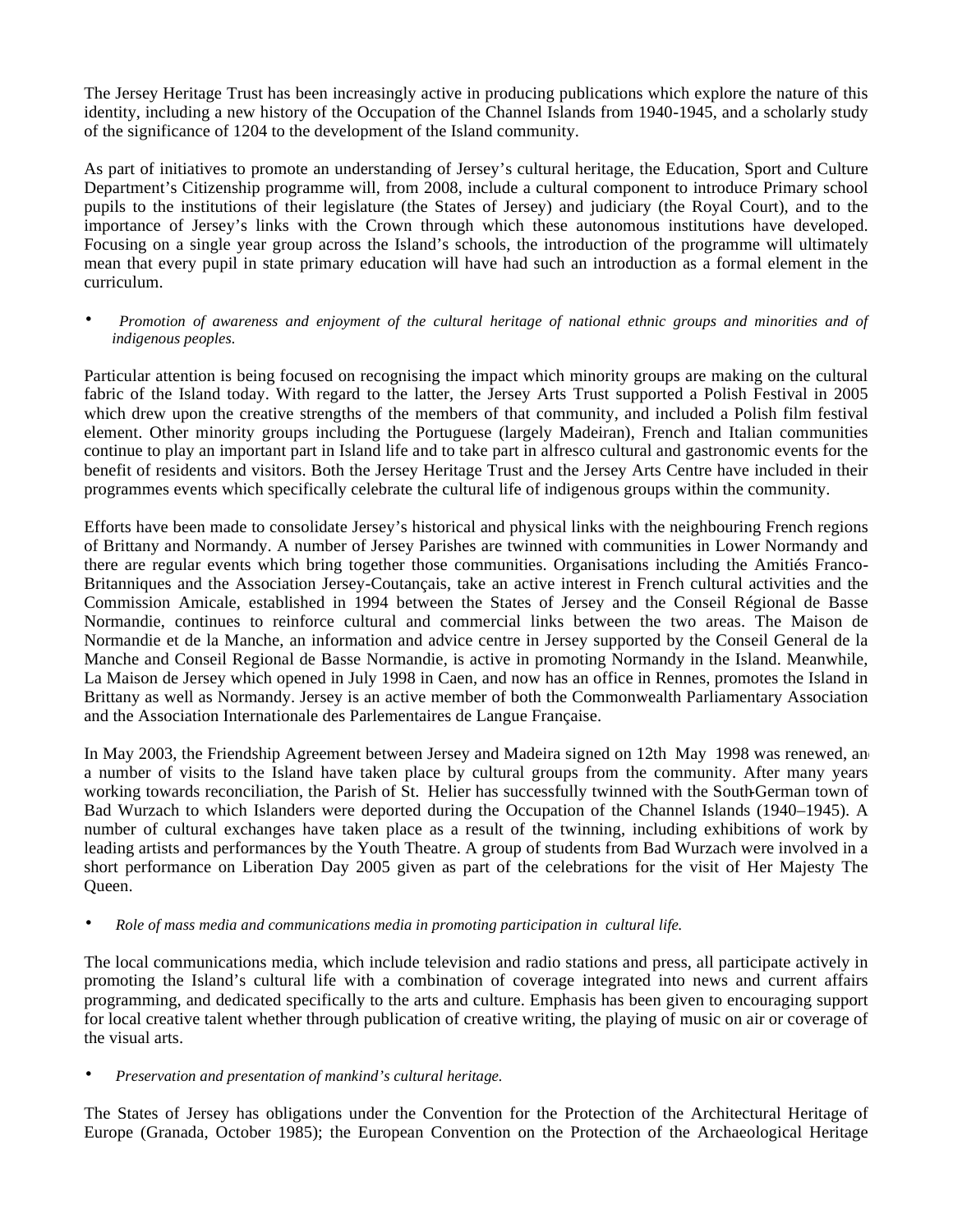(revised) (Valletta, January 1992); to –

- identify and protect buildings and places of cultural significance (arising from their architectural, archaeological, historical or other relevant interests);
- maintain an inventory of these cultural heritage assets;
- develop public awareness and understanding of the Island's architectural and archaeological heritage.

Through the adoption and implementation of a legislative and policy framework, principally represented by the Planning and Building (Jersey) Law 2002 and the Jersey Island Plan 2002, together with associated secondary legislation and supplementary planning guidance, these obligations are met. The Island's Register of Buildings and Sites of Architectural, Archaeological and Historic Importance in Jersey is a key tool: it is a complete list of individual sites, buildings and areas which are specifically identified as being of cultural heritage value at any one time. Inclusion of a cultural asset on the Register is intended to preserve its contribution to the cultural heritage and amenity of Jersey, and to ensure that it is a material consideration in the planning process where protection is conferred upon buildings and sites of cultural interest either by statutory listing and/or planning policy. The Island also operates a scheme to provide some financial assistance in support of the repair, maintenance and restoration of the Island's historic built fabric for buildings included on the Register.

The States of Jersey recognises that the form and the quality of the Island's built environment makes an important contribution to its local distinctiveness and cultural identity. Through the planning process, it is committed to securing a high quality built environment and public realm where buildings, public spaces, art and design make a positive contribution to maintaining and enhancing its unique character. Design principles have been adopted which require considerable weight to be given to ensuring the local relevance of new development and the inclusion of public art is encouraged in development schemes of a significant scale. Good quality design and local distinctiveness is recognised and celebrated through a biennial award scheme to showcase and raise awareness of new buildings and places that have made a positive contribution to the Island's built environment.

• *Legislation protecting the freedom of artistic creation and performance, including the freedom to disseminate the results of such activities, as well as an indication of any restrictions or limits imposed on the freedom.*

There is no legislation protecting the freedom of artistic creation and performance; however, the only limitations imposed on such freedom are that no display should offend morals or contravene the laws on public nuisance.

• *Professional education in the field of culture and art.*

The Island has a strong tradition of education in the field of culture and the arts, with specialist teaching supported by provision of high quality facilities in schools and at the further education college. A significant number of students go on to take arts-related degrees and other courses each year.

• *Any other measures taken for the conservation, development and diffusion of culture.*

The States' Cultural Strategy gives emphasis to developing a sense of the Island's identity through the understanding and promotion of its culture. Specific objectives include exploring the desirability of adopting Jèrriais as Jersey's official minority language and working with a number of agencies to revive its use in the Island; the commissioning of programmes which celebrate a sense of identity particularly among the young; and reviewing the scheme by which plaques are erected to help increase awareness of the way in which a sense of place has been defined by historical events or celebrated people. Responsibility has been conferred upon the Department of Education, Sport and Culture to monitor progress on all aspects of the delivery of the Cultural Strategy and its updating in the future.

• *Please report on positive effects as well as on difficulties and failures, particularly concerning indigenous and other disadvantaged and particularly vulnerable groups.*

The Island is a small community and the Cultural Strategy seeks to embrace all its members.

• *Please describe the legislative and other measures taken to realise the right of everyone to enjoy the benefits of*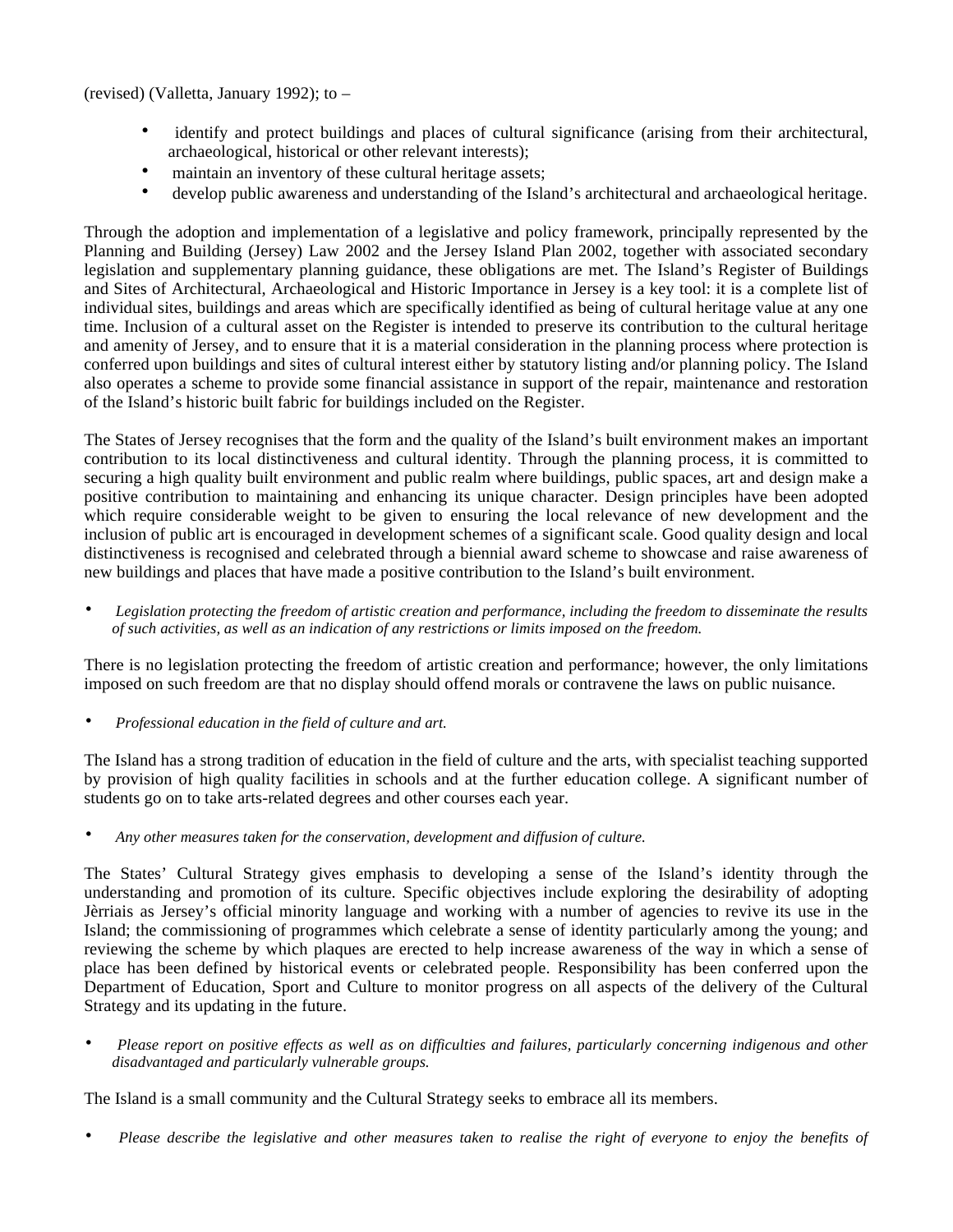*scientific progress and its applications, including those aimed at the conservation, development and diffusion of science. In particular, provide information on the following:*

- *Measures taken to ensure the application of scientific progress for the benefit of everyone, including measures aimed at the preservation of mankind's natural heritage and at promoting a healthy and pure environment and information on the institutional infrastructures established for that purpose.*
- *Measures taken to promote the diffusion of information on scientific progress.*

The following Measures have been taken in the period 2000–2006 –

- **Departmental consolidation**. In 2004 as part of Jersey government reorganization the former Environmental Services Unit (natural history and semi-natural land management), The Department of Agriculture and Fisheries, the Water Resources Section and the Meteorological Department merged to form the Environment Division of the Planning and Environment Ministry. This merger consolidated most of the environmental scientific work carried out by Jersey government departments. Listed below are the relevant activities.
- **State of Jersey Report (2005)** outlined current and future responsibilities towards the Island's environment, categorizing them into 12 'environmental perspectives'. Using these perspectives, 5 'environmental priorities' are identified. The key actions needed to address them together with baseline data and proposals for monitoring progress are included. This report is available online and in printed form (<http://www.gov.je/>)
- **Biodiversity action plans** Indicators of changes in biodiversity and key populations are measured by the Environment Division's monitoring programme. Indicator measures include habitat condition of proposed and existing sites of special interest, and population status of indicator species such as birds and butterflies in a sample of habitats in the island. The monitoring proposals for each of the priority species are detailed in individual action plans. A campaign to involve volunteers in data collection and in practical action to implement the plans has been launched and has been well subscribed.
- **Establishment of Ramsar[20] areas:** designation of 3 new Ramsar sites effective World Wetlands Day, 2nd February 2005, all of them reef and shoal systems off-shore from the Channel Island of Jersey. With huge tidal ranges in the area of the Golfe de St.-Malo along the northwestern coast of France, all 3 sites present an array of reef and intertidal habitat types. Les Écréhous & Les Dirouilles is a large area of reefs off the northeast coast of Jersey, Les Minquiers is the area of shoals 34 km. south of the main island, and the Les Pierres de Lecq, lies off the northwest coast.
- **International Conference** "Biodiversity that Matters" on conservation in U.K. Overseas Territories and other small island communities was held in Jersey in 2006. This conference brought together delegates from most of the United Kingdom Overseas territories and dependent territories to discuss environmental issues on small islands and exchange information.
- **Bathing water standards** bathing water quality research carried out under the auspices of the States of Jersey Environment Division informed development of the newly revised EC directive (EC 2006/7/EC) on bathing water standards.
- **Monitoring commercial fish stocks** is carried out by the fisheries section of the Environment Department and includes a Ray tagging programme.
- **Research into potentially damaging species** is part of the Department's remit and studies include Gypsy Moth pheromone auto-confusion studies. Resistance testing of local races of fungal pathogens to fungicides aim to investigate possibilities of more targeted chemical use.
- *Measures taken to prevent the use of scientific and technical progress for purposes which are contrary to the enjoyment*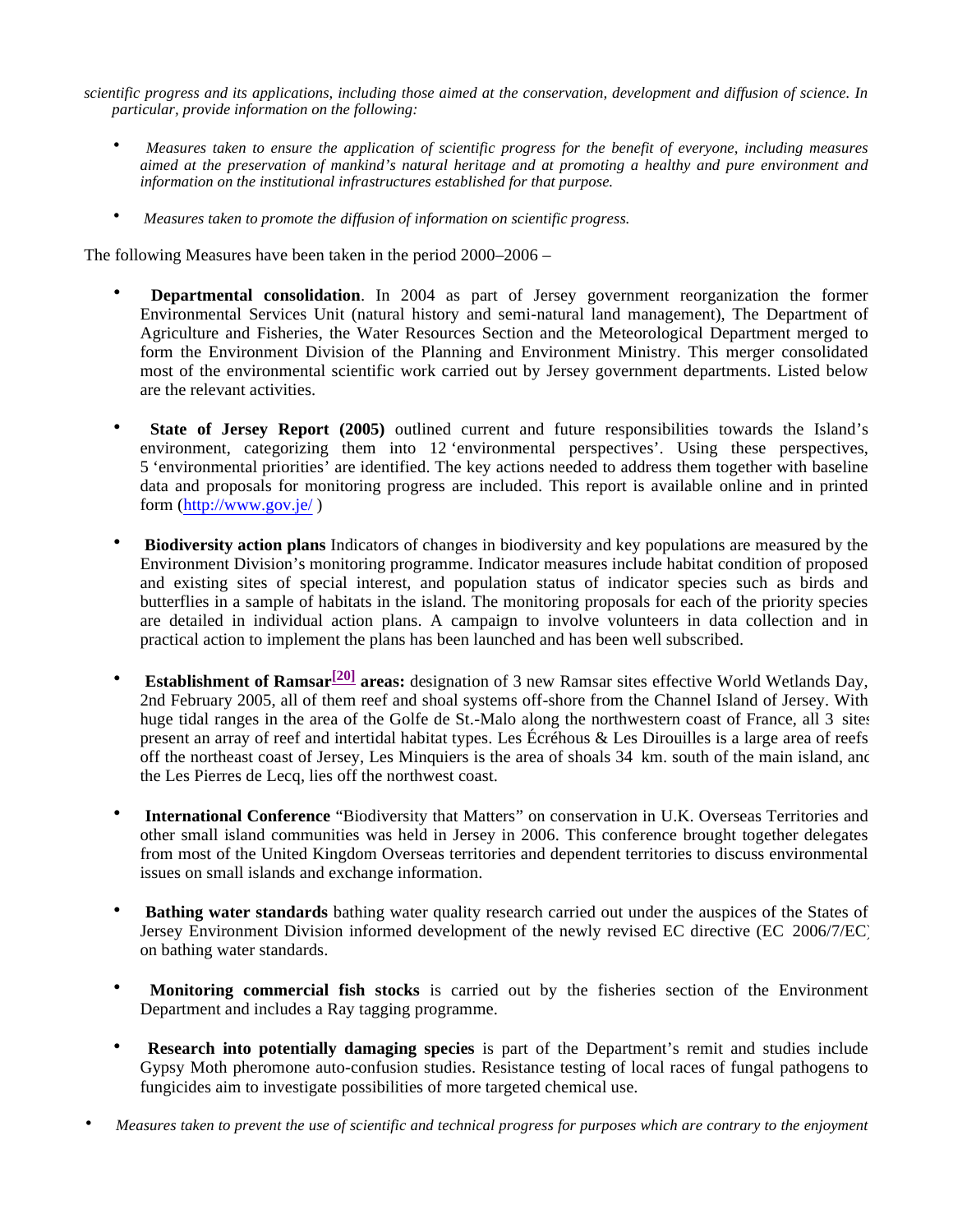*of all human rights, including the rights to life, health, personal freedom, privacy and the like.*

• *Any restrictions which are placed upon the exercise of this right, with details of the legal provisions prescribing such restrictions.*

There are no such measures.

• *Please describe the legislative and other measures taken to realize the right of everyone to benefit from the protection of the moral and material interests resulting from any scientific, literary or artistic work of which he or she is the author. In particular, supply information on the practical measures aimed at the full implementation of this right, including provision of the necessary conditions for scientific, literary and artistic activities, and the protection of intellectual property rights resulting from such activities. What difficulties have affected the degree of realisation of this right?*

The following relevant legislation is in place –

Copyright – Loi (1913) au Sujet des Droits d'Auteur;

Registered Designs (Jersey) Law 1957;

Trade Marks (Jersey) Law 1958; Trade Marks (Amendment) (Jersey) Law;

Patents (Jersey) Law 1957, as amended in 1981;

The Trade Marks (Jersey) Law 2000;

Loi (1908) au sujet des droits de compositeur.

The intention of the Island Authorities is to bring its Intellectual Property Legislation up to international standards and significant progress has been made on this.

- *What steps has your Government taken for the conservation, development and diffusion of science and culture? Please describe in particular:*
	- *Measures at the constitutional level, within the national educational system and by means of the communications media.*
	- *All other practical steps taken to promote such conservation, development and diffusion.*

There are no laws or agreements covering this subject. In a progressive society, members are made aware, through the news media, and, where appropriate, through the educational system of development in the field of science and culture throughout the world.

Everyone has the right to the freedom of scientific research and creative activity, although, in a small community such as Jersey it is neither appropriate nor economical for much research to be carried out locally.

Those persons who do engage in the scientific and creative work referred to in this Section are obviously free to consult with appropriate organisations, both within and outside the Island.

- *Please describe the legal, administrative and judicial system designed to respect and protect the freedom indispensable for scientific research and creative activity, in particular:*
	- *Measures designed to promote enjoyment of this freedom including the creation of all necessary conditions and facilities for scientific research and creative activity.*
	- *Measures taken to guarantee the freedom of exchange of scientific, technical and cultural information, views and experience between scientists, writers, creative workers, artists and other creative individuals and their respective institutions.*
	- *Measures taken to support learned societies, academies of science, professional associations, unions of workers*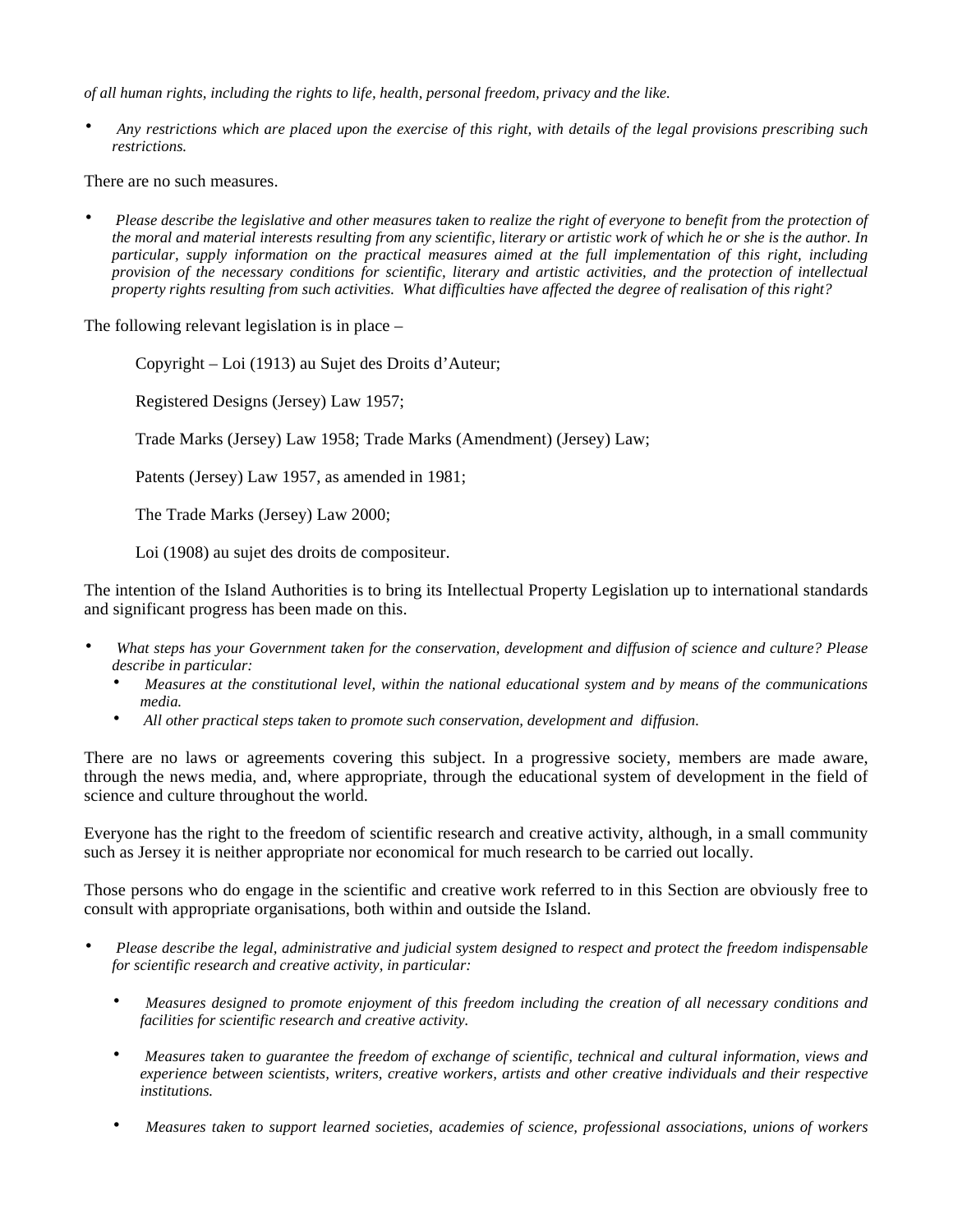*and other organisations and institutions engaged in scientific research and creative activities.*

• *What difficulties have affected the degree of realisation of this freedom?*

Please see answers to questions above and below.

- *Please describe the legislative and other measures by which your Government encourages and develops international contacts and co-operation in the scientific and cultural fields, including measures taken for:*
	- *The fullest utilisation, by all the States concerned, of the facilities afforded by their adherence to regional and international conventions, agreements and other instruments in the scientific and cultural fields.*
	- *Participation by scientists, writers, artists and others involved in scientific research or creative activity, in international scientific and cultural conferences, seminars, symposiums, etc.*
- *What factors and difficulties have affected the development of international co-operation in these fields?*

The States of Jersey is party to a number of international conventions governing the scientific and cultural fields, including the European Cultural Convention and it follows that international co-operation takes place when appropriate.

• *During the reporting period, have there been any changes in national policies, laws and practices negatively affecting the rights enshrined in article 15? If so, please describe these changes and evaluate their impact.*

During the reporting period, there have been no changes in national policies, laws and practices which negatively affect the rights enshrined in this Article. On the contrary, the adoption of the Cultural Strategy commits the States of Jersey to a strategic approach to the encouragement of cultural activities.

• *In case your Government has recently submitted reports relevant to the situation with respect to the rights contained in article 15 to the United Nations or a specialised agency, you may wish to refer to the relevant parts of those reports rather than repeat the information here.*

The Island has not submitted recent reports relevant to this Article to any United Nations or specialised agency.

• *Please indicate the role of international assistance in the full realisation of the rights enshrined in article 15.*

The issue of International Assistance is not applicable.

[3][http://www.jerseylegalinfo.je/Law/Display.aspx?](http://www.jerseylegalinfo.je/Law/Display.aspx)url=LawsInForce%2fhtm%2flawfiles%2f2007%2fL-03-2007.htm <http://www.jerseylegalinfo.je/Law/display.aspx>?url=LawsAdopted/Employment\_Relations\_(Amendment\_No.\_2)\_(Jersey) \_Law\_200-.htm

- [4][http://www.jerseylegalinfo.je/Law/display.aspx?](http://www.jerseylegalinfo.je/Law/display.aspx)url=lawsinforce%5cconsolidated%5c12% 5c12.200\_ChildrenLaw2002\_RevisedEdition\_1January2006.htm
- [5] [http://en.wikipedia.org/wiki/Physical\\_quality-of-life\\_index](http://en.wikipedia.org/wiki/Physical_quality-of-life_index)
- [6] *This has taken place as part of the recent government changes described in Part 1.*
- [7] *National Centre for Health Outcomes Development 06.*
- [8] *95% confidence intervals for the 2004 data (2002-2004) are 66-102 i.e. the actual population rate is between 66 and 102 per 100,000 with 95% confidence.*
- [9] *National Centre for Health Outcomes Development 06.*

<sup>[1]</sup> *States of Jersey Statistics Unit, 'Jersey in Figures 2005, Report of 2001 Jersey Census, States of Jersey 2005 Financial Accounts'.*

*<sup>[2]</sup> Calculated in live births per 1,000 females aged 15-44.*